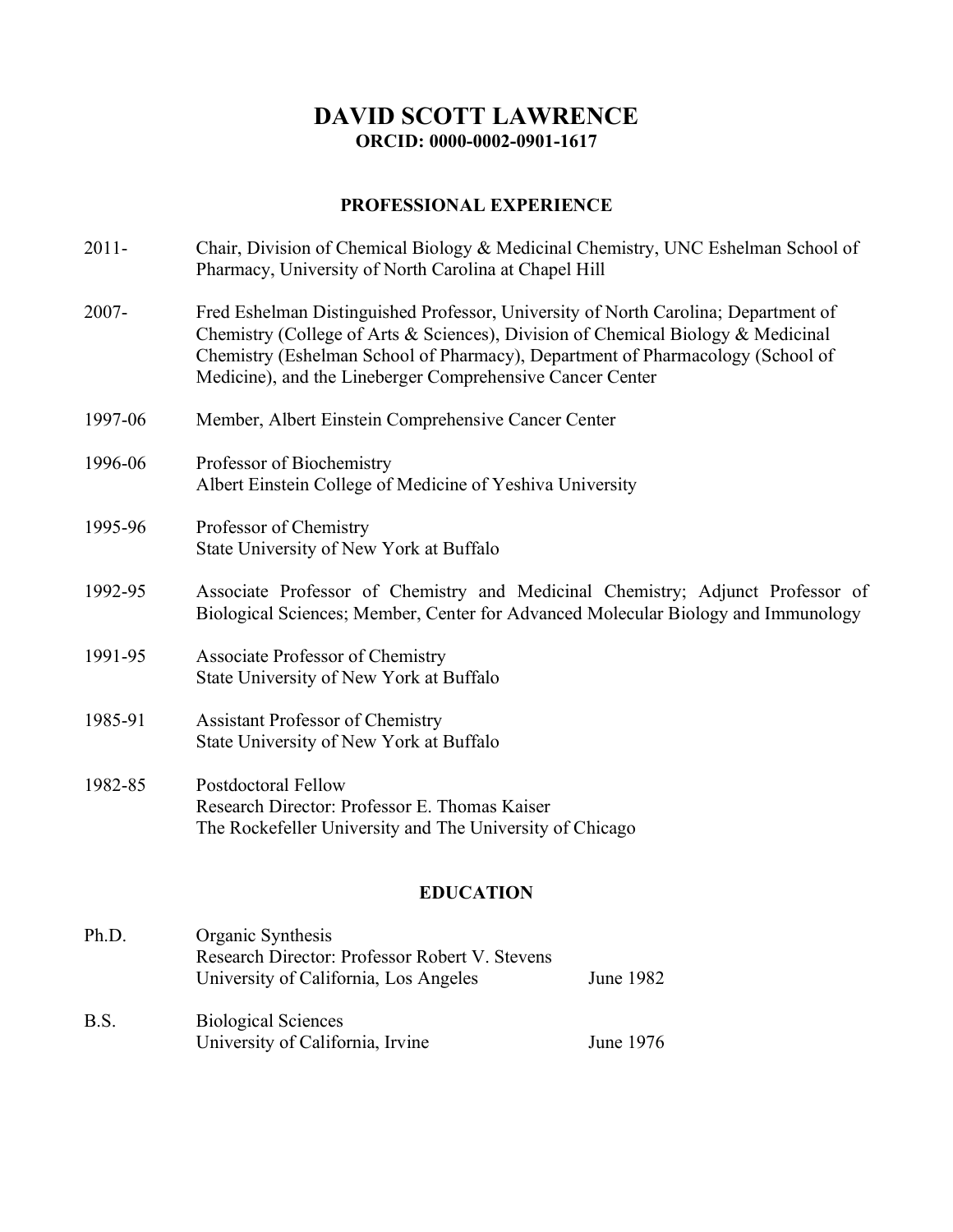### **HONORS AND AWARDS**

John Gabriel Award (1973), Bank of America Award in Science (1973), Alpha Gamma Sigma (1974), Faculty award (1974), Department of Mathematics Award (1974), Arthur J. Baum Award (1974), Summa cum laude (1976), Phi Beta Kappa (1976), Chancellor's Intern Fellowship (1976), DuPont Teaching Prize (1979), Chancellor's Dissertation Fellowship (1980), NIH Postdoctoral Fellow (1982-1984), Marion Merrell Dow Lecture/Colorado State University (1995), Merck/American Association for the Advancement of Science Lecture/Allegheny College (1996), Sam Rosen Award (2000); Leo M. Davidoff Society (2000); Olympia Dukakis/Richard Zorich Award Grant for A-T Research (2000); AAAS Fellow (2005); UNC Distinguished Teaching Award (2020).

### **PROFESSIONAL ACTIVITIES**

| 2022             | Member, NIH Special Emphasis Panel on Highly Innovative Technologies for Cancer                         |
|------------------|---------------------------------------------------------------------------------------------------------|
|                  | Research                                                                                                |
| $2021$ - present | Consultant, American Chemical Society, online education                                                 |
| 2018             | External Reviewer, College of Pharmacy, Virginia Commonwealth University                                |
| 2016             | External Reviewer, College of Pharmacy, University of Texas at Austin                                   |
| 2016             | Austrian Science Fund, External Reviewer                                                                |
| 2015-2021        | Council, American Peptide Society                                                                       |
| 2015-2016        | Member, The Protein Society                                                                             |
| 2015             | Scientific Founder, Iris BioMed, LLC                                                                    |
| 2013             | Co-organizer, 23 <sup>rd</sup> American Peptide Symposium and the 6 <sup>th</sup> International Peptide |
|                  | Symposium                                                                                               |
| 2012             | Member, du Vigneaud award committee; American Peptide Society                                           |
| 2012             | International Advisory Board, The 7th International Conference on Inhibitors of Protein                 |
|                  | Kinases, Warsaw, Poland                                                                                 |
| 2012-2018        | Member, NIH Macromolecular Structure and Function E Study Section, National                             |
|                  | Institutes of Health                                                                                    |
| 2011             | External Reviewer, Purdue University Cancer Center                                                      |
|                  | External Reviewer, Department of Medicinal Chemistry, University of Utah                                |
| 2010             | Macromolecular Structure and Function E Study Section, National Institutes of Health                    |
| 2009             | International Advisory Board, The 6th International Conference on Inhibitors of Protein                 |
|                  | Kinases, Warsaw, Poland                                                                                 |
| 2008             | Chemical and Analytical Sciences Study Section, National Institutes of Health                           |
| 2007             | International Advisory Board, The 5th International Conference on Inhibitors of Protein                 |
|                  | Kinases, Warsaw, Poland                                                                                 |
| 2006-2008        | Consultant, Sigma-Aldrich                                                                               |
| 2006-2008        | Member, American Society for Cell Biology                                                               |
| 2005-2007        | Member, The Harvey Society                                                                              |
| 2005             | International Advisory Board, The 4th International Conference on Inhibitors of Protein                 |
|                  | Kinases, Warsaw, Poland                                                                                 |
| 2004-            | The American Peptide Society                                                                            |
| 2004-2007        | Member, New York Academy of Science                                                                     |
| 2004             | Scientific Cofounder, OnsetThera, Inc.                                                                  |
| 2004-2016        | Editorial Advisory Board, Accounts of Chemical Research                                                 |
| 2003-2007        | Editorial Advisory Board, Current Organic Synthesis                                                     |
| 2003-2007        | Scientific Advisory Board, Panomics, Inc.                                                               |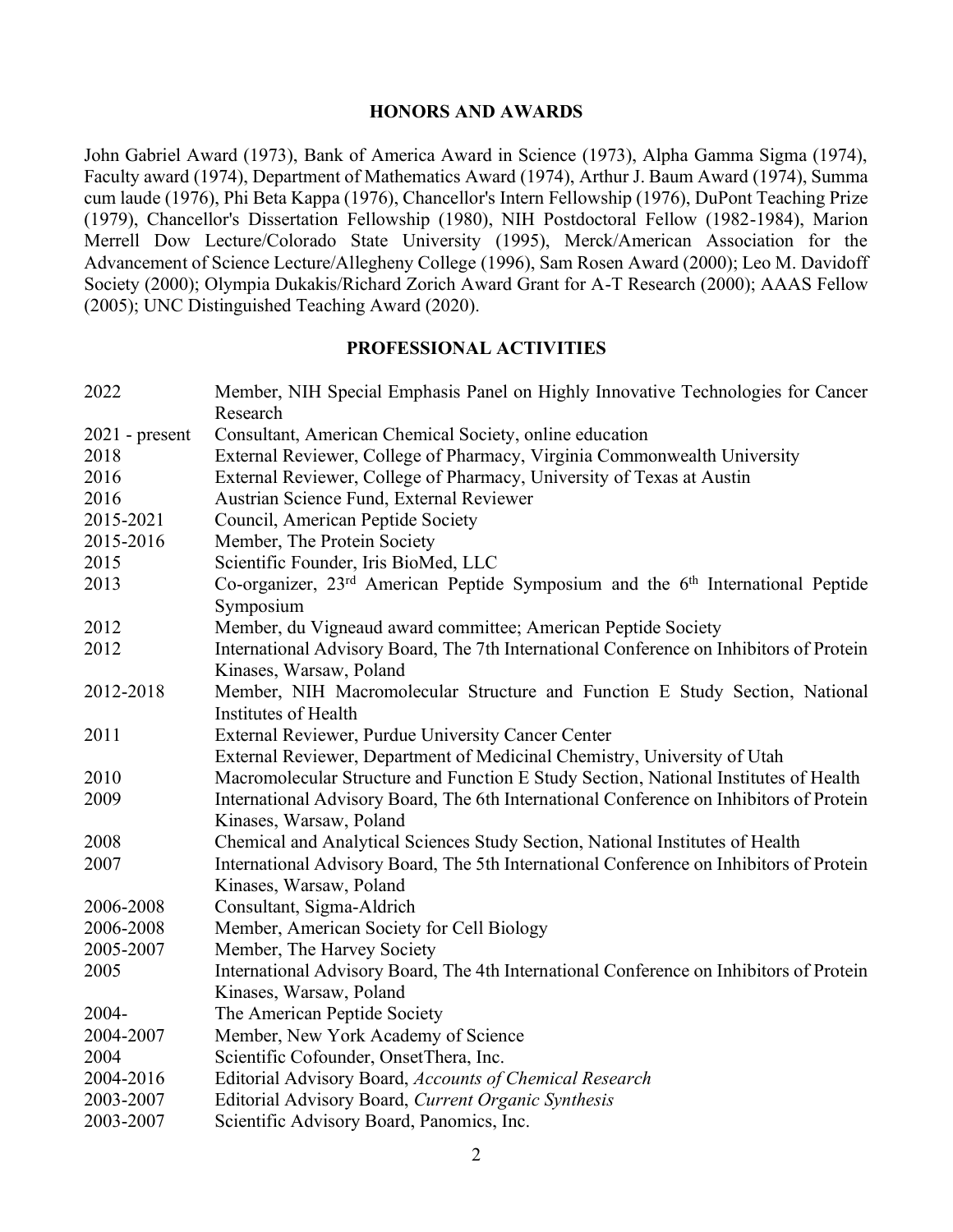| 2003      | International Advisory Board, The 3rd International Conference on Inhibitors of Protein<br>Kinases, Warsaw, Poland                                              |
|-----------|-----------------------------------------------------------------------------------------------------------------------------------------------------------------|
| 2003      | Guest Editor, Accounts of Chemical Research, Special Issue on Signal Transduction                                                                               |
| 2002-2006 | Member, American Society for Biochemistry and Molecular Biology                                                                                                 |
| 2001      | International Advisory Board, The 2nd International Conference on Inhibitors of Protein<br>Kinases, Warsaw, Poland                                              |
| 2000-2002 | Scientific Advisory Board, Keyrx Biopharmaceuticals                                                                                                             |
| 2000-2004 | Bioorganic and Natural Products Chemistry Study Section, National Institutes of Health                                                                          |
| 1999      | Biochemistry Study Section, National Institutes of Health.                                                                                                      |
| 1999      | Organizer of Symposium on "Biosensors: Visualizing the Chemistry of Living Cells",                                                                              |
| 1998      | American Chemical Society Western Regional Meeting, Ontario, California.<br>International Advisory Board, The International Conference on Inhibitors of Protein |
|           | Kinases, Warsaw, Poland                                                                                                                                         |
| 1997      | Chemical and Related Sciences Special Emphasis Study Section, National Institutes of<br>Health                                                                  |
| 1997      | Clinical and Experimental Therapeutics Study Section, The USAMRMC Breast Cancer<br>Research Program                                                             |
| 1996-1997 | Scientific Advisory Committee on Cancer Drug Development, American Cancer                                                                                       |
|           | Society                                                                                                                                                         |
| 1991-1996 | Scientific Advisory Committee on Biochemistry and Endocrinology, American Cancer                                                                                |
|           | Society                                                                                                                                                         |
| 1994      | Chemical and Related Sciences Special Emphasis Study Section, National Institutes of                                                                            |
|           | Health                                                                                                                                                          |
| 1982-     | Member, American Association for the Advancement of Science                                                                                                     |
| 1977-     | Member, American Chemical Society                                                                                                                               |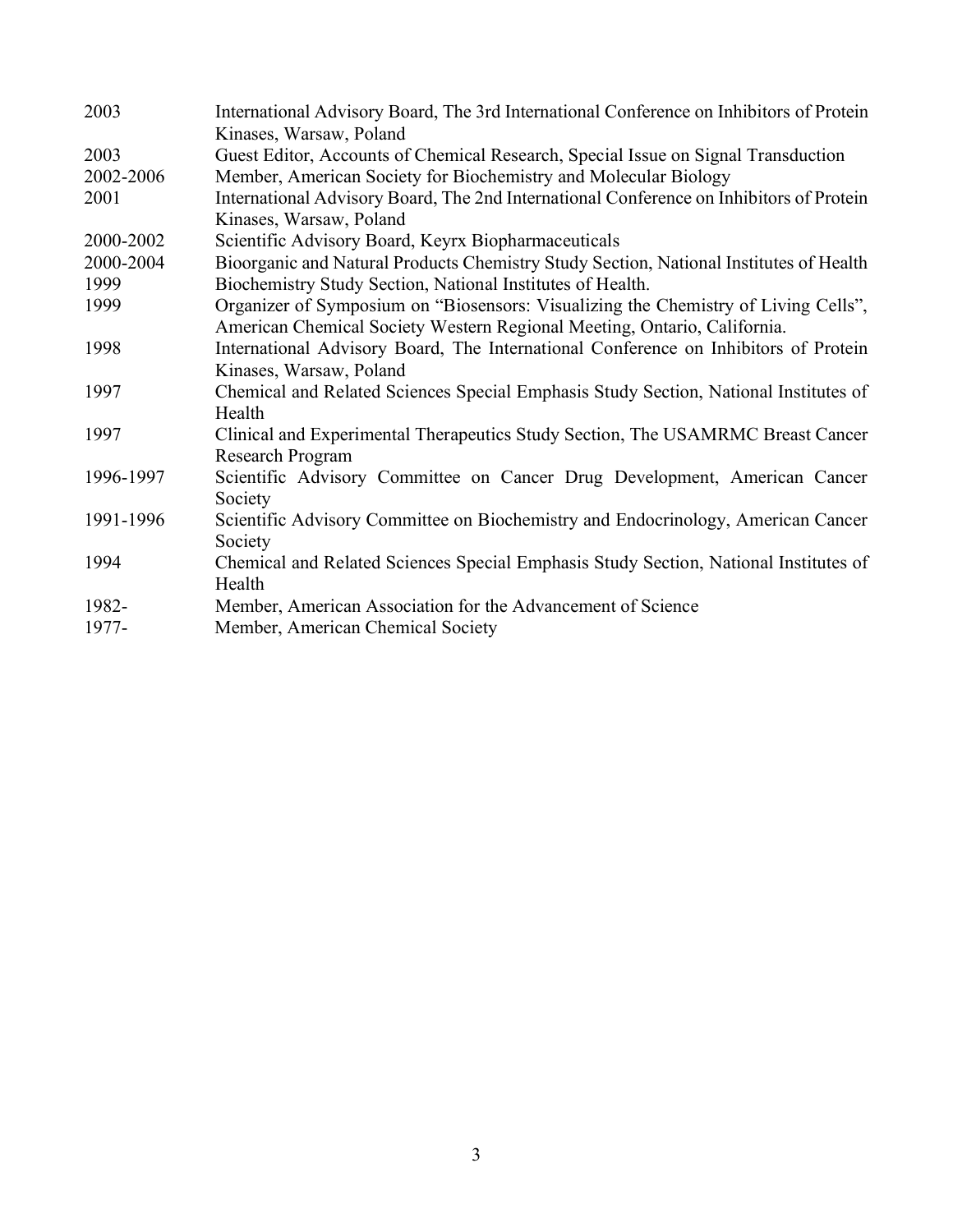### **PUBLICATIONS**

- 1. Kenneth N. Trueblood, Carolyn B. Knobler, David S. Lawrence, and Robert V. Stevens, "Structures of the 1:1 Complexes of 18-Crown-6 with Hydrazinium Perchlorate, Hydroxylammonium Perchlorate, and Methylammonium Perchlorate". *Journal of the American Chemical Society*, **1982**, *104*, 1355 - 1362.
- 2. Robert V. Stevens, Fred C. Gaeta, and David S. Lawrence, "Camphorae: Chiral Intermediates for the Enantiospecific Total Synthesis of Steroids. Part 1". *Journal of the American Chemical Society*, **1983**, *105*, 7713 - 7719.
- 3. Emil Thomas Kaiser and David Scott Lawrence, "Chemical Mutation of Enzyme Active Sites". *Science*, **1984**, *226*, 505 - 511.
- 4. Catherine A. O'Brian, David S. Lawrence, E. Thomas Kaiser, and I. Bernard Weinstein, "Protein Kinase C Phosphorylates the Synthetic Peptide Arg-Arg-Lys-Ala-Ser-Gly-Pro-Pro-Val in the Presence of Phospholipid Plus Either Ca2+ or a Phorbol Ester Tumor Promoter". *Biochemical and Biophysical Research Communications*, **1984**, *124*, 296 - 302.
- 5. Robert V. Stevens and David S. Lawrence, "Camphorae: Chiral Intermediates for the Total Synthesis of Steroids". Part 2. An Enantiospecific Approach Toward Vitamin D Metabolites". *Tetrahedron* **1985**, *41*, 93 - 100.
- 6. Michael B. Doughty and David S. Lawrence, "On the Intramolecular Cyclization of a Thiazolium Salt". *Journal of the Chemical Society, Chemical Communications*, **1985**, 454 - 455.
- 7. Emil Thomas Kaiser, David Scott Lawrence, and Steven Edward Rokita, "The Chemical Modification of Enzymatic Specificity". *Annual Reviews in Biochemistry*, **1985**, *54*, 565 - 595.
- 8. Emil Thomas Kaiser and David S. Lawrence in "Frontiers in the Chemical Sciences", W. Spindel and R. M. Simon, eds., Westview Press, Boulder, Colorado, **1986**, 425 - 439.
- 9. Mary Prorok and David S. Lawrence, "Intrasubstrate Steric Interactions in the Active Site Control the Substrate Specificity of the cAMP-Dependent Protein Kinase". *Biochemical and Biophysical Research Communications*, **1989**, *158*, 136 - 140.
- 10. Mary Prorok and David S. Lawrence, "Cryopreservation of the Cyclic 3'-5'-Adenosine Monophosphate-Dependent Protein Kinase from Bovine Cardiac Muscle". *Journal of Biochemical and Biophysical Methods*, **1989**, *18*, 167 - 176.
- 11. Mary Prorok, Dinesh Sukumaran, and David S. Lawrence, "The Cyclic AMP-Dependent Protein Kinase from Bovine Cardiac Muscle is a Homoserine Kinase". *Journal of Biological Chemistry*, **1989**, *264*, 17727 - 17733.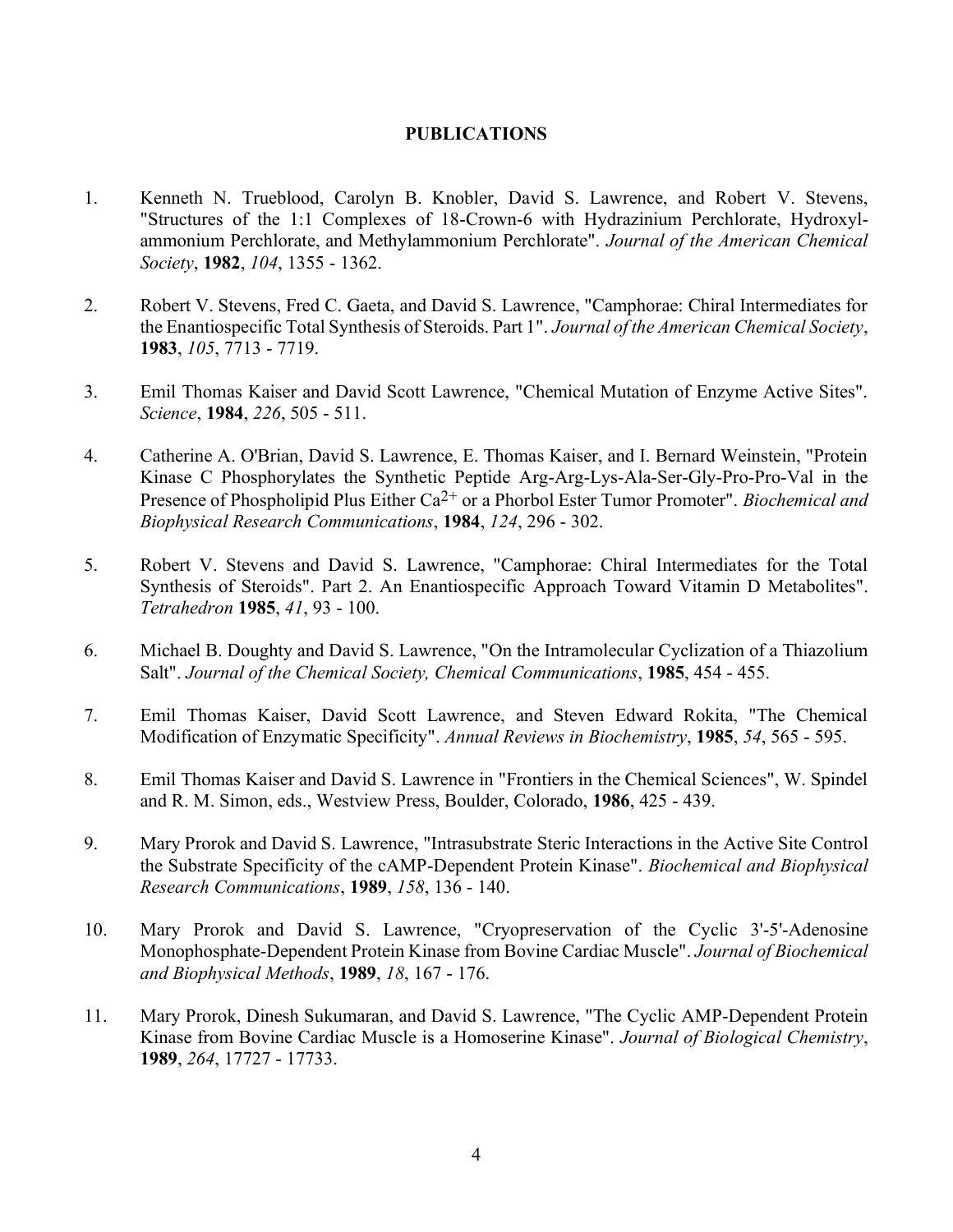- 12. Mary Prorok and David S. Lawrence, "Multiple Arginine Residues Contribute to the Increased Efficacy of Peptide Substrates for the cAMP-Dependent Protein Kinase". *Biochemical and Biophysical Research Communications*, **1989**, *165*, 368 - 371.
- 13. John S. Manka and David S. Lawrence, "High Yield Synthesis of 5,15-Diarylporphyrins". *Tetrahedron Letters*, **1989**, *30*, 6989 - 6992.
- 14. John S. Manka and David S. Lawrence, "Self-Assembly of a Hydrophobic Groove". *Tetrahedron Letters*, **1989**, *30*, 7341-7344.
- 15. John S. Manka and David S. Lawrence, "The Template-Driven Self-Assembly of a Heme-Containing Supramolecular Complex". *Journal of the American Chemical Society*, **1990**, *112*, 2440-2442.
- 16. Tata Venkata S. Rao and David S. Lawrence, "The Template-Driven Self-Assembly of a Threaded-Molecular Loop". *Journal of the American Chemical Society*, **1990**, *112*, 3614-3615.
- 17. Allen Salerno, Marianne Mendelow, Mary Prorok, and David S. Lawrence, "Noncovalent Active Site Interactions Enhance the Affinity and Control the Binding Order of Reversible Inhibitors of the cAMP-Dependent Protein Kinase". *Journal of Biological Chemistry*, **1990**, *265*, 18079-18082.
- 18. John S. Manka, Dennis S. Chugh, and David S. Lawrence, "The Free Base of Tetraphenylporphine Serves as a Host for Alkali Metal Salts". *Tetrahedron Letters* **1990**, *31*, 5873-5876.
- 19. Mary Prorok and David S. Lawrence, "An Affinity Label of Absolute Peptidic Origin", *Journal of the American Chemical Society*, **1990**, *112*, 8626-8627.
- 20. Dinesh K. Sukumaran, Mary Prorok, and David S. Lawrence, "A Molecular Constraint that Generates a Cis Peptide Bond", *Journal of the American Chemical Society*, **1991**, *113*, 706-707.
- 21. Diane Dick, Tata Venkata S. Rao, Dinesh Sukumaran, and David S. Lawrence, "Molecular Encapsulation: Cyclodextrin-Based Analogs of Heme-Containing Proteins", *Journal of the American Chemical Society,* **1992**, *114*, 2664-2669.
- 22. Diane Dick, Scott Pluskey, Dinesh K. Sukumaran, and David S. Lawrence, "NMR Spectral Analysis of Cytotoxic Ether Lipids", *Journal of Lipid Research* **1992,** *33*, 605-609.
- 23. Diane L. Dick and David S. Lawrence, "The Physicochemical Behavior of Cytotoxic Ether Lipids". *Biochemistry* **1992**, *31*, 8252-8257.
- 24. Young-Guen Kwon, Jaya Srinivasan, Marianne Mendelow, Tae Ryong Lee, Scott Pluskey, Allen Salerno, and David S. Lawrence, "The Active Site Substrate Specificity of the cAMP-Dependent Protein Kinase". *Journal of Biological Chemistry*, **1993**, *268*, 10713-10716.
- 25. Marianne Mendelow, Mary Prorok, Allen Salerno, and David S. Lawrence, "ATPase Promoting Dead End Inhibitors of the cAMP-Dependent Protein Kinase". *Journal of Biological Chemistry*, **1993**, *268*, 12289-12296.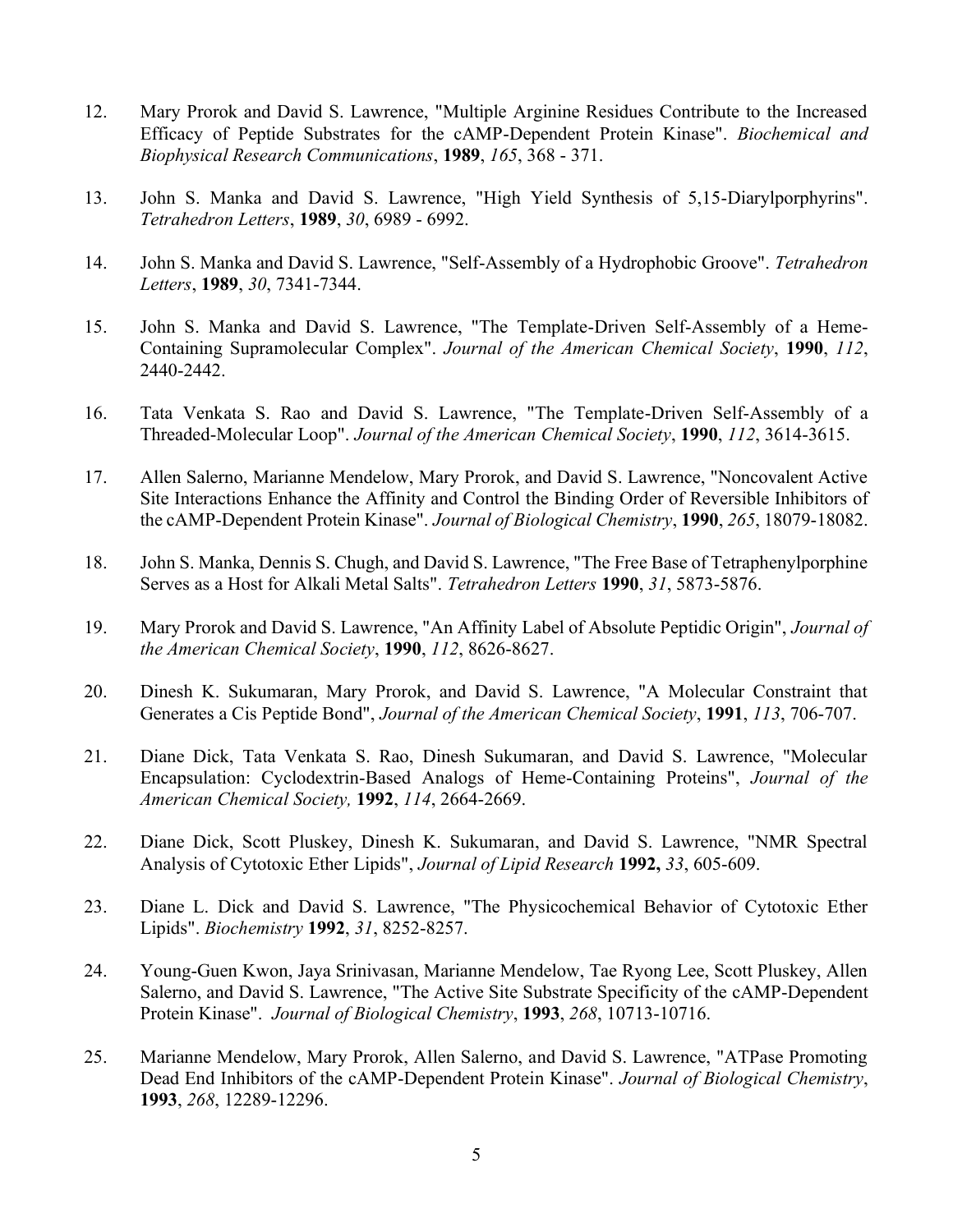- 26. Allen Salerno and David S. Lawrence, "Covalent Modification and Concomitant Inactivation of the cAMP-Dependent Protein Kinase by Affinity Labels Containing only L-Amino Acids". *Journal of Biological Chemistry* **1993**, *268*, 13043-13049.
- 27. Young-Guen Kwon, Jaya Srinivasan, Marianne Mendelow, Scott Pluskey, and David S. Lawrence, "Stereochemistry Specifies the Regiochemistry of Phosphorylation in Two cAMP-Dependent Protein Kinase Substrates". *Journal of Biological Chemistry*, **1993**, *268*, 16725-16729.
- 28. Young-Guen Kwon, Jaya Srinivasan, Marianne Mendelow, Scott Pluskey, and David S. Lawrence, "The cAMP-Dependent Protein Kinase Discriminates Between Prochiral Hydroxyl Groups". *Journal of the American Chemical Society* **1993**, *115*, 7527-7528.
- 29. Tae Ryong Lee, Marianne Mendelow, Jaya Srinivasan, Young-Guen Kwon, and David S. Lawrence, "The Molecular Basis for the Substrate Specificity of a Serine/Threonine-Specific Protein Kinase". *Journal of the American Chemical Society* **1993**, *115*, 9888-9891.
- 30. Young-Guen Kwon, Marianne Mendelow, and David S. Lawrence, "The Active Site Substrate Specificity of Protein Kinase C". *Journal of Biological Chemistry* **1994**, *269*, 4839-4844.
- 31. Tae Ryong Lee, Jinkui Niu, and David S. Lawrence, "The Phenol Kinase Activity of the cAMP-Dependent Protein Kinase: Steric and Electronic Effects". *Biochemistry* **1994**, *33*, 4245-4250.
- 32. Jungsook Cho Lee, Young-Guen Kwon, David S. Lawrence, and Arthur M. Edelman, "Both Basic and Hydrophobic Residues are Important Substrate Recognition Determinants of  $Ca^{2+}$ Calmodulin-dependent Protein Kinase Ia". *Proc. Natl. Acad. Sci. USA* **1994**, *91*, 6413-6417.
- 33. Tao Jiang, Dinesh K. Sukumaran, Sunil-Dutta Soni, and David S. Lawrence, "The Synthesis and Characterization of a Pyridine-Linked Cyclodextrin Dimer". *Journal of Organic Chemistry*, **1994**, *59*, 5149-5155.
- 34. Tao Jiang and David S. Lawrence, "Sugar-Coated Metallated-Macrocycles". *Journal of the American Chemical Society*, **1995**, *117*, 1857-1858.
- 35. Tae Ryong Lee, Jinqui Niu, and David S. Lawrence, "The Extraordinary Active Site Substrate Specificity of pp60<sup>c-src</sup>: A Multiple Specificity Protein Kinase". *Journal of Biological Chemistry*, **1995**, *270*, 5375-5380.
- 36. Jaya Srinivasan, Mary Koszelak, Young-Guen Kwon, and David S. Lawrence, "The Design of Peptide-Based Substrates for the CDC2 Protein Kinase". *Biochemistry Journal,* **1995**, *309*, 927- 931*.*
- 37. Tao Jiang, Michael Levett, and David S. Lawrence, "Self-Assembling Supramolecular Complexes". *Chemical Reviews*, **1995**, *95*, 2229-2260.
- 38. Tae Ryong Lee, Jeffrey H. Till, David S. Lawrence, and W. Todd Miller "Precision Substrate Targeting of Protein Kinases: v-Abl and c-Src". *Journal of Biological Chemistry,* **1995**, *270*, 27022-27026*.*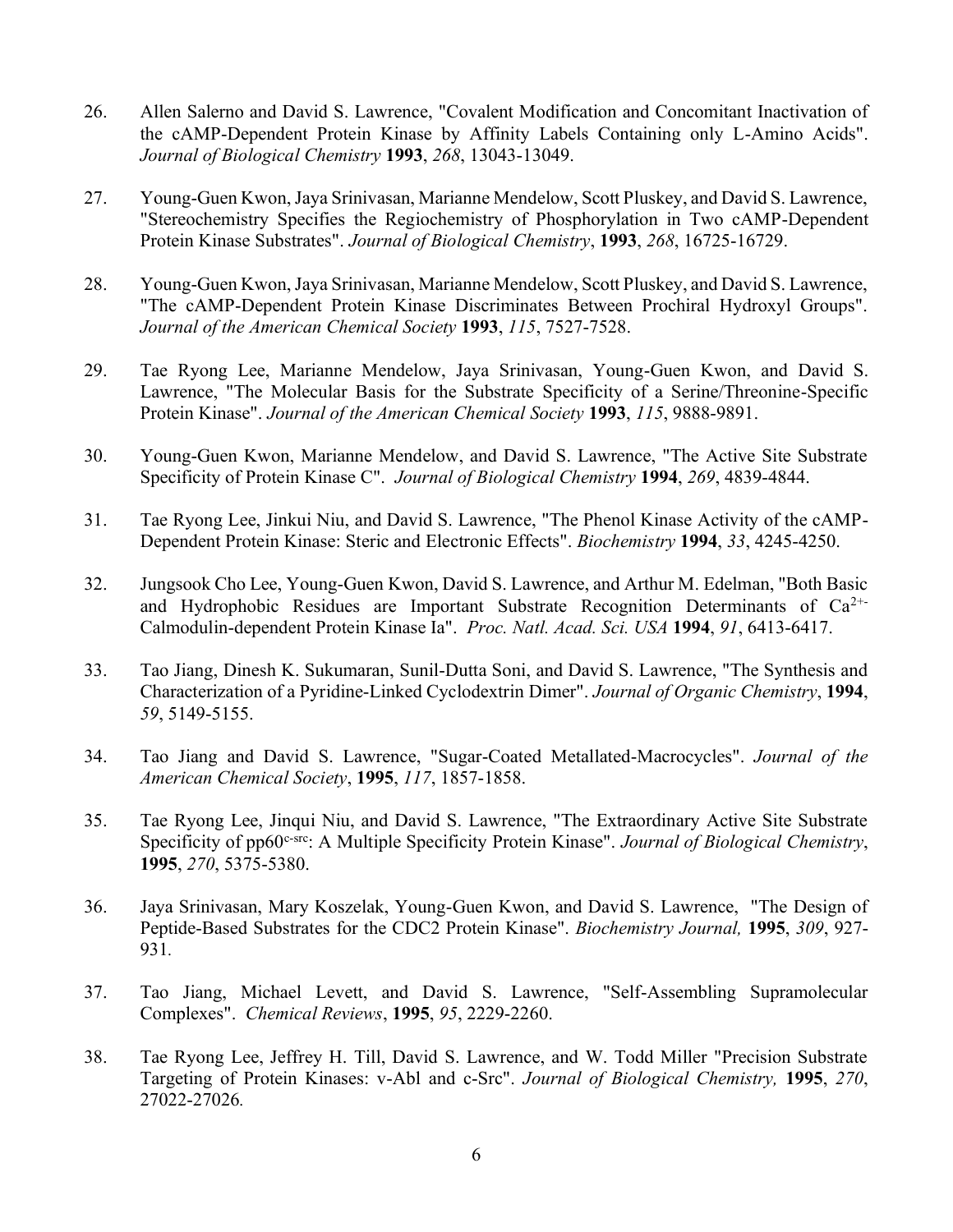- 39. Tao Jiang and David S. Lawrence, "The Synthesis and Molecular Recognition Properties of a Cyclodextrin Tetramer". *Journal of Organic Chemistry*, **1995**, *60*, 7293-7297*.*
- 40. Derek Dunn, Li Chen, David S. Lawrence, and Zhong-Yin Zhang, "The Active Site Specificity of the *Yersinia* Protein Tyrosine Phosphatase". *Journal of Biological Chemistry*, **1996**, *271*, 168-173*.*
- 41. Douglas S. Werner, Tae Ryong Lee, and David S. Lawrence, "Is Protein Kinase Substrate Efficacy a Reliable Barometer for Successful Inhibitor Design?" *Journal of Biological Chemistry,* **1996**, *271*, 180-185*.*
- 42. Jason S. Wood, Xiongwei Yan, Marianne Mendelow, Jackie D. Corbin, Sharron H. Francis, and David S. Lawrence, "Precision Substrate Targeting of Protein Kinases: The cGMP- and cAMPdependent Protein Kinases". *Journal of Biological Chemistry,* **1996**, *271*, 174-179*.*
- 43. Xiongwei Yan, Jackie D. Corbin, Sharron H. Francis, and David S. Lawrence "Precision Targeting of Protein Kinases: An Affinity Label that Inactivates the cGMP- but not the cAMP-dependent Protein Kinase". *Journal of Biological Chemistry,* **1996**, *271*, 1845-1848*.*
- 44. Chengqian Wang, Tae Ryong Lee, David S. Lawrence, and Joseph A. Adams, "Rate-Determining Steps for Tyrosine Phosphorylation by the Kinase Domain of v-fps". *Biochemistry,* **1996**, *35*, 1533-1539*.*
- 45. Javier Montserat, Li Chen, David S. Lawrence, and Zhong-Yin Zhang, "Potent Low Molecular Weight Protein Phosphatase Substrates". *Journal of Biological Chemistry*, **1996**, *271*, 7868-7872*.*
- 46. Li Chen, Javier Montserrat, David S. Lawrence, and Zhong-Yin Zhang, "The PTP1 and VHR Protein Phosphatases Exhibit Different Preferences for Nonpeptidic Substrates". *Biochemistry*, **1996**, *35*, 9349-9354.
- 47. Xiongwei Yan, David S. Lawrence, Jackie D. Corbin, and Sharron H. Francis, "Distinguishing Between Closely Related Protein Kinases: A Variation on the Bisubstrate Inhibitor Theme". *Journal of the American Chemical Society*, **1996**, *118*, 6321-6322.
- 48. Xiongwei Yan, David S. Lawrence, Jackie D. Corbin, and Sharron H. Francis, "*Journal of the American Chemical Society,* **1996**, *118*, 11684-11685*.*
- 49. Scott Pluskey, Mohammad Mahroof-Tahir, Debbie C. Crans, and David S. Lawrence, "Vanadium Oxoion-Induced Inhibition Of and Cofactor Substitution In the cAMP-Dependent Protein Kinase". *Biochemical Journal*, **1997**, *321*, 333-339.
- 50. Jinkui Niu and David S. Lawrence "Nonphosphorylatable Tyrosine Surrogates: Implications for Protein Kinase Inhibitor Design" *Journal of Biological Chemistry*, **1997**, *272*, 1493-1499.
- 51. Jinkui Niu and David S. Lawrence "L-Dopa: A Potent Nonphosphorylatable Tyrosine Mimetic for pp60c-src". *Journal of the American Chemical Society*, **1997**, *119*, 3844-3845*.*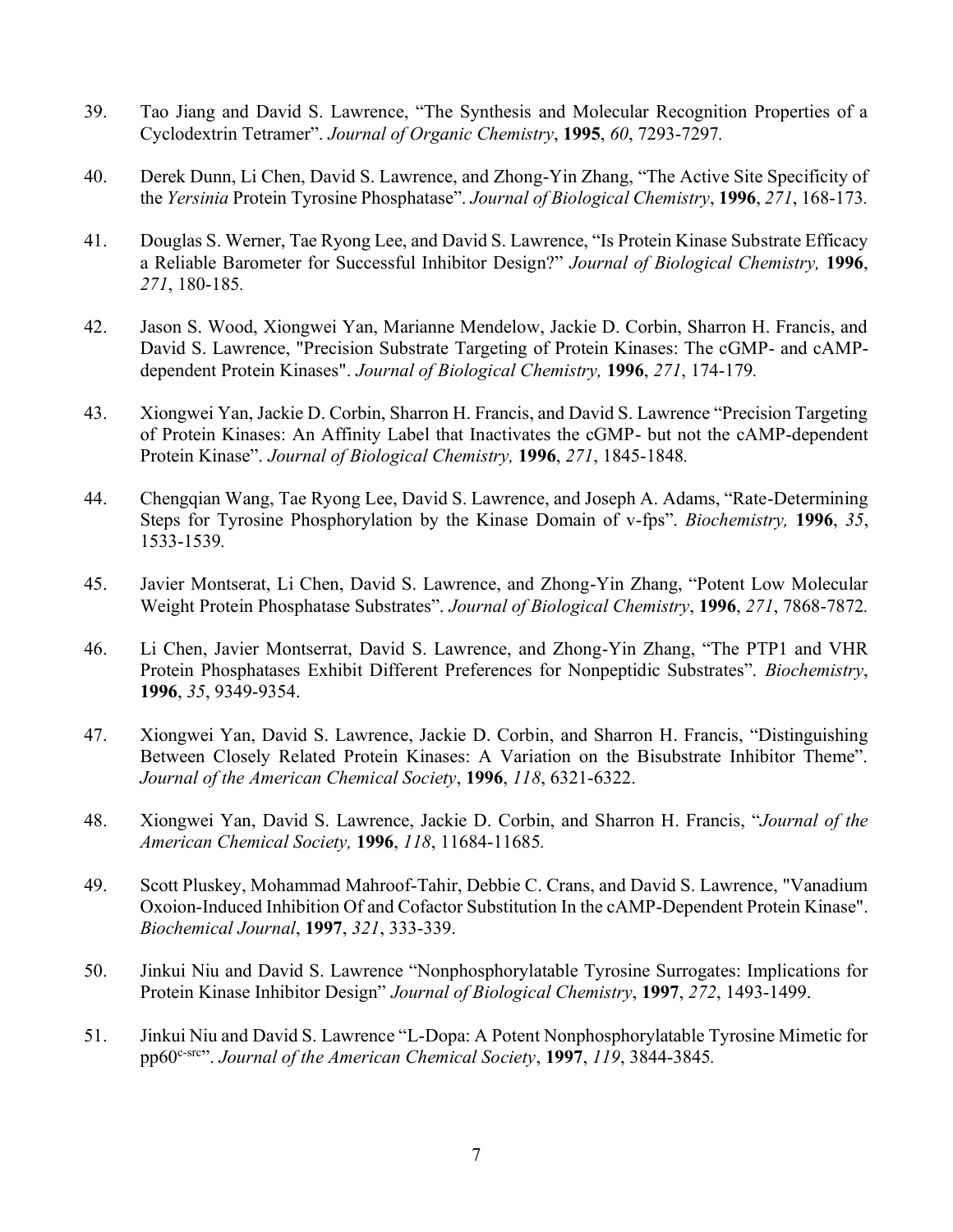- 52. Varda Lev-Ram, Tao Jiang, Jason Wood, David S. Lawrence, and Roger Y. Tsien, "Synergies and Coincidence Requirements Between NO, cGMP, and  $Ca^{2+}$  in the Induction of Cerebellar Long-Term Depression" *Neuron*, **1997**, *18*, 1025-1038*.*
- 53. Yoram A. Puius, Yu Zhao, Michael Sullivan, David S. Lawrence, Steven C. Almo, and Zhong-Yin Zhang "Identification of a Second Phosphotyrosine-Binding Site in PTP1B: A Paradigm for Inhibitor Design". *Proc. Natl. Acad. Sci. USA,* **1997**, *94:* 13420-13425.
- 54. David S. Lawrence and Jinkui Niu "Protein Kinase Inhibitors: The Tyrosine-Specific Protein Kinases". *Pharmacology & Therapeutics*, **1998**, *77*, 81-114*.*
- 55. Ronald R. White, Young-Guen Kwon, Meng Taing, David S. Lawrence, and Arthur M. Edelman "Definition of Optimal Substrate Recognition Motifs of  $Ca<sup>2+</sup>-Calmodulin-Dependent Protein$ Kinases IV and II Reveals Shared and Distinctive Features". *Journal of Biological Chemistry*, **1998**,*273*, 3166-3172*.*
- 56. Jason S. Wood, Mary Koszelak, Judy Liu, and David S. Lawrence "A Caged Protein Kinase Inhibitor" *Journal of the American Chemical Society,* **1998**, *120*,7145-7146.
- 57. Kieran Curley and David S. Lawrence "Photoactivation of a Signal Transduction Pathway in Living Cells". *Journal of the American Chemical Society,* **1998**, *120*, 8573-8574.
- 58. Adam A. Profit, Tae Ryong Lee, and David S. Lawrence "Bivalent Inhibitors of Protein Tyrosine Kinases". *Journal of the American Chemical Society*, **1999**, *121*, 280-283*.*
- 59. Kieran Curley and David S. Lawrence "Light-Activated Proteins" *Current Opinion Chemical Biology*, **1999**, *3*, 84-88.
- 60. Kieran Curley and David S. Lawrence "Caged Regulators of Signaling Pathways" *Pharmacology & Therapeutics,* **1999**, *82*, 347-354.
- 61. Meng Taing, Yen-Fang Keng, Kui Shen, David S. Lawrence, and Zhong-Yin Zhang "Potent and Highly Selective Inhibitors of the PTP1B Protein Tyrosine Phosphatase". *Biochemistry*, **1999**, *38*, 3793-3803.
- 62. Tae Ryong Lee and David S. Lawrence "Acquisition of Selective High-Affinity, SH2-Targeted Ligands via a Spatially-Focused Library". *Journal of Medicinal Chemistry,* **1999**, *42*, 784-787*.*
- 63. Stefan W. Vetter, Y.-F. Keng, David S. Lawrence, and Zhong-Yin Zhang "Substrate Specificity of Protein Tyrosine Phosphatase 1B Determined By A Novel Combinatorial Approach" *Journal of Biological Chemistry*, **2000**, *275*, 2265-2268*.*
- 64. Tae Ryong Lee, and David S. Lawrence "SH2-Directed Ligands of the Lck Tyrosine Kinase", *Journal of Medicinal Chemistry,* **2000**, *43*, 1173-1179*.*
- 65. Mauro Sarmiento, Yuram A. Puius, Stefan W. Vetter, Yen-Fang Keng, Li Wu, Yu Zhao, David S. Lawrence, Steven C. Almo, and Zhong-Yin Zhang "Structural Basis of Plasticity in Substrate Recognition by Protein Tyrosine Phosphatase 1B", *Biochemistry,* **2000**, *39*, 8171-8179*.*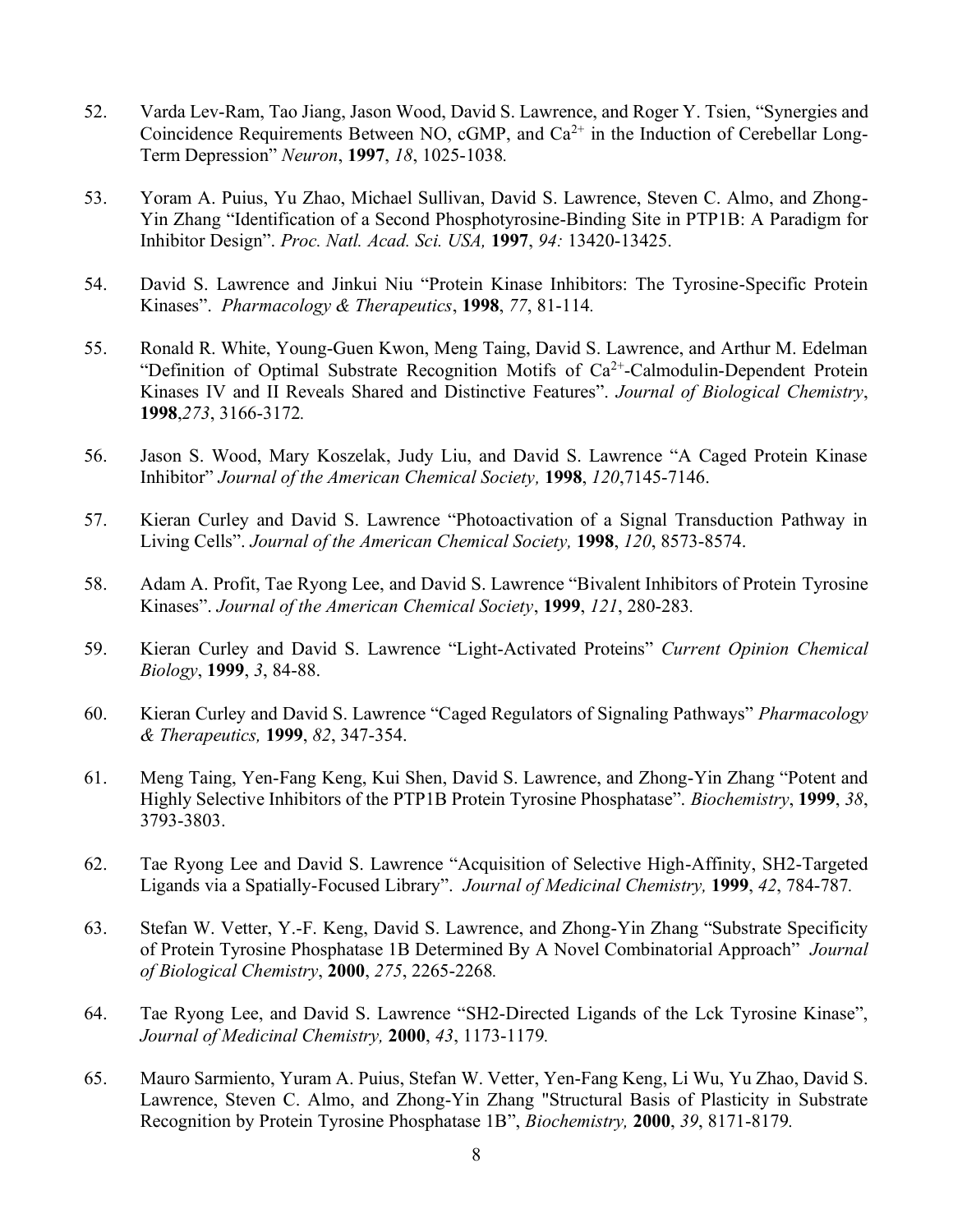- 66. Xiongwei Yan, Kieran Curley, and David S. Lawrence "The Specificity of the PKC  $\alpha$ ,  $\beta$ , and  $\gamma$ isoforms As Assessed By An Unnatural Alcohol-Appended Peptide Library", *Biochemical Journal,* **2000**, *349*, 709-715.
- 67. Noureddine Zebda, Ora Bernard, Susan Welti, Maryse Bailly, David S. Lawrence, and John S. Condeelis "Phosphorylation of ADF/Cofilin Abolishes EGF-Induced Actin Nucleation at the Leading Edge and Subsequent Lamellipod Extension", *Journal of Cell Biology,* **2000**, *151*, 1119- 1127*.*
- 68. Ottavio Arancio, Irina Antonova, Stepan Gambaryan, Suzanne M. Lohmann, Jason S. Wood, David S. Lawrence, and R. D. Hawkins "Presynaptic Role of cGMP-Dependent Protein Kinase During Long-Lasting Potentiation", *Journal of Neuroscience,* **2001**, *21*, 143-149.
- 69. Bo Zhou, Li Wu, Kui Shen, Jialin Zhang, David S. Lawrence, and Zhong-Yin Zhang "Recognition of and Activation by ERK2 Involves Multiple Regions of MKP3", *Journal of Biological Chemistry*, **2001**, *276*, 6506-6515.
- 70. Adam A. Profit, Tae Ryong Lee, Jinkui Niu, and David S. Lawrence "Molecular Rulers: An Assessment of Distance and Spatial Relationships of Src Tyrosine Kinase SH2 and Active Site Regions", *Journal of Biological Chemistry*, **2001**, *276*, 9446-9451.
- 71. Ren-Hwa Yeh, Tae Ryong Lee, and David S. Lawrence "From Consensus Sequence Peptide to High Affinity Ligand: A "Library-Scan" Strategy", *Journal of Biological Chemistry,* **2001**, *276,*  12235-12240*.*
- 72. David S. Lawrence "Functional Proteomics: Large Scale Analysis of Protein Kinase Activity", *GenomeBiology*, **2001**, *2*, 1007.1 - 1007.3.
- 73. John S. Condeelis, Jeffrey B. Wyckoff, Maryse Bailly, Richard Pestell, David Lawrence, Jonathan S. Backer, and Jeffrey E. Segall "Lamellipodia in Invasion", *Seminars Cancer Biology*, **2001**, *11*, 119-128.
- 74. Kui Shen, Yen-Fang Keng, Li Wu, Xiao-Ling Guo, David S. Lawrence, and Zhong-Yin Zhang "Acquisition of A Specific and Potent PTP1B Inhibitor from a Novel Combinatorial Library and Screening Procedure" *Journal of Biological Chemistry,* **2001**, *276*, 47311-47319.
- 75. Ren-Hwa Yeh, Tae Ryong Lee, and David S. Lawrence "From Consensus Sequence to High-Affinity Ligands: Acquisition of Signaling Protein Modulators" *Pharmacology & Therapeutics,*  **2002**, *93*, 179-191.
- 76. Ren-Hwa Yeh, Xionwei Yan, Michael Cammer, Anne R. Bresnick, and David S. Lawrence "Real Time Visualization of Protein Kinase Activity in Living Cells" *Journal of Biological Chemistry*, **2002**, *277*, 11527-11532.
- 77. Mousumi Ghosh, Ilia Ichetovkin, Xiaoyan Song, John S. Condeelis, and David S. Lawrence "A New Strategy for Caging Proteins Regulated by Kinases" *Journal of the American Chemical Society*, **2002**, *124*, 2440-2441.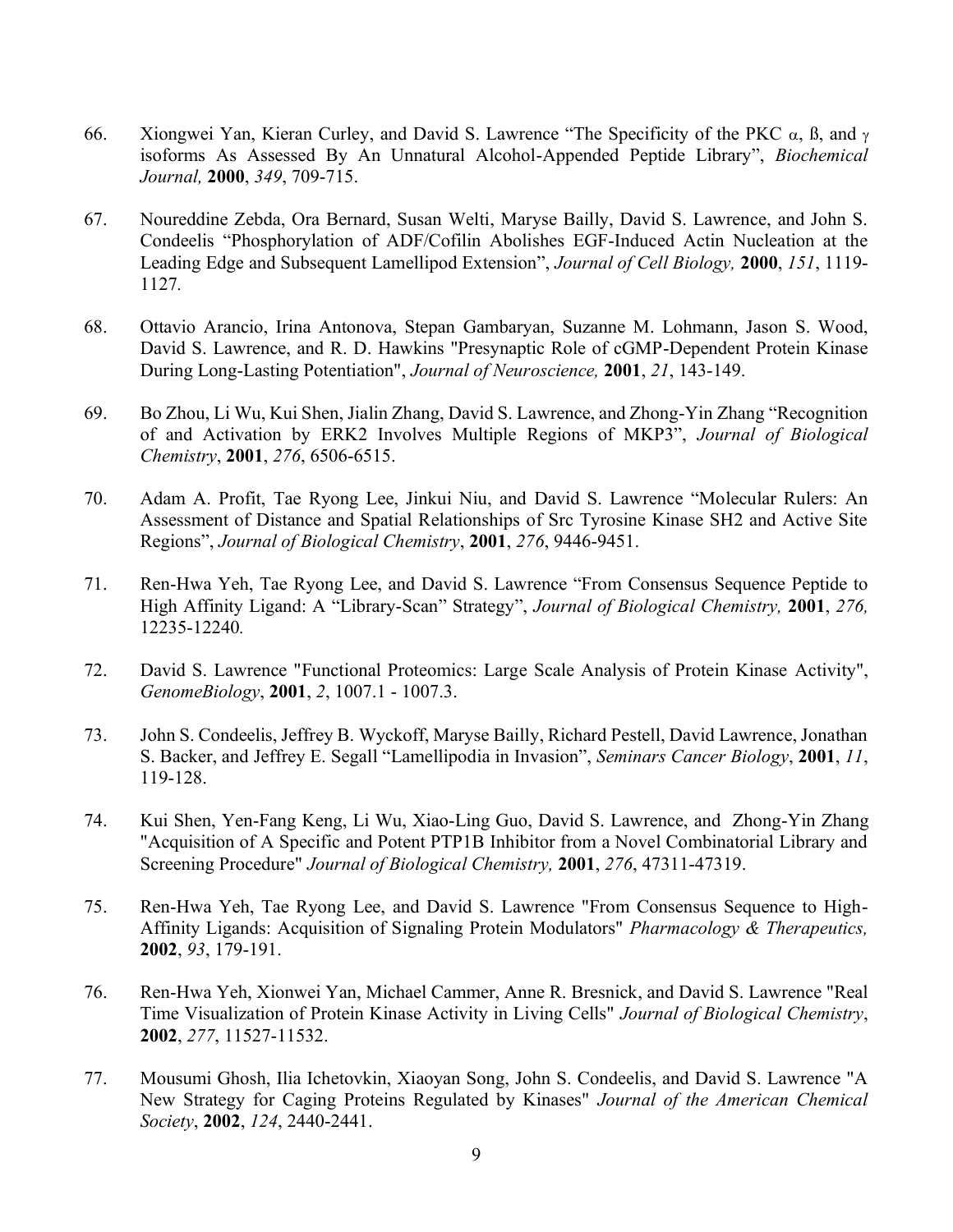- 78. Chien-An Chen, Ren-Hwa Yeh, and David S. Lawrence "Design and Synthesis of a Fluorescent Reporter of Protein Kinase Activity" *Journal of the American Chemical Society*, **2002**, *124*, 3840- 3841.
- 79. Weiying Lin and David S. Lawrence "Photolabile Protecting Group" *Journal of Organic Chemistry*, **2002**, *67*, 2723-2726.
- 80. Xiao-Ling Guo, Kui Shen, Fang Wang, David S. Lawrence, and Zhong-Yin Zhang "Probing the Molecular Basis for Potent and Selective PTP1B Inhibition" *Journal of Biological Chemistry*, **2002**, *277,* 41014-41022.
- 81. Weiying Lin, Chris Albanese, Richard G. Pestell, and David S. Lawrence "Spatially-Discrete Light-Driven Protein Expression", *Chemistry & Biology,* **2002**, *9*, 1347-1353.
- 82. Limin Shang, Young-Guen Kwon, Sandip K. Nandy, David S. Lawrence, and Arthur M. Edelman, "Catalytic and Regulatory Domains of Doublecortin Kinase-1", *Biochemistry,* **2003**, *42*, 2185- 2194.
- 83. David S. Lawrence "Chemical Biology of Signal Transduction", *Accounts of Chemical Research,*  **2003**, *39*, 353-354.
- 84. David S. Lawrence "Chemical Probes of Signal Transducing Enzymes", *Accounts of Chemical Research*, **2003**, *36,* 401-409.
- 85. Fabo Liang, Zhinghui Huang, Seung-Yub Lee, Jiao Liang, Maya I. Ivanov, Andres Alonso, James B. Bliska, David S. Lawrence, Tomas Mustelin, and Zhong-Yin Zhang "Aurintricarboxylic Acid Blocks *in vitro* and *in vivo* Activity of YopH, an Essential Virulent Factor of *Yersinia Pestis*, the Agent of Plague" *Journal of Biological Chemistry,* **2003**, *278*, 41734-41741.
- 86. Jin-Peng Sun, Alexander A. Federov, Seung-Yub Lee, Xiao-Ling Guo, Kui Shen, David S. Lawrence, Steven C. Almo, and Zhong-Yin Zhang "Crystal Structure of PTP1B Complexed with a Potent and Selective Bidentate Inhibitor" *Journal of Biological Chemistry*, **2003**, *278,* 41734- 41741.
- 87. Laiping Xie, Seung-Yun Lee, Jannik N. Andersen, Steve Waters, Kui Shen, Xiao-Ling Guo, Niels Peter H. Moller, Jerrold M. Olefsky, David S. Lawrence, and Zhong-Yin Zhang "Cellular Effects of Small Molecule PTP1B Inhibitors on Insulin Signaling" *Biochemistry*, **2003**, *42*, 12792-12804.
- 88. Willem F. Veldhuyzen, Quan Nguyen, Gary McMaster, and David S. Lawrence "A Light-Activated Probe of Intracellular Protein Kinase Activity" *Journal of the American Chemical Society,* **2003**, *125*, 13358-13359*.*
- 89. Jung Hwan Lee, Sandip K. Nandy, and David S. Lawrence "A Highly Potent and Selective PKC $\alpha$ Inhibitor Generated Via Combinatorial Modification of a Peptide Scaffold", *Journal of the American Chemical Society,* **2004**, *126*, 3394-3395.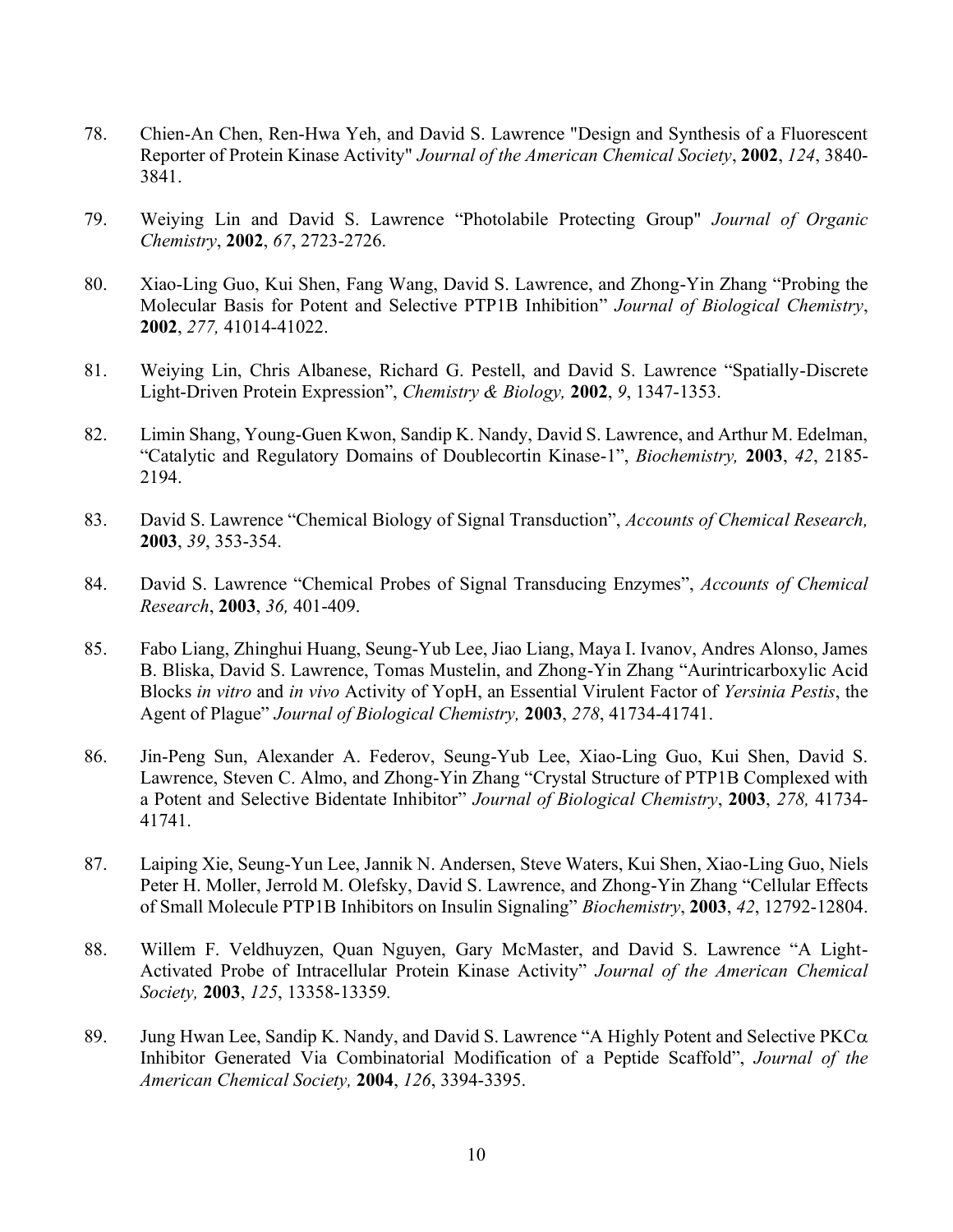- 90. Biao Xi, Fangxia Guan, and David S. Lawrence "Enhanced Production of Functional Protein From Defective Genes", *Journal of the American Chemical Society,* **2004**, *126*, 5660-5661.
- 91. Chien-An Chen, Ren-Hwa Yeh, and David S. Lawrence "Biosensors of Protein Kinase Action: From *In Vitro* Assays to Living Cells" *Biochimica Biophysica Acta*, **2004**, *1697*, 39-51.
- 92. Mousumi Ghosh, Xiaoyan Song, Ghassan Mouneimne, Mazen Sidani, David S. Lawrence, and John S Condeelis "Cofilin Promotes Actin Polymerization and Defines the Direction of Cell Motility", *Science*, **2004**, *303*, 743-746.
- 93. David S. Lawrence "New Design Strategies for Ligands That Target Protein Kinase-Mediated Protein-Protein Interactions" in *Handbook of Experimental Pharamcology: Inhibitors of Protein Kinases and Protein Phosphatases,* editors: Lorenzo A. Pinna and Patricia W. Cohen, Springer-Verlag, **2005**, *167*, 11-44.
- 94. Sanjai Kumar, Fubo Liang, David S. Lawrence, and Zhong-Yin Zhang "Small Molecule Approach to Studying Protein Tyrosine Phosphatase" *Methods* **2005**, *35*, 9-21.
- 95. Seung-Yub Lee, Fubo Liang, Xiao-Ling Guo, Laiping Xie, David S. Lawrence, and Zhong-Yin Zhang "Cell Penetrating Peptides: An Assessment of Intracellular Release of Active Cargo", *Angewandte Chemie International Edition,* **2005**, *44*, 2-4.
- 96. John S. Condeelis and David S. Lawrence "The Application of Caged Proteins to Cell-Based Systems" in *Dynamic Studies in Biology: Phototriggers, Photoswitches, and Caged Compounds*, editors: Maurice Goeldner and Richard Givens, **2005**, 325-340.
- 97. Robert H. Singer, David Lawrence, Ben Ovryn, and John Condeelis "Light-Activated Imaging of Gene Expression in Living Cells", *Journal of Biomedical Optics*, **2005**, *10*, 051406-1 – 051406-9.
- 98. Haishan Li and David S. Lawrence "Acquisition of Fyn-Selective SH3 Domain Ligands via A Combinatorial Library Strategy", *Chemistry & Biology*, **2005**, *12*, 905-12.
- 99. Qunzhao Wang and David S. Lawrence "Phosphorylation-Driven Protein-Protein Interactions: A New Protein Kinase Sensing System", *Journal of the American Chemical Society,* **2005**, *127*, 7684-5.
- 100. Fubo Liang, Seung-Yub Lee, Jiao Liang, David S. Lawrence, and Zhong-Yin Zhang "The Role of Protein Tyrosine Phosphatase 1B in Integrin Signaling", *Journal of Biological Chemistry*, **2005**, *280*, 24857-63.
- 101. David S. Lawrence "Signaling Protein Inhibitors via the Combinatorial Modification of Peptide Scaffolds", *Biochimica Biophysica Acta*, **2005**, *1754*, 50-57.
- 102. David S. Lawrence "*In vivo* Applications of Caged Proteins and Peptides", *Current Opinion Chemical Biology*, **2005**, *9*, 570-575.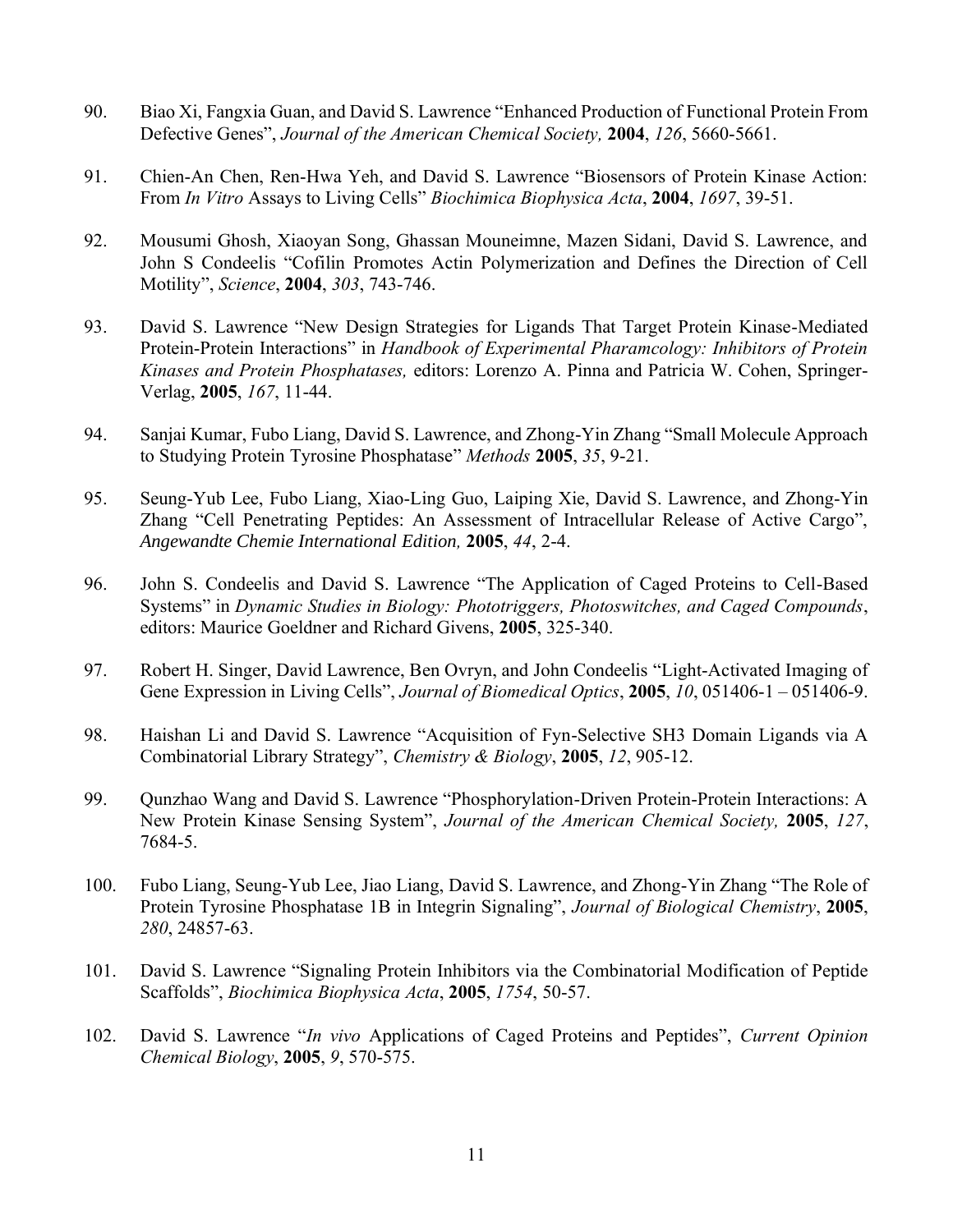- 103. Hyangkyu Lee, Laiping Xie, Yong Luo, Seung-Yub Lee, David S. Lawrence, Xiao Bo Wang, Federica Sotgia, Michael P. Lisanti, and Zhong-Yin Zhang "Identification of Phospho-Caveolin-1 as a Novel PTP1B Substrate" *Biochemistry*, **2006**, *45*, 234-40.
- 104. Qunzhao Wang, Sean M. Cahill, Michael Blumenstein, and David S. Lawrence "Self-Reporting Fluorescent Substrates of Protein Tyrosine Kinase", *Journal of the American Chemical Society,*  **2006**, *128*, 1808-9.
- 105. Jung-Mi Hah, Vyas Sharma, Haishan Li, and David S. Lawrence "Acquisition of a "Group A"- Selective Tyrosine Kinase Inhibitor via a Global Targeting Strategy", *Journal of the American Chemical Society,* **2006**, *128*, 5996-7.
- 106. Qunzhao Wang, Zhaohua Dai, Sean M. Cahill, Michael Blumenstein, and David S. Lawrence "Light Regulated Sampling of Protein Tyrosine Kinase Activity", *Journal of the American Chemical Society,* **2006**, *128*, 14016-7.
- 107. Christopher D. Morrison, Christy White, Zhong Wang, Seung-Yub Lee, David S. Lawrence, William T. Cefalu, Zhong-Yin Zhang, and Thomas W. Gettys "Increased Hypothalamic PTP1B Contributes to Leptin Resistance with Age", *Endocrinology*, **2007**, *148*, 433-40.
- 108. Qunzhao Wang and David S. Lawrence "Seeing is Believing: Peptide-Based Fluorescent Sensors of Protein Tyrosine Kinase Activity, *ChemBioChem*, **2007**, *8*, 373-8.
- 109. Vyas Sharma, Richard A. Agnes, and David S. Lawrence "Deep Quench: Extending the Dynamic Range of Protein Kinase Sensors", *Journal of the American Chemical Society,* **2007**, *129*, 2742-3.
- 110. Sheng Zhang, Lan Chen, Sanjai Kumar, Li Wu, David S. Lawrence, and Zhong-Yin Zhang "An Affinity-Based Fluorescence Polarization Assay for Protein Tyrosine Phosphatases", *Methods* **2007**, *42*, 261-7.
- 111. Sandip K. Nandy, Richard A. Agnes, and David S. Lawrence "Photochemically-Activated Probes of Protein-Protein Interactions", *Organic Letters* **2007**, *9*, 2249-52.
- 112. Steven C. Almo, Jeffrey B. Bonanno, J. Michael Sauder, Spencer Emtage, Teresa P. Dilorenzo, Vladimir Malashkevich, Steven R. Wasserman, S. Swaminathan Subramaniam Eswaramoorthy, Rakhi Agarwal, Desigan Kumaran, Mahendra Madegowda, Sugadev Ragumani, Yury Patskovsky, Johnjeff Alvarado, Udupi A. Ramagopal, Joana Faber-Barata, Mark R. Chance, Andrej Sali, Andras Fiser, Zhong-Yin Zhang, David S. Lawrence, & Stephen K. Burley "Structural genomics of protein phosphatases**"** *J. Struct. Funct. Genomics* **2007**, *8*, 121-40.
- 113. Zhaohua Dai, Natalya G. Dulyaninova, Sanjai Kumar, Anne R. Bresnick, and David S. Lawrence "Visual Snapshots of Intracellular Kinase Activity at the Onset of Mitosis", *Chemistry & Biology,* **2007**, *14*, 1254-60.
- 114. Vyas Sharma, Qunzhao Wang, and David S. Lawrence "Peptide-Based Fluorescent Sensors of Protein Kinase Activity: Design and Applications" *Biochimica Biophysica Acta*, **2008**, *1784*, 94- 9.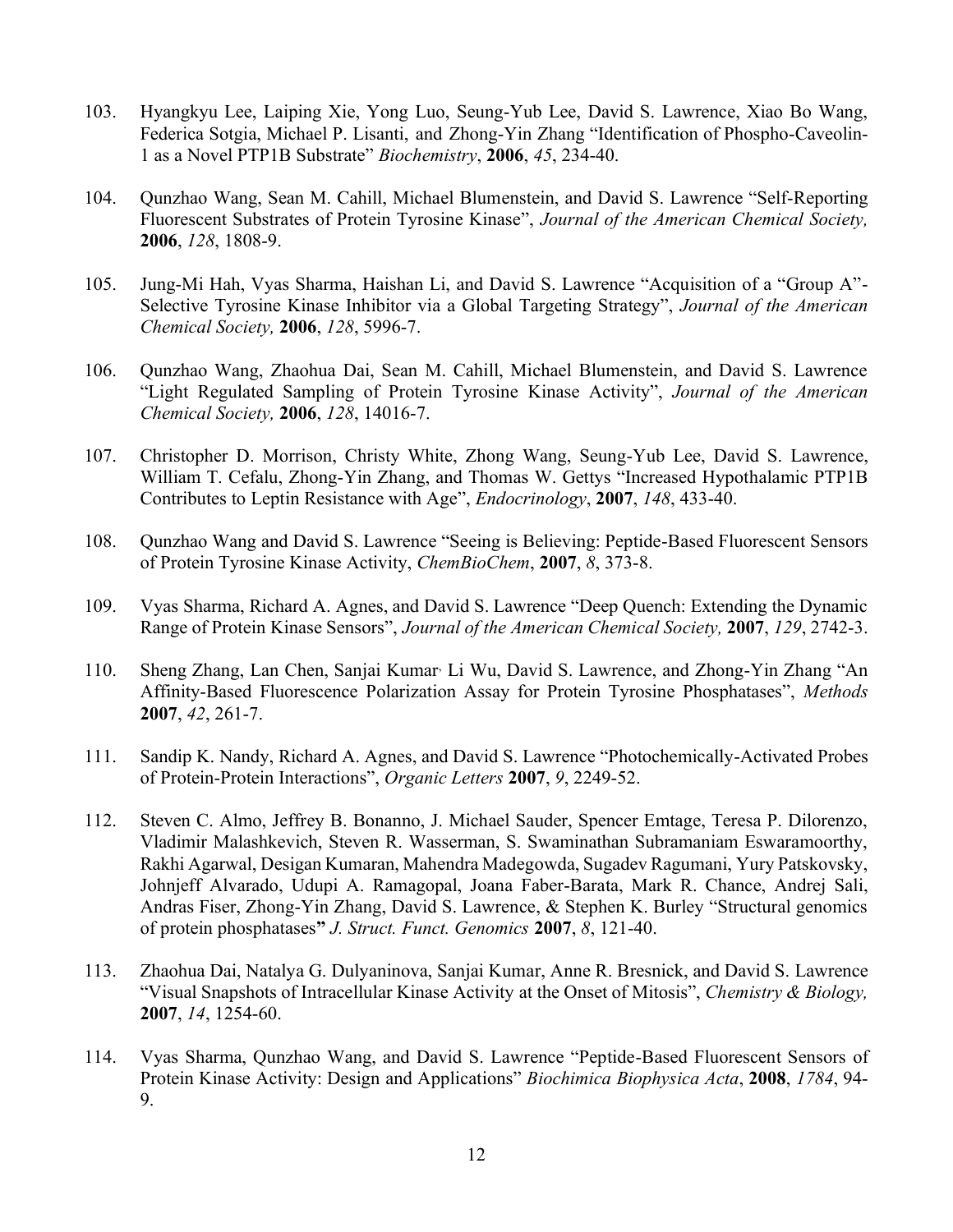- 115. Jung Hwan Lee, Sanjai Kumar, and David S. Lawrence "Stepwise Combinatorial Evolution of An Akt Bisubstrate Inhibitor", *ChemBioChem*, **2008**, *9*, 507 - 9.
- 116. Aya Wakata, Sean M. Cahill, Michael Blumenstein, Rosalind H. Gunby, Steffen Jockusch, Angel A. Marti, Barbara Cimbro, Carlo Gambacorti-Passerini, Arianna Donella-Deana, Lorenzo A. Pinna, Nicholas J. Turro, and David S. Lawrence "A Mechanistic Design Principle for Protein Tyrosine Kinase Sensors: Application to a Validated Cancer Target" *Organic Letters* **2008**, *10*,  $301 - 4.$
- 117. Sarah C. Garrett, Natalie Turner, A. Rybin, Alexei Toutchkine, Klaus M. Hahn, David S. Lawrence, and Anne R. Bresnick "A Biosensor of S100A4 Metastasis Factor Activation – Inhibitor Screening and Cellular Activation Dynamics" *Biochemistry,* **2008**, 47, 986 - 96.
- 118. Haishan Li, Jung-Mi Hah, and David S. Lawrence "Light-Mediated Liberation of Enzymatic Activity: "Small Molecule" Caged Protein Equivalents" *Journal of the American Chemical Society* **2008**, *130*, 10464 - 5.
- 119. Hsien-ming Lee, Daniel R. Larson, and David S. Lawrence "Illuminating the Chemistry of Life: Design, Synthesis, and Applications of "Caged" and Related Photoresponsive Compounds" *ACS Chemical Biology* **2009**, *4*, 409-27.
- 120. Vyas Sharma and David S. Lawrence "Uber-Responsive Peptide-Based Sensors of Signaling Proteins" *Angewandte Chemie International Edition* **2009**, *48*, 7290 - 2.
- 121. Sheng Zhang, Lan Chen, Yong Luo, Andrea Gunawan, David S. Lawrence, and Zhong-Yin Zhang "Acquisition of a Potent and Selective TC-PTP Inhibitor via a Stepwise Fluorophore-tagged Combinatorial Synthesis and Screening Strategy" *Journal of the American Chemical Society* **2009**, *131*, 13072 - 3.
- 122. Melanie A. Priestman and David S. Lawrence "Light-Mediated Remote Control of Signaling Pathways" *Biochim. Biophys. Acta* **2010**, *1804*, 1547 - 58.
- 123. Aya Wakata, Hsien-Ming Lee, Alexei Toutchkine, Marion Schmidt, and David S. Lawrence "Simultaneous Fluorescent Monitoring of Proteasomal Subunit Catalysis" *Journal of the American Chemical Society*, **2010**, *132*, 1578 -82.
- 124. Hsien-ming Lee, Melanie A. Priestman, and David S. Lawrence "Light-Mediated Spatial Control Via Photolabile Fluorescently Quenched Peptide Cassettes" *Journal of the American Chemical Society* **2010**, *132,* 1446 - 7.
- 125. Vyas Sharma, Finith Jernigan, Jennifer R. Shell, Richard A. Agnes, and David S. Lawrence "Suborganelle Sensing of Mitochondrial cAMP-Dependent Protein Kinase Activity"*, Journal of the American Chemical Society*, **2010**, *132,* 6075 - 80.
- 126. Qunzhao Wang, Eric I. Zimmerman, Alexei Toutchkine, Timothy D. Martin, Lee M. Graves, and David S. Lawrence "Multicolor Monitoring of Dysregulated Protein Kinases in Chronic Myelogenous Leukemia", *ACS Chemical Biology,* **2010**, *5,* 887 - 95.
- 127. Thomas A. Shell and David S. Lawrence "A New Trick (Hydroxyl radical Generation) for An Old Vitamin (B12)", *Journal of the American Chemical Society*, **2011**, *133,* 2148 – 50.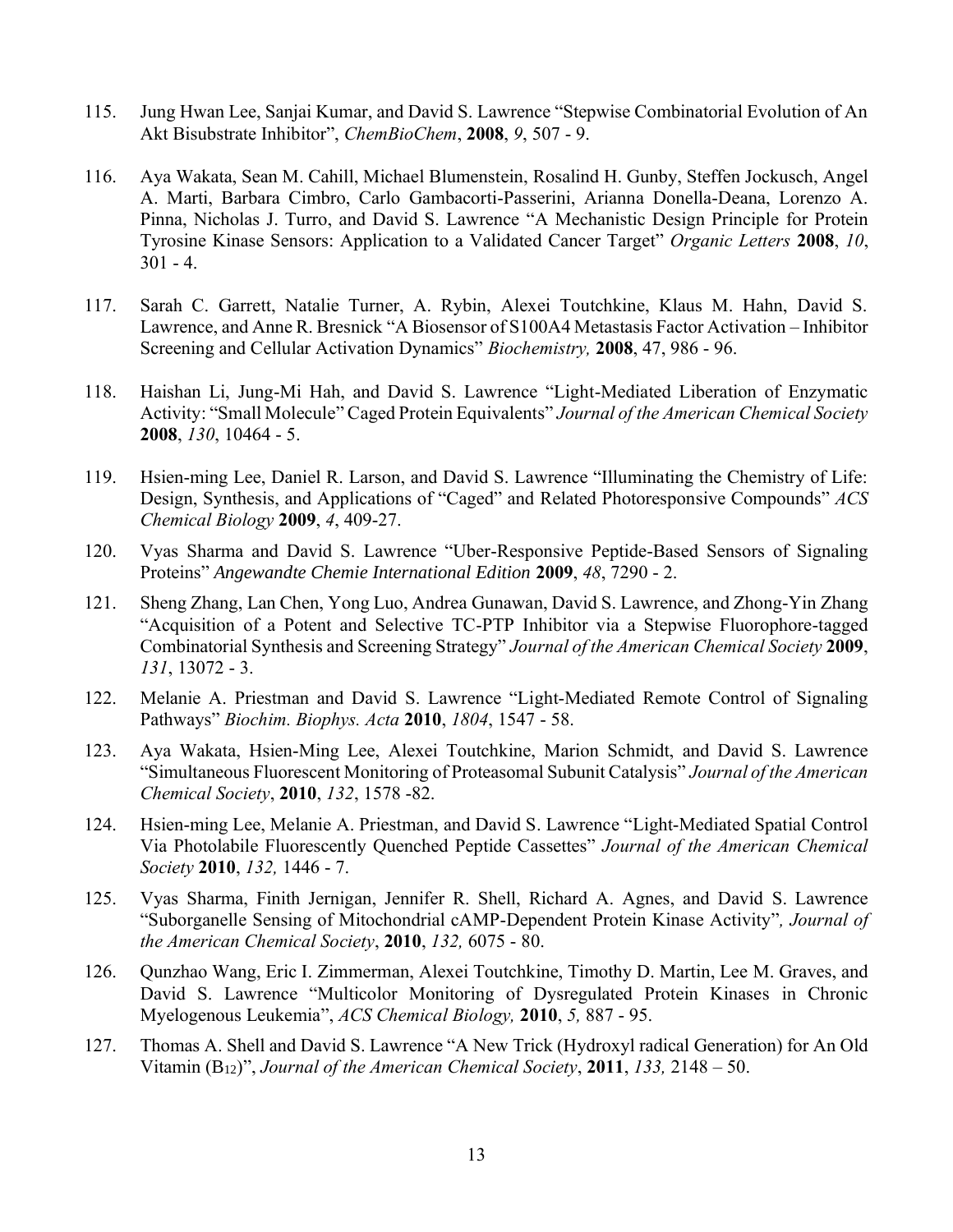- 128. Melanie A. Priestman, Liang Sun, and David S. Lawrence "Dual Wavelength Photoactivation of cAMP- and cGMP-Dependent Protein Kinase Signaling Pathways", *ACS Chemical Biology,* **2011**, *6,* 377 - 84.
- 129. Hsien-Ming Lee, Weichen Xu, and David S. Lawrence "Construction of a Photoactivatable Profluorescent Enzyme Via Propinquity Labeling", *Journal of the American Chemical Society* **2011**, *133,* 2331 - 3*.*
- 130. Jennifer R. Shell and David S. Lawrence "Proteolytic Regulation of the Mitochondrial cAMP-Dependent Protein Kinase", *Biochemistry*, **2012**, *51*, 2258 - 64.
- 131. Angela Proctor, Qunzhao Wang, David S. Lawrence, and Nancy L. Allbritton "Metabolism of Peptide Reporters in Cell Lysates and Single Cells", *Analyst*, **2012**, *137,* 3028 – 38.
- 132. Melanie A. Priestman, Thomas A. Shell, Liang Sun, Hsien-Ming Lee, and David S. Lawrence "Merging of Confocal and Caging Technologies: Selective Three Color Communication with Profluorescent Reporters", *Angewandte Chemie International Edition,* **2012**, *51*, 7684 - 7.
- 133. Shen Zhang, Lan Chen, L., David S. Lawrence, and Zhong-Yin Zhang. "A Combinatorial Strategy for the Acquisition of Potent and Specific Protein Tyrosine Phosphatase Inhibitors", *Methods in Molecular Biology,* **2012**, *928*, 53 - 65.
- 134. Angela Proctor, Qunzhao Wang, David S. Lawrence, and Nancy L. Allbritton "Development of a Peptidase-Resistant Substrate for Single-Cell Measurement of Protein Kinase B Activation", *Analytical Chemistry*, **2012**, *84*, 7195 – 202.
- 135. Weichen Xu, Nancy L. Allbritton, and David S. Lawrence "Src Kinase Regulation in Progressively Invasive Cancer", *PLoS One*, **2012**, *7*, e48867.
- 136. Qunzhao Wang and David S. Lawrence "Multicolor Visualization of Protein Arginine Deiminase-Catalyzed Citrullination", *Angewandte Chemie International Edition,* **2013**, *52*, 2323 – 5.
- 137. Finith Jernigan and David S. Lawrence "A Broad Spectrum Dark Quencher: Construction of Multiple Colour Protease and Photolytic Sensors" *Chemical Communications,* **2013**, *49,* 6728 - 30*.*
- 138. Daniel R. Larson, Christoph Fritzsch, Liang Sun, Xiuhau Meng, David Lawrence, and Robert H. Singer "Light-Activated Receptor-Mediated Transcription in Single Cells", *eLife*, **2013**, *2*: e00750.
- 139. Ryan M. Phillips, Eric Bair, David S. Lawrence, Christopher E. Sims, and Nancy L. Allbritton "Measurement of Protein Tyrosine Phosphatase Activity in Single Cells by Capillary Electrophoresis" *Analytical Chemistry*, **2013**, *85*, 6136 - 42*.*
- 140. Jennifer R. Shell and David S. Lawrence "Probes of Mitochondrial cAMP-Dependent Protein Kinase" *Biochim. Biophys. Acta* **2013**, *1834*, 1359 - 63.
- 141. Luong T. Nguyen, Nathan P. Oien, Nancy L. Allbritton, and David S. Lawrence "Lipid Pools as Photolabile Protecting Groups": Design of Light-Activatable Bioagents" *Angewandte Chemie International Edition*, **2013**, *52*, 9936 - 9. *Received VIP designation*.
- 142. Thomas A. Shell, Jennifer R. Shell, Zachary L. Rodgers, and David S. Lawrence "Tunable Visible and Near IR Photoactivation of Light-Responsive Compounds" *Angewandte Chemie International Edition*, **2014**, *53*, 875 - 8. *Received VIP designation*.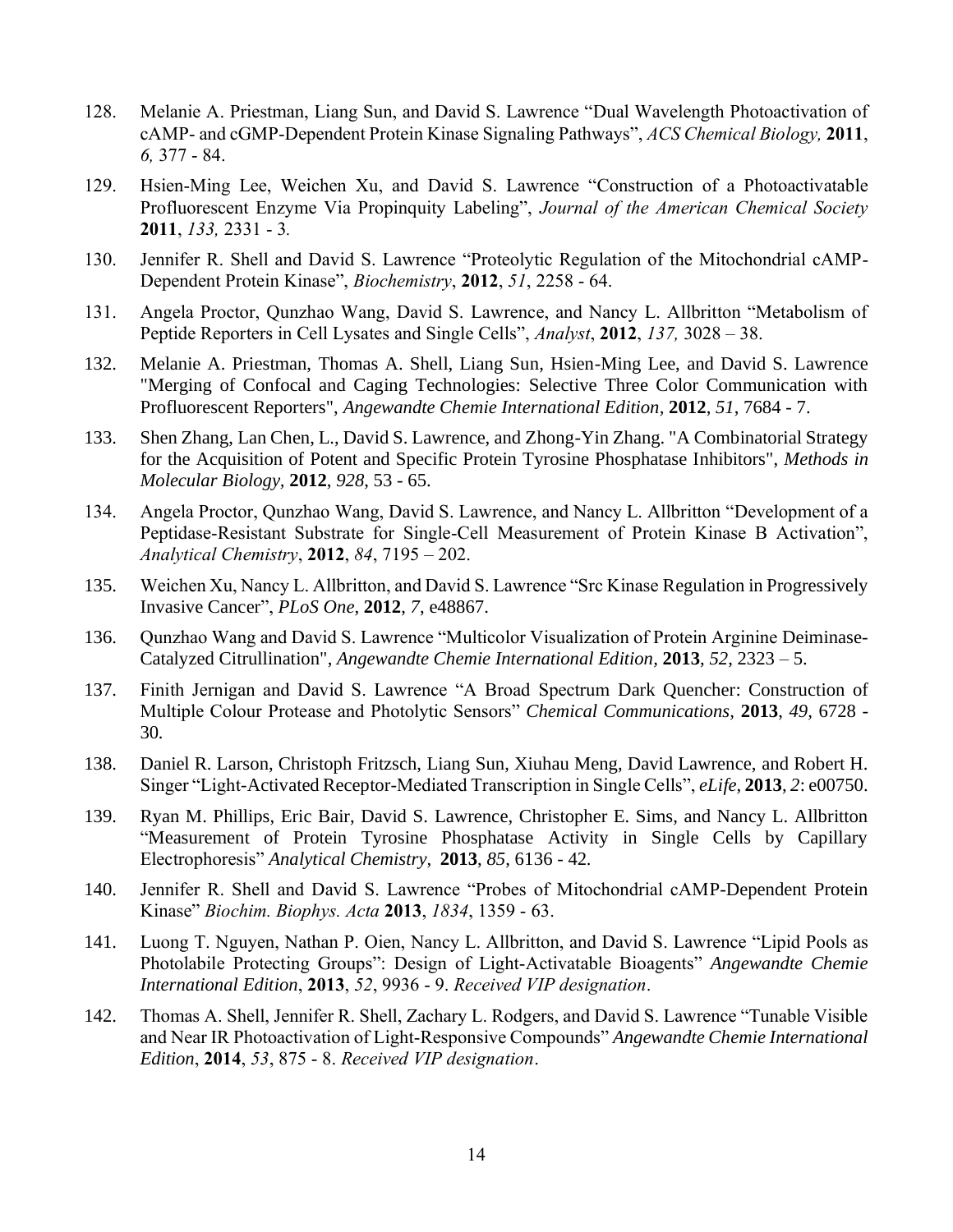- 143. Nathan P. Oien, Luong T. Nguyen, Finith E. Jernigan, Melanie A. Priestman, and David S. Lawrence "Long Wavelength Monitoring of Protein Kinase Activity" *Angewandte Chemie International Edition*, **2014**, *53*, 3975 - 8.
- 144. Angela Proctor, Gabriela Herrera, Qunzhao Wang, David S. Lawrence, Jen Jen Yeh, and Nancy L. Allbritton "Measurement of Protein Kinase B Activity in Single Primary Human Pancreatic Cancer Cells", *Analytical Chemistry,* **2014**, *86*, 4573 - 80.
- 145. Weston J. Smith, Nathan P. Oien, Robert M. Hughes, Christina M. Marvin, Zachery L. Rodgers, Junghyun Lee, and David S. Lawrence "Cell-Mediated Assembly of Phototherapeutics" *Angewandte Chemie International Edition,* **2014**, *53*, 10945 - 8.
- 146. Robert M. Hughes and David S. Lawrence "Optogenetic Engineering: Light-Directed Cell Motility" *Angewandte Chemie International Edition*, **2014**, *53*, 10904 - 7.
- 147. Melanie A. Priestman, Qunzhao Wang, Finith E. Jernigan, Ruma Chowdhury, Marion Schmidt, and David S. Lawrence "Multicolor Monitoring of the Proteasome's Catalytic Signature" *ACS Chemical Biology*, **2015**, *10*, 433 – 40.
- 148. Zachary L. Rodgers, Robert M. Hughes, Laura M. Doherty, Jennifer R. Shell, Brian P. Molesky, Alexander M. Brugh, Malcolm D. E. Forbes, Andrew M. Moran, and David S. Lawrence "B12- Mediated, Long Wavelength Photo-polymerization of Hydrogels" *Journal of the American Chemical Society* **2015**, *137*, 3372 – 80.
- 149. Robert M. Hughes, David J. Freeman, Kelsey N. Lamb, Rebecca M. Pollet, Weston J. Smith, and David S. Lawrence, "Optogenetic Apoptosis: Light-Triggered Cell Death", *Angewandte Chemie International Edition*, **2015**, *54*, 12064 - 8.
- 150. Thomas A. Shell and David S. Lawrence, "Vitamin B12: A Tunable, Long Wavelength, Light-Responsive Platform for Launching Therapeutic Agents", *Accounts of Chemical Research,* **2015**, *48*, 2866 - 74.
- 151. Colin P. O'Banion, Luong T. Nguyen, Qunzhao Wang, Melanie A. Priestman, Stephen P. Holly, Leslie V. Parise, and David S. Lawrence, "The Plasma Membrane as a Reservoir, Protective Shield, and Light-Triggered Launch Pad for Peptide Therapeutics", *Angewandte Chemie International Edition*, **2016**, *55*, 950 - 54.
- 152. Abigail H. Turner, Michael S. Lebhar, David S. Lawrence, and Nancy L. Allbritton, "Rational Design of a Dephosphorylation-Resistant Reporter Enables Single-Cell Measurement of Tyrosine Kinase Activity", *ACS Chemical Biology*, **2016**, *11,* 355 - 62.
- 153. Zachary L. Rodgers, Thomas A. Shell, Alexander M. Brugh, Hannah L. Nowotarski, Malcolm D.E. Forbes, and David S. Lawrence, "Fluorophore Assisted Photolysis of Thiolato-Cob(III)alamins", *Inorganic Chemistry,* **2016**, *55*, 1962 - 9.
- 154. Emilie R. Mainz, Qunzhao Wang, David S. Lawrence, and Nancy L. Allbritton, "An Integrated Chemical Cytometry Method: Shining a Light on Akt Activity in Single Cells", *Angewandte Chemie International Edition*, **2016**, *55*, 13095 - 8.
- 155. Angela Proctor, Imola G. Zigoneanu, Qunzhao Wang, Christopher E. Sims, David S. Lawrence, and Nancy L. Allbritton, "Development of a protease-resistant reporter to quantify BCR-ABL activity in intact cells", *Analyst*, **2016**, *141*, 6008 - 17*.*
- 156. Robert M. Hughes, Christina M. Marvin, Zachary L. Rodgers, Song Ding, Nathan P. Oien, Weston J. Smith, and David S. Lawrence, "Photo-Triggered Secretion of Membrane Compartmentalized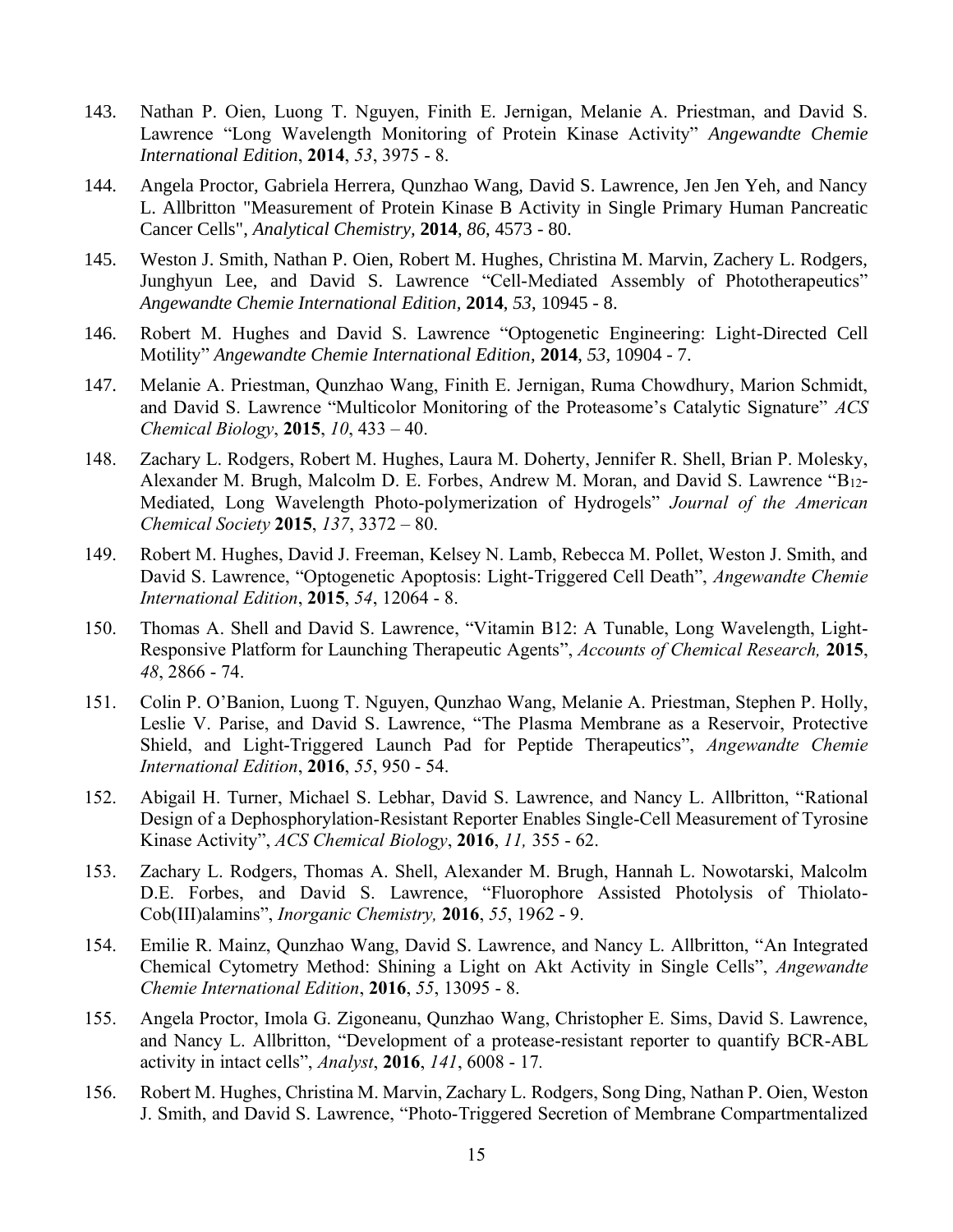Bioactive Agents", *Angewandte Chemie International Edition*, **2016**, *55*, 16080 - 3. *Received "Hot Paper" designation*.

- 157. Chao Wang, Yanqi Ye, Wujin Sun, Jicheng Yu, Jingqiang Wang, David S. Lawrence, John B. Buse, and Zhen Gu, "Red Blood Cells for Glucose Responsive-Insulin Delivery", *Advanced Materials*, **2017**, *29*, 1606617.
- 158. Colin P. O'Banion, Melanie A. Priestman, Robert M. Hughes, Laura E. Herring, Stephen J. Capuzzi, and David S. Lawrence, "Design and Profiling of a Subcellular Targeted Optogenetic cAMP-Dependent Protein Kinase", *Cell Chemical Biology*, **2018**, *25*, 100 - 9.
- 159. Song Ding, Colin P. O'Banion, Joshua Welfare, and David S. Lawrence "Cellular Cyborgs: On the Precipice of a Drug Delivery Revolution" *Cell Chemical Biology*, **2018**, *25*, 648 - 58*.*
- 160. Brianna M. Vickerman, Brae V. Peterson, Matthew M. Anttila, David S. Lawrence, and Nancy L. Allbritton "Design and Application of Sensors for Chemical Cytometry", *ACS Chemical Biology*, **2018**, *13,* 1741 - 51*.*
- 161. Colin P. O'Banion and David S. Lawrence "Optogenetics: A Primer for Chemists", *ChemBioChem*, **2018**, *19*, 1201 - 16.
- 162. Marissa L. Cann, Laura E. Herring, Lauren L. Haar, Thomas S. K. Gilbert, Dennis Goldfarb, Kristy L. Richards, Lee M. Graves, and David S. Lawrence "Dasatinib is preferentially active in the activated B-cell subtype of diffuse large B-cell lymphoma"*, Journal of Proteome Research*, **2019**, *18*, 522 - 34.
- 163. Colin P. O'Banion, Brianna M. Vickerman, Lauren Haar, and David S. Lawrence "Local cAMP Generation by Compartmentalized cAMP Generation by Engineered Photoactivated Adenylyl Cyclases", *Cell Chemical Biology*, **2019**, *26*, 1393 - 406.
- 164. Lauren L. Haar, David S. Lawrence, and Robert M. Hughes "Optogenetic Perturbation of the Biochemical Pathways that Control Cell Behavior", *Methods in Enzymology: Chemical and Synthetic Biology Approaches to Understand Cellular Functions*, **2019**, *621*, 310 - 328.
- 165. Colin P. O'Banion, Anwesha Goswami, David S. Lawrence "Design, Construction, and Validation of Optogenetic Proteins", *Methods in Enzymology: Chemical and Synthetic Biology Approaches to Understand Cellular Functions*, **2019**, *621*, 171 - 90.
- 166. Angela Proctor, Qunzhao Wang, David S. Lawrence, and Nancy L. Allbritton "Selection and Optimization of Enzyme Reporters for Chemical Cytometry", *Methods in Enzymology: Chemical and Synthetic Biology Approaches to Understand Cellular Functions*, **2019**, *621*, 221 - 248*.*
- 167. David J. Hill, Olivia F. Williams, Danianne P. Mizzy, Therese F. Triumph, Catherine R. Brennan, Dawn C. Mason, and David S. Lawrence "Introduction to Laboratory Safety for Graduate Students: An Active Learning Endeavor", *Journal of Chemical Education*, **2019**, *96*, 652 - 9.
- 168. Victoria A. Wickenheisser, Emilia M. Zywot, Emily M. Rabjohns, Hyun H. Lee, David S. Lawrence, and Teresa K. Tarrant "Low-Level Laser Therapy in Inflammatory, Musculoskeletal, and Autoimmune Disease", *Current Allergy and Asthma Reports*, **2019**, *19*, doi: 10.1007/s11882- 019-0869-z.
- 169. Christina M. Marvin, Song Ding, Rachel E. White, Natalia Orlova, Qunzhao Wang, Emilia M. Zywot, Lauren Haar, Teresa K. Tarrant, Paul A. Dayton, and David S. Lawrence "On Command Drug Delivery via Cell-Conveyed Phototherapeutics". *Small*, **2019**, e1901442, doi: 10.1002/smll.201901442.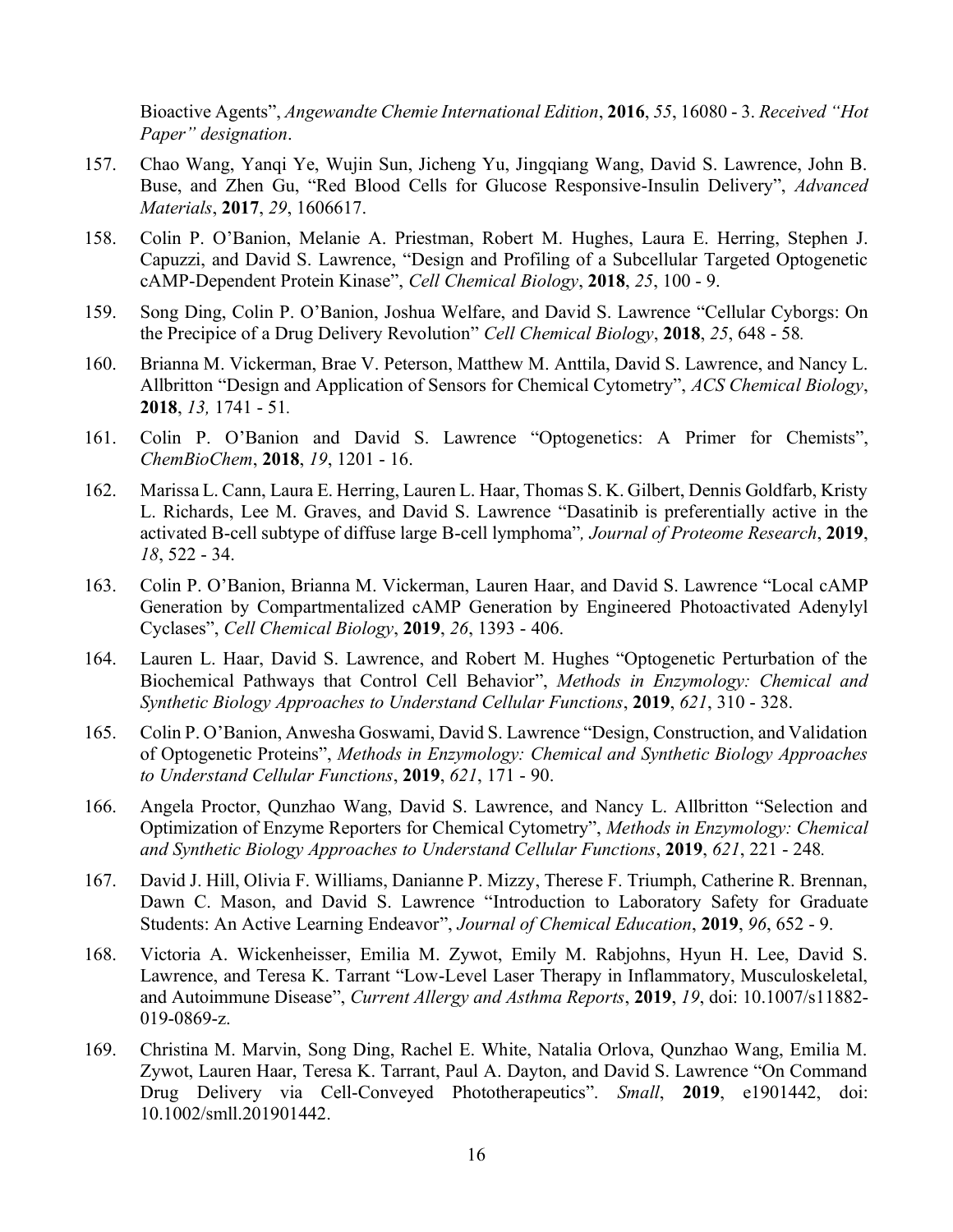- 170. Kshitij Parag-Sharma, Colin P. O'Banion, Erin C. Henry, Adele M. Musicant, John L. Cleveland, David S. Lawrence, and Antonio L. Amelio "Engineered BRET-Based Biologic Light Sources Enable Spatio-Temporal Control Over Diverse Optogenetic Systems", *ACS Synthetic Biology*, **2020**, *9*, 1 - 9.
- 171. Brianna M. Vickerman, Colin P. O'Banion, Xianming Tan, and David S. Lawrence "Light-Controlled Release of Therapeutic Proteins from Red Blood Cells using a Photoactivatable Hemolytic Peptide", *ACS Central Science*, **2021**, *7*, 93 - 103.
- 172. Brianna M. Vickerman, Emilia M. Zywot, Teresa K. Tarrant, and David S. Lawrence "Taking Phototherapeutics from Concept to Clinical Launch", *Nature Reviews Chemistry*, **2021**, *5*, 816 - 34.
- 173. Matthew M. Anttila, Brianna M. Vickerman, Qunzhao Wang, David S. Lawrence, and Nancy L. Allbritton, "Photoactivatable Reporter to Perform Multiplexed and Temporally Controlled Measurements of Kinase and Protease Activity in Single Cells", *Analytical Chemistry*, **2021**, *93*, 16664 - 72.
- 174. Emilia M. Zywot, Natalia Orlova, Song Ding, Rishi R. Rampersad, Emily M. Rabjohns, Victoria A. Wickenheisser, Qunzhao Wang, Joshua G. Welfare, Lauren Haar, Amanda M. Eudy, Teresa K. Tarrant, and David S. Lawrence "Light‐Triggered Drug Release from Red Blood Cells Suppresses Arthritic Inflammation", *Advanced Therapeutics*, **2022**, *5*, 2100159.
- 175. Joshua G. Welfare, Michael J. Mortelliti, Caylie A. McGlade, Timothy W. Hartman, Jillian L. Dempsey, and David S. Lawrence, "On the Photolytic Behavior of Substituted Alkyl-Cobalamins", *Journal of Organic Chemistry*, **2022***, in press*.
- 176. Christopher I. Kong, Joshua G. Welfare, Hannah Shenouda, Olivia R. Sanchez-Felix, Joel B. Floyd, Jr, Robert C. Hubal, Jerry S. Heneghan, and David S. Lawrence, "Virtually Bridging the Safety Gap Between the Lecture Hall and the Research Laboratory", *Journal of Chemical Education*, **2022***, in press*.

#### **BOOK REVIEWS**

- 1. Protein Kinase C. Current Concepts and Future Perspectives. David S. Lester and Richard M. Epand, eds. *Journal of the American Chemical Society*, **1994**, *116*, 8859-8860.
- 2. Methods in Enzymology. Volume 267. Combinatorial Chemistry. John S. Abelson, ed. *Analytical Biochemistry*, **1997**, *252*, 215-216.

### **MEETING ABSTRACTS**

- 1. Dick, D., and Lawrence, D.S. (1988). An Expedient Assay For A Pterin-Dependent, Alkyl-Ether Lipid Cleavage Enzyme. Abstracts of Papers of the American Chemical Society *195*, 119-BIOL.
- 2. Dick, D., and Lawrence, D.S. (1988). Expedient Assay For A Pterin-Dependent, Alkyl Ether Lipid Cleavage Enzyme. Biochemistry *27*, 3101-3101.
- 3. Prorok, M., and Lawrence, D.S. (1988). Substrate-Specificity Of cAMP-Dependent Protein-Kinase. Abstracts of Papers of the American Chemical Society *195*, 120-BIOL.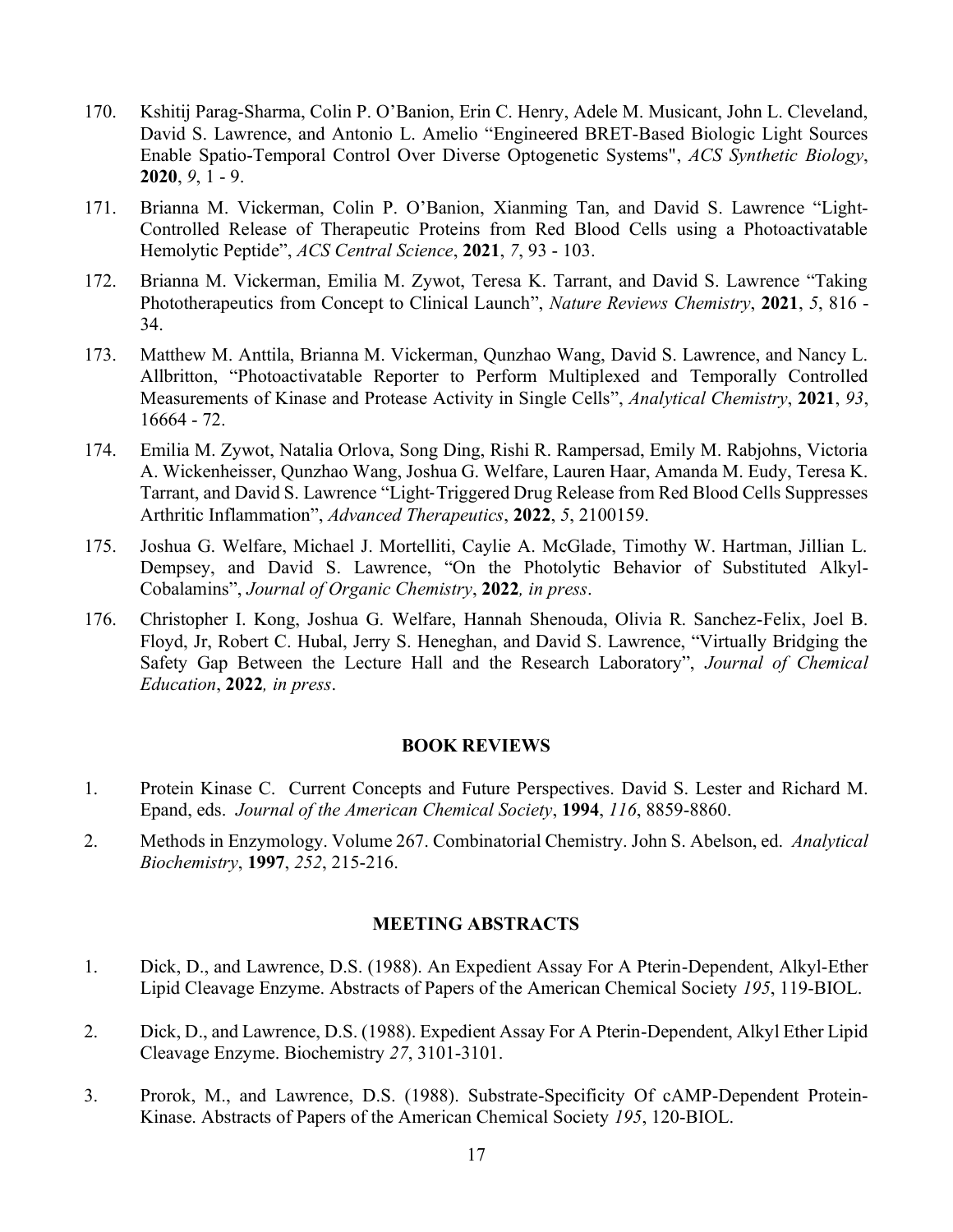- 4. Prorok, M., and Lawrence, D.S. (1988). Substrate-Specificity Of cAMP-Dependent Protein-Kinase. Biochemistry *27*, 3101-3101.
- 5. Lawrence, D.S., Manka, J., and Venkata, T. (1989). The Template-Driven Self-Assembly Of A Prototype For A Heme-Dependent Protein Mimic. Abstracts of Papers of the American Chemical Society *198*, 195-ORGN.
- 6. Lawrence, D.S., and Prorok, M. (1989). cAMP-Dependent Protein-Kinase Substrate-Specificity Of The Catalytic Subunit. Abstracts of Papers of the American Chemical Society *197*, 51-BIOL.
- 7. Lawrence, D.S., and Prorok, M. (1989). cAMP-Dependent Protein-Kinase Substrate-Specificity Of The Catalytic Subunit. Biochemistry *28*, 1942-1942.
- 8. Manka, J.S., Chugh, D.B., and Lawrence, D.S. (1990). Bimetallic Complexes Of Unionized Tetraphenylporphine. Abstracts of Papers of the American Chemical Society *199*, 53-INOR.
- 9. Manka, J.S., and Lawrence, D.S. (1990). The Self-Assembly Of A Hydrophobic Groove. Abstracts of Papers of the American Chemical Society *199*, 186-ORGN.
- 10. Prorok, M., Mendelow, M., Salerno, A., and Lawrence, D.S. (1990). Probes Of Protein-Kinase Specificity. Abstracts of Papers of the American Chemical Society *199*, 113-BIOL.
- 11. Prorok, M., Mendelow, M., Salerno, A., and Lawrence, D.S. (1990). Probes Of Protein-Kinase Specificity. Biochemistry *29*, 2200-2200.
- 12. Dick, D.L., Pluskey, S.T., and Lawrence, D.S. (1991). Physicochemical Characterization Of Cytotoxic Ether Lipids. Abstracts of Papers of the American Chemical Society *202*, 31-MEDI.
- 13. Tata, V.S., and Lawrence, D.S. (1991). Studies Toward Heme-Dependent Protein Mimics. Abstracts of Papers of the American Chemical Society *202*, 186-INOR.
- 14. Edelman, A.M., Lee, J.C., Kwon, Y.G., and Lawrence, D.S. (1994). A Requirement Of Hydrophobic And Basic-Amino-Acid Residues For Substrate Recognition By Ca<sup>2+</sup>-Calmodulin-Dependent Protein Kinase-Ia. FASEB Journal *8*, A1328-A1328.
- 15. Lawrence, D.S., Lee, T.R., and Niu, J. (1994). How To Make A Serine Threonine-Specific Protein-Kinase Exhibit Tyrosine Kinase-Like Behavior. FASEB Journal *8*, A1238-A1238.
- 16. Koszelak, M.E., and Lawrence, D.S. (1996). cAMP-dependent protein kinase inhibitor study. Abstracts of Papers of the American Chemical Society *212*, 36-BIOL.
- 17. Koszelak, M.E., and Lawrence, D.S. (1996). cAMP-dependent protein kinase inhibitor study. Biochemistry *35*, 36-36.
- 18. Zhang, Z.Y., Chen, L., Dunn, D., Montserat, J., and Lawrence, D.S. (1996). The comparative substrate specificity of protein-tyrosine phosphatases. Faseb Journal *10*, P18-P18.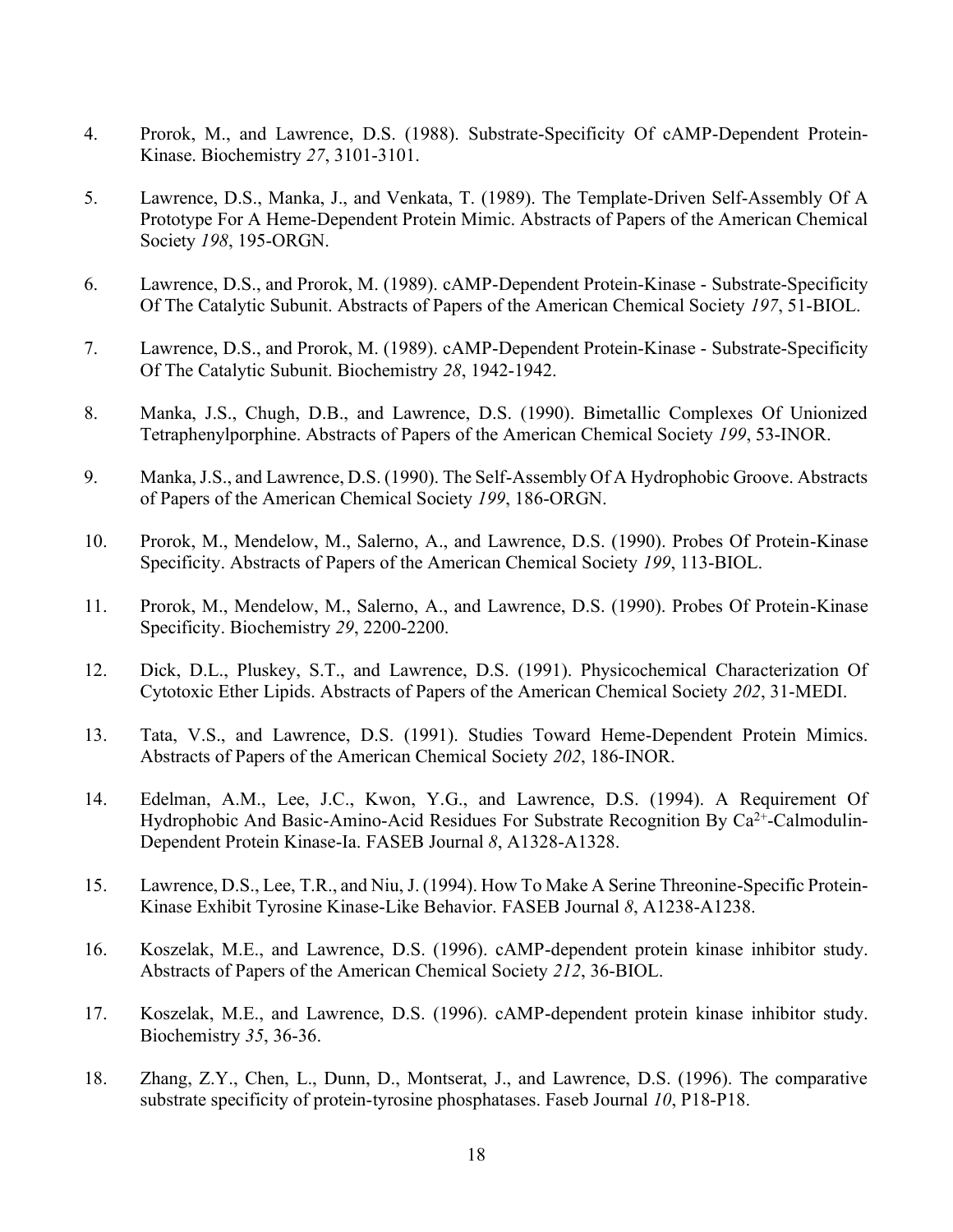- 19. Zhang, Z.Y., Puius, Y.A., Zhao, Y., Sullivan, M., Lawrence, D.S., and Almo, S.C. (1997). Identification of a novel aryl phosphate-binding site in PTP1B: Implications for inhibitor design. Faseb Journal *11*, A834-A834.
- 20. Zhang, Z.Y., Puius, Y.A., Zhao, Y., Sullivan, M., Lawrence, D.S., and Almo, S.C. (1997). Identification of a novel aryl phosphate-binding site in PTP1B: Implications for inhibitor design. Faseb Journal *11*, A1186-A1186.
- 21. Zebda, N., Bernard, O., Welti, S., Bailly, M., Lawrence, D.S., and Condeelis, J. (1999). Phosphorylation of cofilin abolishes EGF-induced actin nucleation at the leading edge and subsequent lamellipod extension. Molecular Biology of the Cell *10*, 156A-156A.
- 22. Zhang, Z.Y., Lawrence, D.S., Vetter, S.W., and Keng, Y.F. (2000). Substrate specificity of protein tyrosine phosphatase 1B determined by a novel combinatorial approach. Abstracts of Papers of the American Chemical Society *219*, U128-U128.
- 23. Ghosh, M., Song, X.Y., Grant, W.M., Ichetovkin, I., Zebda, N., Lawrence, D.S., and Condeelis, J.S. (2001). Development of caged cofilin for use in acute, localized activation in vivo. Molecular Biology of the Cell *12*, 290A-290A.
- 24. Ghosh, M., Song, X., Ichetovkin, I., Lawrence, D.S., and Condeelis, J.S. (2002). Photomodulation of cofilin's activity in vivo: Defining the function of cofilin in actin dynamics. Molecular Biology of the Cell *13*, 45A-45A.
- 25. Lawrence, D.S. (2003). From consensus sequence to high affinity ligand: Acquisition of powerful inhibitors for signal transducing proteins. Abstracts of Papers of the American Chemical Society *226*, U460-U460.
- 26. Lawrence, D.S., Ghosh, M., and Condeelis, J.S. (2003). Caged signal transducing proteins: Design, preparation, and phenotypic consequences of intracellular uncaging. Faseb Journal *17*, A365- A365.
- 27. Lawrence, D.S. (2005). From simple consensus peptides to high affinity ligands: A stepwise diversity-oriented strategy for the acquisition of potent signaling inhibitors. Biopolymers *80*, 492- 492.
- 28. Morrison, C.D., White, C.L., Wang, Z., Cefalu, W.T., Lee, S.Y., Lawrence, D.S., Zhang, Z.Y., and Gettys, T.W. (2006). Increased hypothalamic PTP1B contributes to leptin resistance with age. Diabetes *55*, A402-A402.
- 29. Wakata, A., Schmidt, M., Toutchkine, A., and Lawrence, D.S. (2009). Design, synthesis, and characterization of light-activatable fluorescent sensors of the proteasome. Abstracts of Papers of the American Chemical Society *237*, 471-471.
- 30. Lee, H.M., Xu, W.C., and Lawrence, D.S. (2011). Light Activatable, Fluorescence Reporting Kinase (PKA). Biopolymers *96*, 505-505.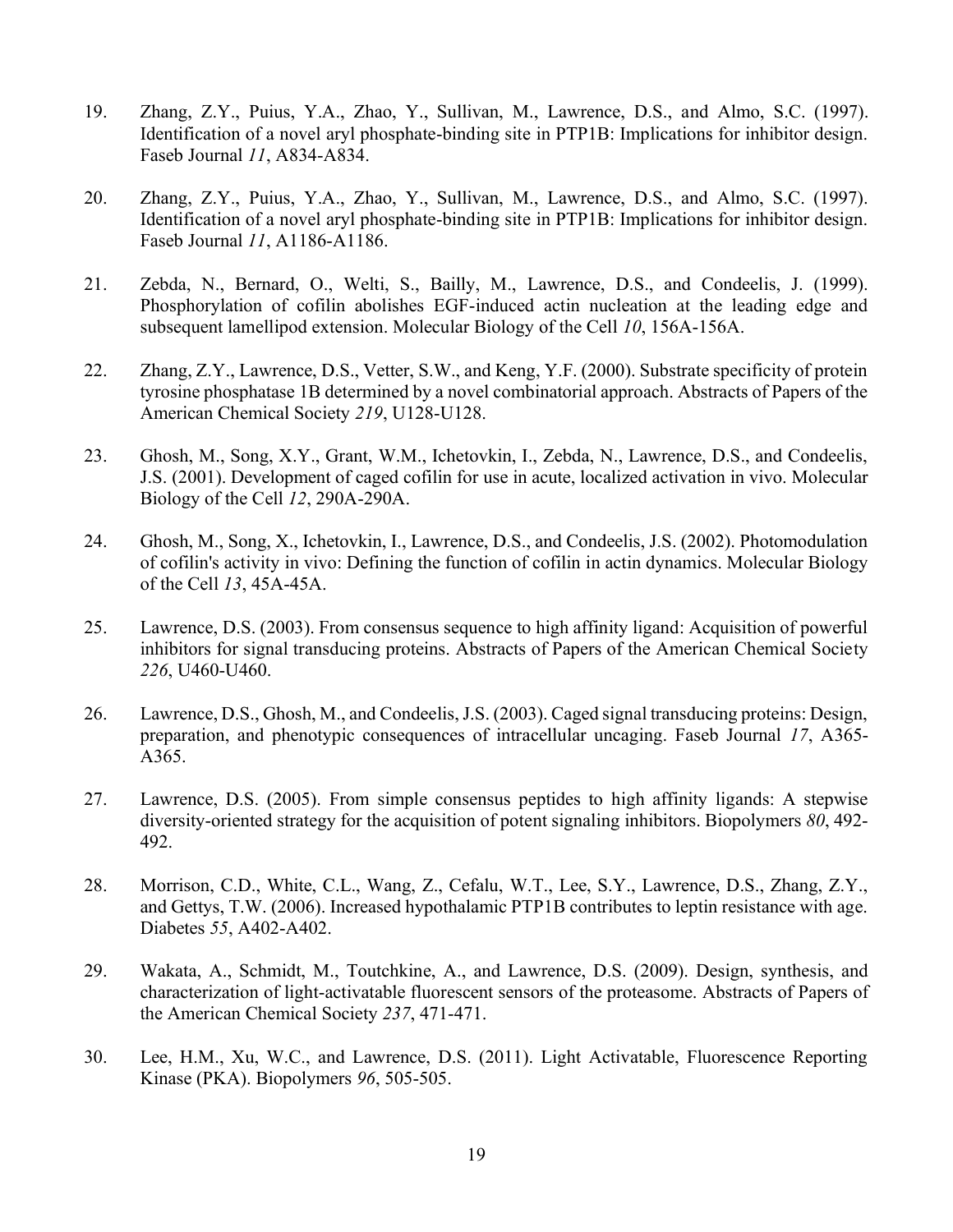- 31. Priestman, M.A., Sun, L., and Lawrence, D.S. (2011). Orthogonal Dual Wavelength Photoactivation of cAMP and cGMP-dependent Protein Kinase Signaling Pathways. FASEB Journal *25*.
- 32. Phillips, R.M., Lawrence, D.S., and Allbritton, N.L. (2012). Analysis of EGFR Signaling in Single Cells using Capillary Electrophoresis. Biophysical Journal *102*, 666A-667A.
- 33. Proctor, A., Wang, Q.Z., Lawrence, D.S., and Allbritton, N.L. (2012). Construction of Peptidase-Resistant Substrates for Kinases. Biophysical Journal *102*, 273A-273A.
- 34. Nguyen, L., Oien, N., and Lawrence, D.S. (2013). A New Strategy of Light-modulated Activity by Membrane Localization. Biopolymers *100*, 256-257.
- 35. O'Banion, C.P., and Lawrence, D.S. (2013). A small optogenetic tool for spatiotemporal control of intracellular cAMP. FASEB Journal *27*.
- 36. Oien, N.P., Jergnigan, F.E., Priestman, M.A., and Lawrence, D.S. (2013). Monitoring Erythrocyte Endogenous cAMP Dependent Protein Kinase Activity using Fluorescently Labeled Peptide Substrates. Biopolymers *100*, 296-296.
- 37. Turner, A.H., Lawrence, D.S., and Allbritton, N.L. (2013). Combinatorial Modification of Peptide Scaffolds with High Diversity Carboxylic Acid Libraries: Generation of Optimal Substrate Reporters of HER Family Kinase Activity. Biopolymers *100*, 271-272.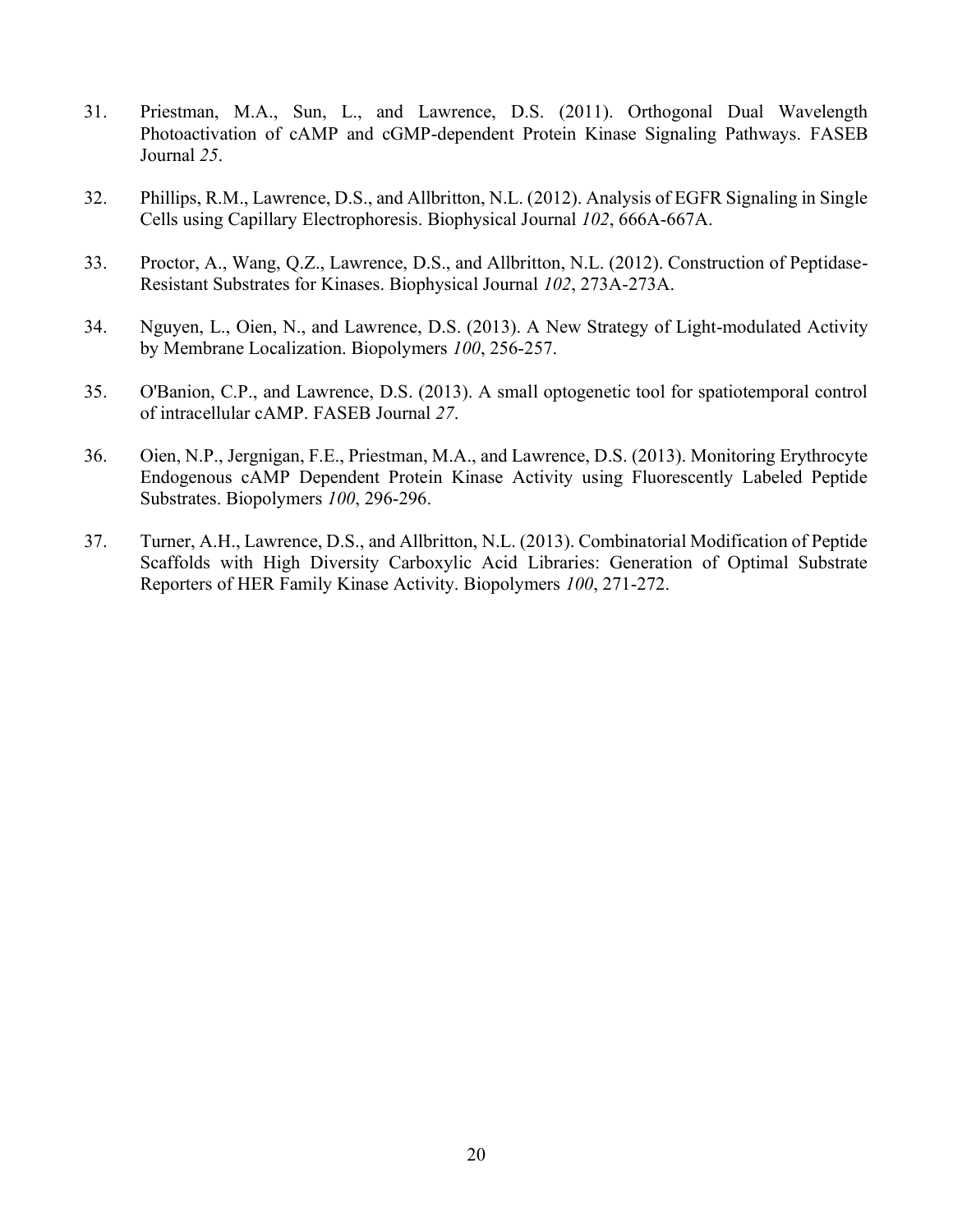#### **CURRENT RESEARCH SUPPORT**

**Design and Application of Photoresponsive Modules in Circulating Erythrocytes.** NIH. 1 R01 HL153744. Period: July 1, 2020 – June 30, 2025. P.I.: D. S. Lawrence. The use of light to activate therapeutic agents at diseased sites offers the advantage of aggressive treatment with exquisite spatial and temporal control, thereby reducing potential deleterious side effects at unintended sites. Although photo-activated pro-drugs have been reported, these species require short wavelengths (<450 nm) for activation. However, maximal tissue penetrance by light occurs within the "optical window of tissue"  $(600 - 900)$  nm), well beyond the wavelength range of existing photo-cleavable functional groups. We've developed a new technology that transforms drugs into light responsive "phototherapeutics" that are conveyed by circulating erythrocytes. The proposed research program seeks to address three fundamental questions associated with light responsive therapeutics: (1) Do phototherapeutics furnish an enhanced therapeutic window relative to the standard of care? (2) What is the relationship between the activation wavelength and the therapeutic window? (3) What is the scope of therapeutic agents that are amenable to photo-technology? Annual Direct: \$340,000

**Spatiotemporal Control of Migratory Cellular Behavior.** NIH, 1R01NS103486. Period: June 15, 2018 – March 31, 2023. P.I.: D. S. Lawrence. There is keen interest in identifying the biochemical pathways that mediate cytoskeletal remodeling, motility, migration, and phenotype switching since members of these pathways serve as potential therapeutic targets. Unfortunately, the spatiotemporal nature of these pathways renders the application of conventional tools (over/under-expression of the proteins of interest, inhibitory compounds, etc.) inadequate for studying dynamic cell behavior. We seek to engineer and evaluate optogenetic analogs of cofilin, cofilin's upstream activators (slingshot and chronophin), and cofilin's upstream negative regulators (LIM protein kinase, the cAMPdependent protein kinase, the p21 activated protein kinase, and rho-associated protein kinase). These species offer a means to correlate spatially-focused biochemical activity with dynamic cellular behavior including F-actin remodeling activity as well as migratory aptitude. Annual Direct: \$218,750.

**Profiling signaling activity and gene expression in single, pancreatic adenocarcinoma cells using CE-RNA-Seq.** NIH, R01CA224763 Period: April 1, 2018 – March 31, 2023. Multi-PI grant with N. Allbritton and J. J. Yeh. Pancreatic ductal adenocarcinoma is a devastating disease in dire need of improved therapies targeted at specific signaling pathways. Strategies to molecularly profile aberrant pancreatic tissue and inform targeted therapeutic decisions would be of immense value in patient treatment. However, molecular profiling is extremely challenging since biopsied patient tissue is a complex mixture of normal and malignant pancreatic cells. Furthermore, there is a growing understanding that mutations and gene expression alone do not tightly correlate with clinical response. In the current application, a multidisciplinary research team proposes to develop a stateof-the-art, single-cell, platform technology to measure the catalytic activity of sentinel kinases within the KRAS pathway and gene expression through RNA sequencing. The investigators will optimize and validate microsampling and microelectrophoresis methods to assay single cells, simultaneously overcoming the challenges of cellular heterogeneity and sample-size limits. Novel reporters of kinase activity within KRAS-outflow signaling pathways will be designed and new methods and instrumentation combining single-cell capillary electrophoresis with efficient RNA capture will be pioneered. Human tumor samples maintained in murine xenografts will be assayed to gain unique insights into tumor properties not currently addressable. The work will directly link mRNA production with the catalytic activity of kinases in individual tumor cells derived from patients. The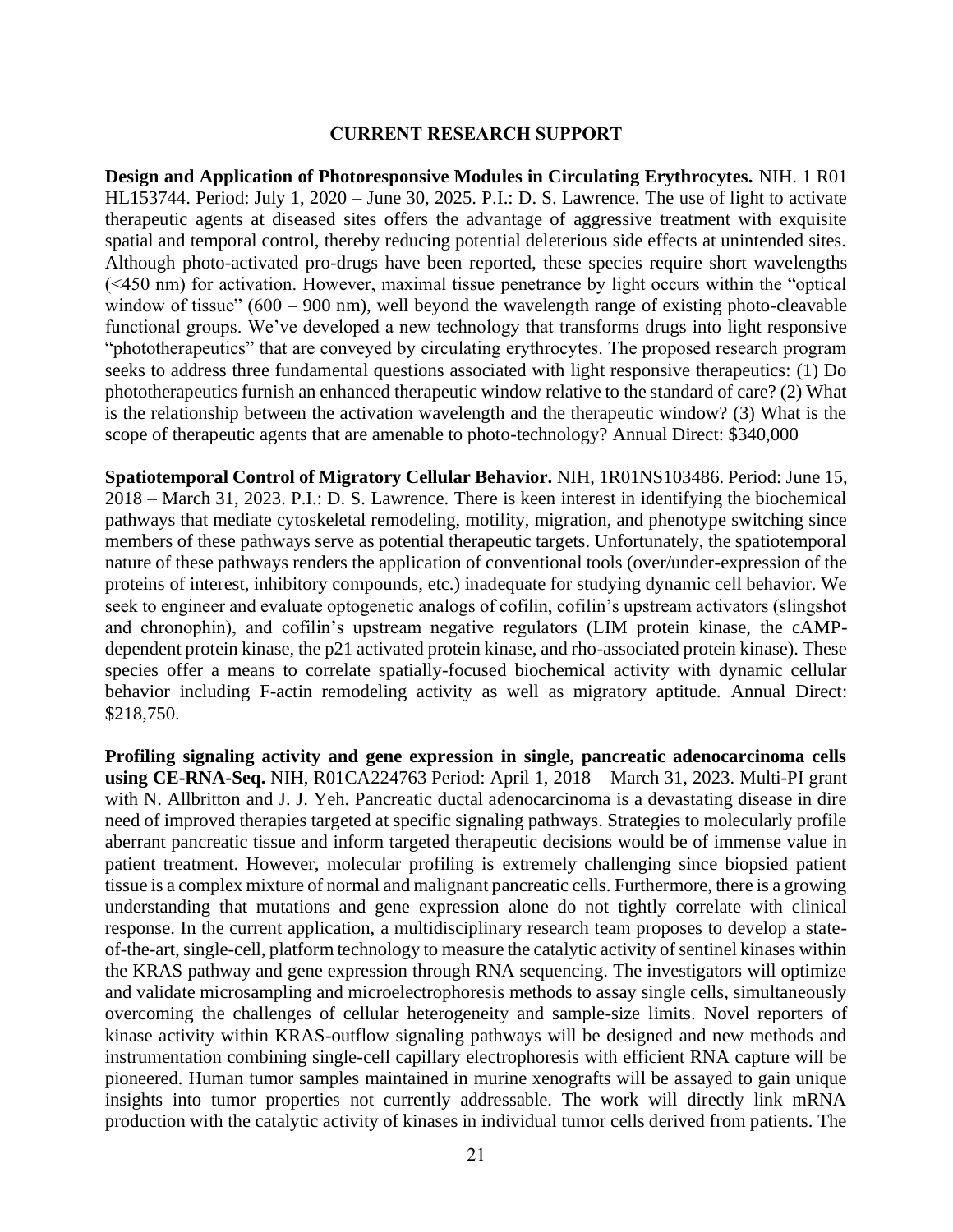technology will enable questions such as which kinase signaling patterns drive the classical vs the basal phenotypes of pancreatic adenocarcinoma and whether a single tumor possesses a mixture of classical and basal-type cells. The data and the insights gained from implementation of this technology will provide a new approach for clinical assays with the potential for a profound impact on therapeutic strategies in the emerging field of precision medicine. Annual Direct: \$408,773.

**Towards Glucose Transporter-Mediated Glucose-Responsive Insulin Delivery with Fast Response.** NIH, 1R01DK112939-01A1 Period: June 15, 2018 – May 31, 2023. P.I.: Z. Gu. Consortium P.I.: J. Buse. Co-I: D. S. Lawrence. Glucose-responsive delivery of insulin mimicking the function of pancreatic β-cells to achieve meticulous control of blood glucose (BG) would revolutionize type 1 and advanced type 2 diabetes care. However, it is extremely challenging to demonstrate a system which would combine fast response, reversible activation, ease of administration and excellent biocompatibility. We aim to establish an innovative glucose-responsive insulin delivery system based on the interaction between the glucose derivative- modified insulin (Glu-insulin) and glucose transporters (GLUTs) on red blood cells (RBCs). This binding interaction is reversible in the setting of hyperglycemia, resulting in fast release of insulin and subsequent drop of blood glucose levels. We will exploit two conjugation formulations of Glu-insulin and glucose transporters (GIGTer): 1) polymeric nanoparticles (NPs; ~100 nm in diameter) coated with the RBC membrane (with GLUTs) and loaded with Glu-insulin; and 2) liposomal NPs integrated with exogenously expressed glucose transporters and Glu-insulin. The proposed goal, when successfully realized, will be a significant upgrade over the current insulin-dependent diabetes therapy options and have a profound impact to improve health and quality of life of diabetic patients. Annual Direct: \$308,595.

**Creation of a Suite of XR Experiences in Laboratory Safety.** The Eshelman Institute for Innovation (RX03912129), Department of Chemistry, and the College of Arts & Sciences. Period: November 2019 – June 2022. P.I.: D. S. Lawrence. We have developed a full-semester safety course (CHEM 701) required of all first-year graduate students in the Division of Chemical Biology and Medicinal Chemistry and the Department of Chemistry (see attachment). Although the students appreciate the case study-based nature of the course, evaluations at the semester's end revealed a desire to introduce practical exercises into the class. However, exposure to authentic laboratory conditions in all fields of the Pharmaceutical and Chemical Sciences for 60+ first-year graduate students is not realistic. With support from the Eshelman Institute for Innovation, we developed a first-in-its-kind, proof-of-concept, virtual laboratory experience for  $(1)$  the laptop<sup>9</sup> and  $(2)$  the Oculus Go VR (virtual reality) headset. We now seek to dramatically extend this concept by creating a suite of laboratory experiences that provide entering graduate students with virtual, yet practical, exposure to various subdisciplines in the general fields of Pharmaceutical and Chemical Sciences. These modules are designed to provide an immersive lab environment for active learning. Direct Costs Total: \$100,000

**Photothrombolytics: Illuminating a Safe and Efficacious Thrombolytic Therapy.** The Eshelman Institute for Innovation (RX03212101). Period: July 1, 2021 – June 30, 2023. P.I.: D. S. Lawrence. Myocardial infarction and stroke are the first and second leading causes of death in the world, respectively. Stroke is the leading cause of disability. The formation of a thrombolytic clot is responsible for 85% of all stroke episodes. The only pharmacological therapeutics approved as thrombolytic agents are serine proteases (e.g., recombinant versions of tissue plasminogen activator "tPA"). However, tPA has an exceedingly short vascular half-life (minutes). Consequently, massive doses (1 mg/kg or ~80 mg for the average male!) are required for efficacy. Unfortunately, serious side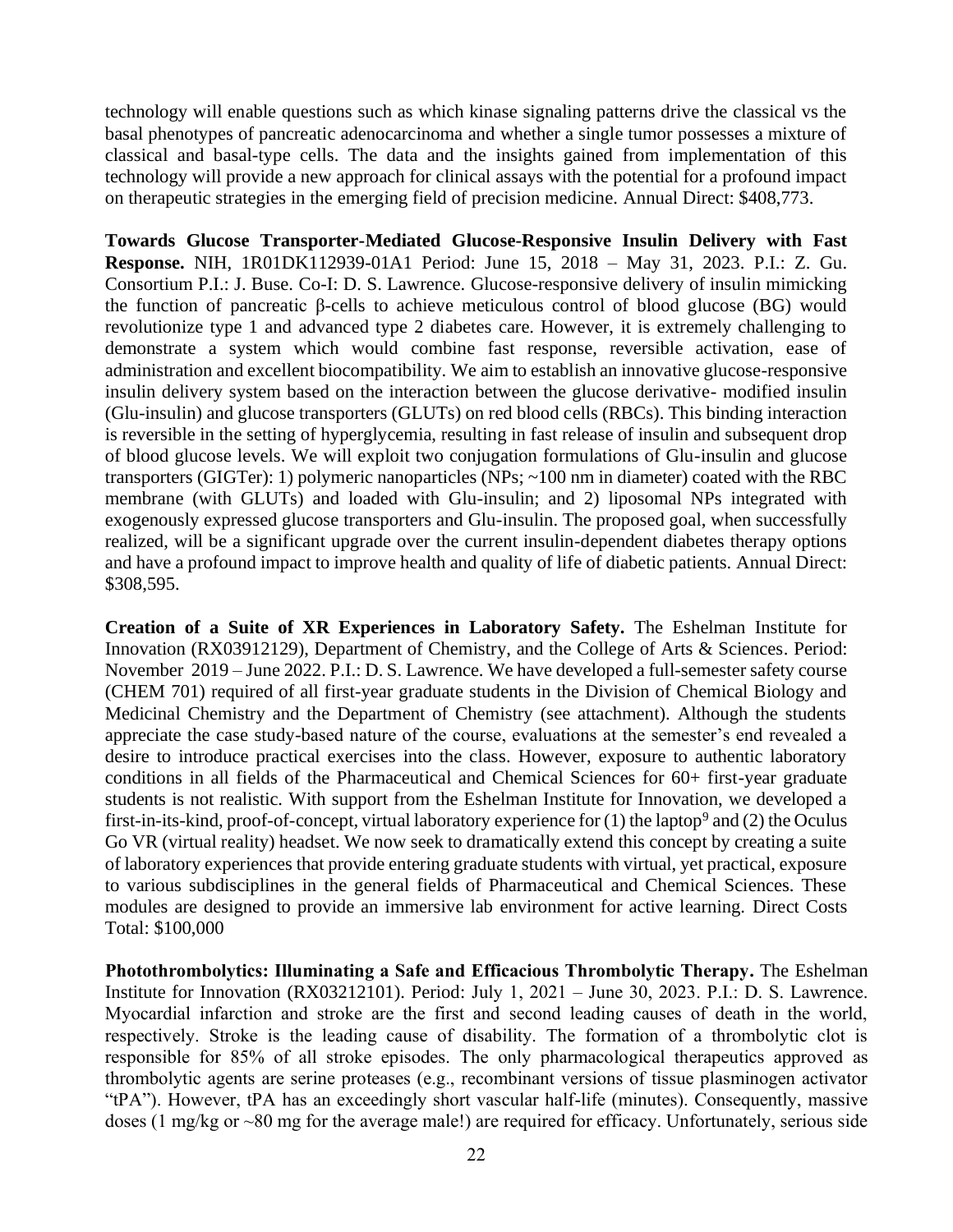effects include life threatening cerebral hemorrhages and life altering neurotoxicity due to tPA action at sites other than the thrombus. In short, the drug dose range between efficacy and toxicity (therapeutic window) of these therapeutics is exceptionally narrow, which explains, in part, the limited percentage of stroke patients eligible for this therapy in the United States (~4%). In a recent review, Omidi and colleagues emphasized that "The most restricting limitation of thrombolytic therapy by tPA in the clinic is its short therapeutic window. It should be noted that any investigation addressing this limitation is of exceptional importance". Our technology furnishes the ability to specifically activate tPA at the thrombus site, and with exceptional temporal control so that the thrombolytic is delivered up until the time the clot is dissolved. Direct Costs Total: \$300,000

#### **GRANT APPLICATIONS UNDER REVIEW**

**Phototherapeutic Manipulation and Photoacoustic Monitoring of the Diseased Vasculature.** NIH. P.I.: T. K. Tarrant. Co-Is: D. S. Lawrence and J. Yao. Period: July 1, 2022 – June 30, 2027. Light, as an external targeting agent to activate and deploy drug release, has many unique advantages. Activating wavelengths have the characteristics of low toxicity with spatial and temporal control, the ability to tune the power or duration, and the option to employ discrete wavelengths to signal a drug-triggering event. Light can also be used as a means to assess in vivo vascular biologic responses. Photoacoustic imaging (PAI) and tomography (PAT) utilize the light-activation of hemoglobin to visualize deep tissue assessment of diseased and healthy vasculature. Critical to our vascular-centered phototherapeutic imaging and drug-delivery design is the use of biologic red blood cell (RBC) carriers. RBCs serve as a drug-depot for our internally loaded phototherapeutics and also contain hemoglobin (Hgb), which serves as a natural imaging contrast agent for PAI/PAT. Our strategy combines these phototherapeutic and photoacoustic technologies to create a noninvasive biomedical tool that offers precision targeting of drug activation through the vasculature by optimizing the timing and dosing of the therapeutic, and subsequent monitoring of the extent and efficacy of drug action. This strategy is well suited to diseases where neovascularization and angiogenesis are critical components of disease pathogenesis. Thus, our innovation is to comparatively test these complementary modalities first as Liposome Conveyed Phototherapeutic Antiangiogenics in Aim 1, then as RBC Conveyed Phototherapeutic Antiangiogenics in Aim 2 as a complementary strategy of drug delivery. Aim 3 will take the lead performing phototherapeutic constructs from Aim 1 and 2 and test in vivo for efficacy using PAI/PAT as a real time assessment tool.

**A Light Shield for Protecting Sensitive Organs Against Cytotoxic Therapeutics**. NIH. P.I.: Zibo Li, Co-I: David Lawrence. Period: 12/01/2022 – 11/30/2024. Widely overexpressed on prostate cancer tissues, Prostate Specific Membrane Antigen (PSMA) has become an attractive target for both imaging and radionuclide-based therapy of prostate cancer. Despite exciting progress, PSMA targeted therapeutic agents could pose high radiation exposure towards normal organs that express the receptor. In fact, salivary glands (SGs) are often the dose-limiting organ that determines how much radioactivity can be administered, patient eligibility and the treatment outcome thereafter. Therapeutic isotope labeled PSMA inhibitors often result in high SG uptake and high absorbed doses can lead to irreparable damage, presenting as severe xerostomia. This application addresses critical needs to reduce radiation exposure to normal organs while maintaining tumor uptake. Previously, PSMA-617 has been developed as a unique ligand to efficiently reduce kidney uptake of PSMA targeted radiopharmaceuticals. We therefore focus on using a "light-shield" approach to protect SGs from radiolabeled PSMA-617-B12 ligands. In our preliminary research, we have used HPLC-MS to demonstrate that PSMA-B12-Cy5 can be efficiently cleaved to PSMA + B12-Cy5 upon 650 nm light exposure, thereby separating B12-Cy5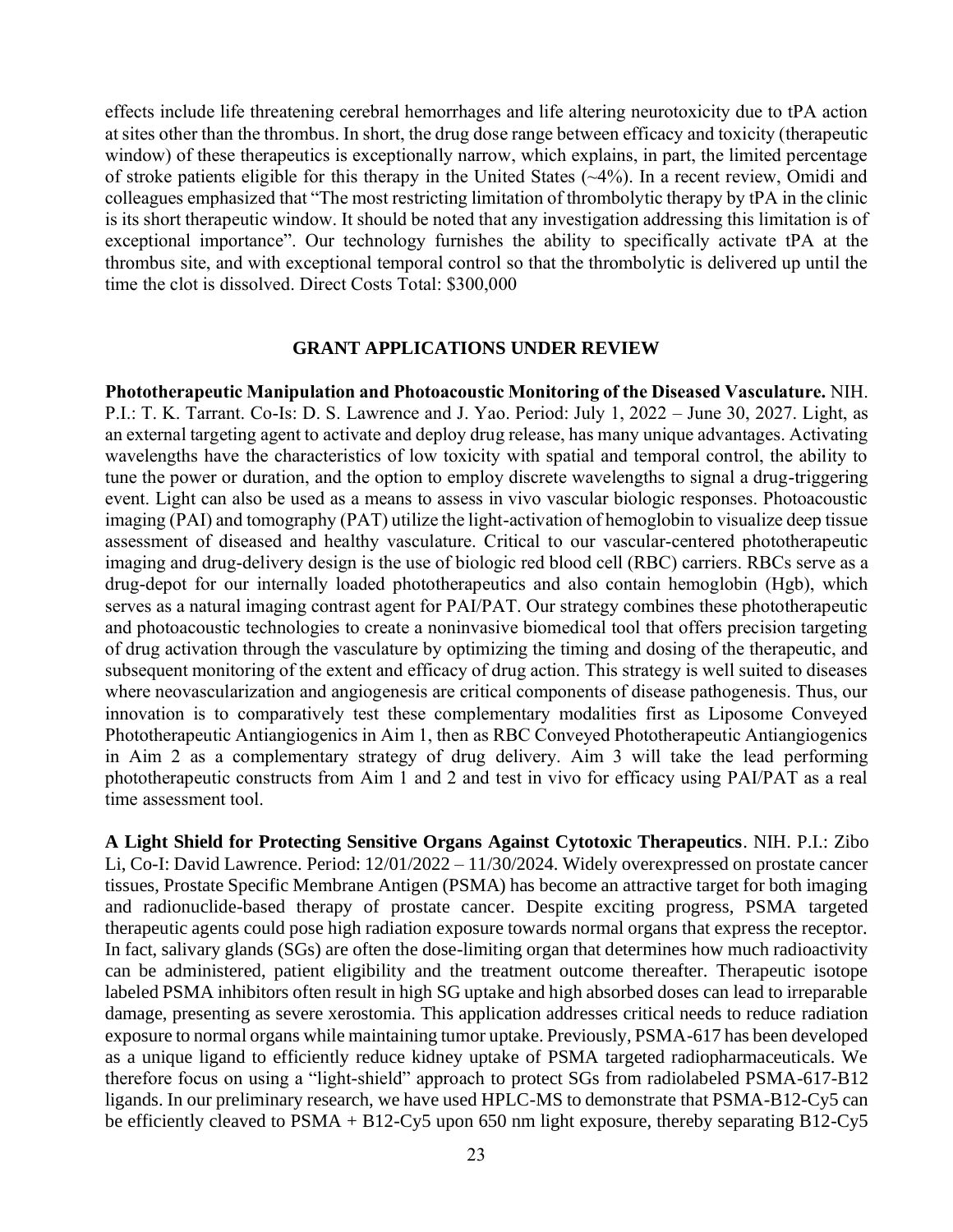from the targeting ligand. Indeed, initial optical imaging of a prostate cancer mouse model demonstrated the feasibility to selectively reduce SG uptake in a light-dependent fashion with minimal impact on PC3-PSMA tumor uptake. With these promising results in hand, we propose to construct radiolabeled analogs of PSMA-B12-Cy5. Cy5 (and other fluorophores) will serve as an antenna to capture long wavelength photons that trigger the cleavage of the B12-radiopharmaceutical from the PSMA-targeting ligand.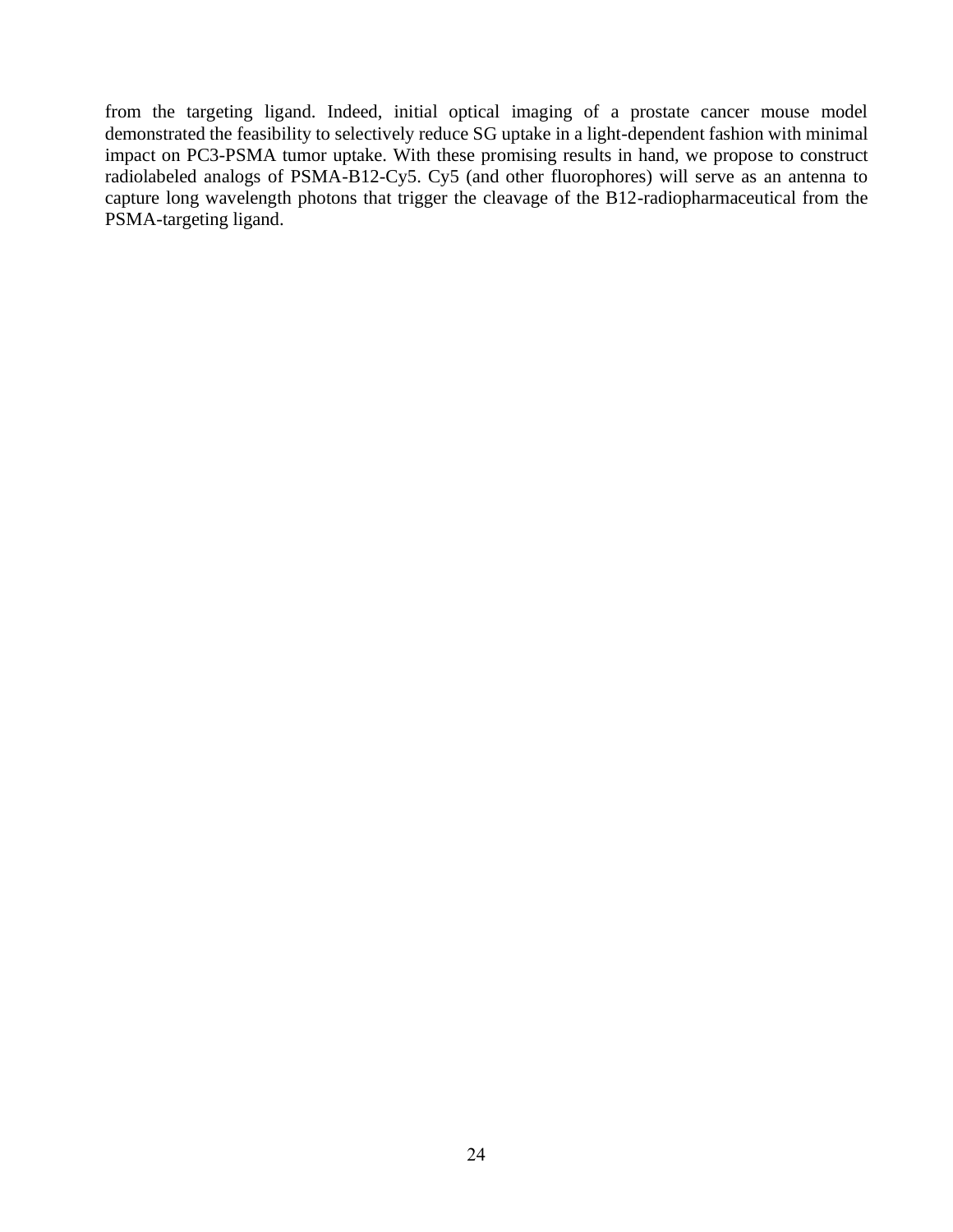### **INVITED LECTURES**

- **1986** Department of Medicinal Chemistry, SUNY Buffalo Department of Chemistry, State University College at Buffalo Department of Chemistry, Canisius College Department of Chemistry, Niagara University Department of Biochemistry, School of Medicine, SUNY Buffalo
- **1987** Department of Medicinal Chemistry, SUNY Buffalo Department of Chemistry, Alfred University
- **1988** Department of Chemistry, St. Bonaventure University Undergraduate Biochemistry Club, School of Medicine, SUNY Buffalo
- **1989** Department of Physiology, School of Medicine, SUNY Buffalo Department of Chemistry, State University College at Buffalo Department of Chemistry, Rensselaer Polytechnic Institute

**1990** Department of Chemistry, State University of New York at Stony Brook Department of Chemistry, University of California at Santa Barbara Department of Chemistry, University of California at Irvine Department of Chemistry, University of California at Riverside Department of Biophysics, Roswell Park Department of Biochemistry, McMaster University Department of Chemistry, State University of New York at Buffalo Department of Biophysics, School of Medicine, State University of New York at Buffalo Signal Transduction in Biological Membranes, SUNY Buffalo National Science Foundation Workshop on Natural Products, Denver, Colorado

- **1991** Tanabe Research Laboratories, San Diego, Ca Department of Chemistry, University of Delaware Department of Chemistry, Rutgers University (Newark) Department of Biological Sciences, State University of New York at Buffalo Department of Biochemical Pharmacology, State University of New York at Buffalo American Chemical Society Joint Central - Great Lakes Regional Meeting, Division of Medicinal Chemistry, Indiana University - Purdue University at Indianapolis Novel Chemical Probes of Biology Symposium Federation of Analytical Chemistry and Spectroscopy Societies and Pacific Conference on Chemistry and Spectroscopy, Anaheim, California
- **1992** Department of Biophysics, State University of New York at Buffalo Department of Chemistry, Rensselaer Polytechnic Institute Gordon Research Conference; Bioorganic Chemistry Signal Transduction, Keystone, Colorado
- **1993** The Buffalo Medical Foundation, Buffalo, NY Parke-Davis Pharmaceuticals, Ann Arbor, MI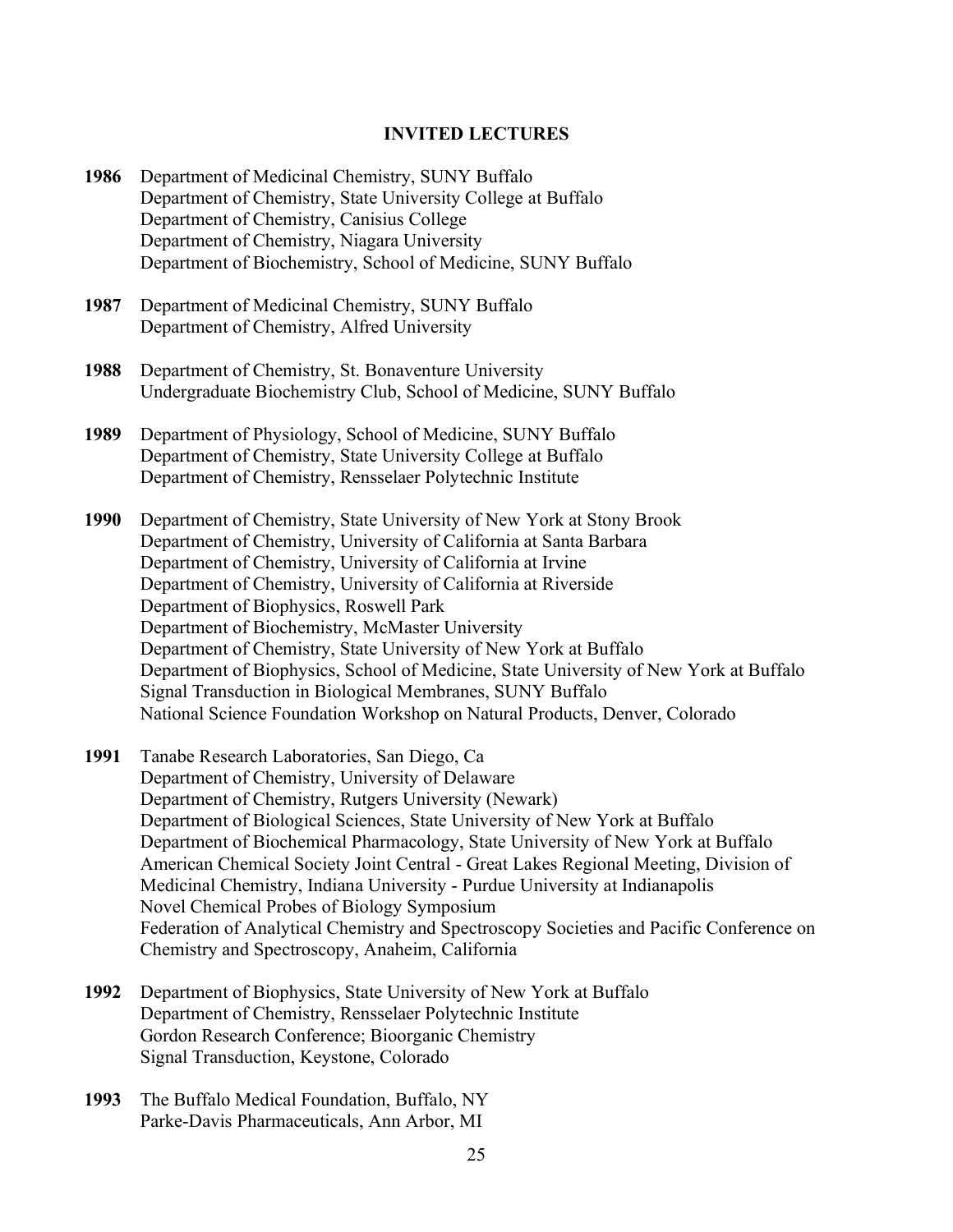The Grace Cancer Drug Center, Roswell Park Cancer Institute Indiana University of Pennsylvania, Department of Chemistry

- **1994** Department of Chemistry and Biochemistry, Wayne State University Department of Biochemistry, Albert Einstein School of Medicine, Yeshiva University Department of Chemistry, City University of New York, Queens College Abbott Labs, Abbott Park, Il. Department of Biochemistry, Albert Einstein College of Medicine Department of Chemistry, Canisius College Department of Biochemistry, Iowa State University American Chemical Society Great Lakes Regional Meeting Gordon Research Conference; Enzymes, Coenzymes, and Metabolic Pathways
- **1995** Department of Chemistry and Biochemistry, University of Maryland Department of Chemistry, Johns Hopkins University Department of Chemistry and Biochemistry, University of Colorado at Boulder Department of Chemistry, University of Wyoming Department of Chemistry, Colorado State University Department of Chemistry, University of Utah Department of Chemistry and Biochemistry, University of California at San Diego Merck, Inc., West Point, Pa. Vth International Symposium on Molecular Aspects of Chemotherapy; Gdansk, Poland 9th International Conference on Second Messengers and Phosphoproteins (Signal Transduction in Health & Disease); Nashville, Tennessee
- **1996** Department of Medicinal Chemistry, University of Kansas Department of Biochemistry, Iowa State University Department of Biological Sciences, Allegheny College Cellular and Molecular Biodynamics Program, Rutgers University
- **1997** The Department of Chemistry, Furman University The Department of Chemistry, University of South Florida The Department of Physiology and Biophysics, SUNY at Stony Brook Wyeth Ayerst Research, Pearl River, New York The Department of Biology, Canisius College The Departments of Chemistry and Biology, Reed College
- **1998** Aurora Pharmaceuticals, San Diego, California Student Affiliates of the ACS, University of South Florida Department of Chemistry, Florida Southern College Department of Chemistry, University of Central Florida Department of Molecular Pharmacology, University of Vermont Department of Chemistry, University of California at San Diego Department of Chemistry, Harvey Mudd College 1st International Conference on Protein Kinase Inhibitors; Warsaw, Poland
- **1999** Department of Chemistry, University of Wisconsin at Oshkosh Department of Chemistry, Trinity College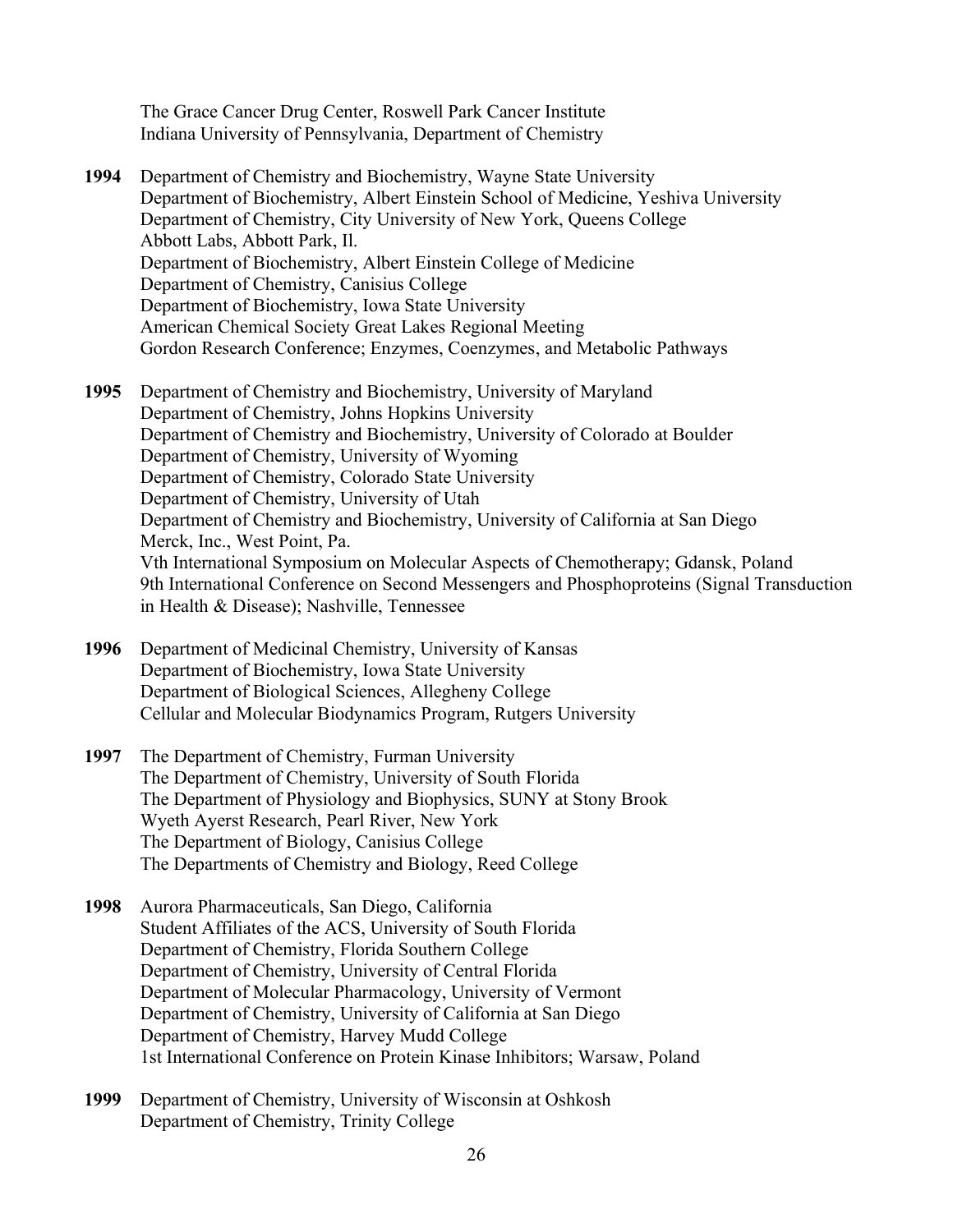Department of Chemistry, University of Wisconsin at La Crosse Department of Chemistry, The University of Wisconsin at Stevens Point Department of Chemistry, Wesleyan University Department of Chemistry, University of California at Irvine Department of Chemistry, University of California at Riverside Department of Chemistry, University of California at Los Angeles Department of Chemistry, Indiana University Department of Medicinal Chemistry, Purdue University Department of Chemistry, University of Notre Dame Hoechst Marion Roussel Protein Kinase Workshop; Tucson, Arizona American Chemical Society Western Regional Meeting and the Pacific Conference on Chemistry and Spectroscopy Symposium on Biosensors: Visualizing the Chemistry of Living Cells The Molecular Neurobiology of ATM, Cold Spring Harbor, New York

**2000** Department of Chemistry, Hampton University Colby College, Maine Tripos, Inc., St. Louis, Missouri IGEN, Gaithersburg, Maryland Department of Chemistry; College of Charleston Department of Chemistry, Florida Atlantic University PacifiChem 2000; Photoprotecting Groups and Caged Compounds Symposium, Honolulu, Hawaii

**2001** Department of Medicinal Chemistry and Molecular Pharmacology, Purdue University Merck, Inc., Rahway, New Jersey Department of Medicinal Chemistry, Purdue University Department of Biochemistry, Wayne State University ArQule, Burlington, MA Department of Chemistry, University of Georgia 2<sup>nd</sup> International Conference on Protein Kinase Inhibitors; Warsaw, Poland

- **2002** New York Blood Center
- Promega Corporation

Department of Chemistry, University of Wisconsin

**2003** OSI Corporation Department of Molecular Pharmacology, The Johns Hopkins University GenoSpectra, Fremont, CA Department of Chemistry, University of Michigan Department of Chemistry, University of Delaware Annual Meeting of the American Society for Biochemistry and Molecular Biology 3<sup>rd</sup> International Conference on Protein Kinase Inhibitors; Warsaw, Poland

**2004** Department of Medicinal Chemistry, The University of Michigan The Walther Cancer Center, University of Notre Dame Department of Chemistry, The University of Illinois at Chicago Department of Chemistry, Columbia University Department of Chemistry, Emory University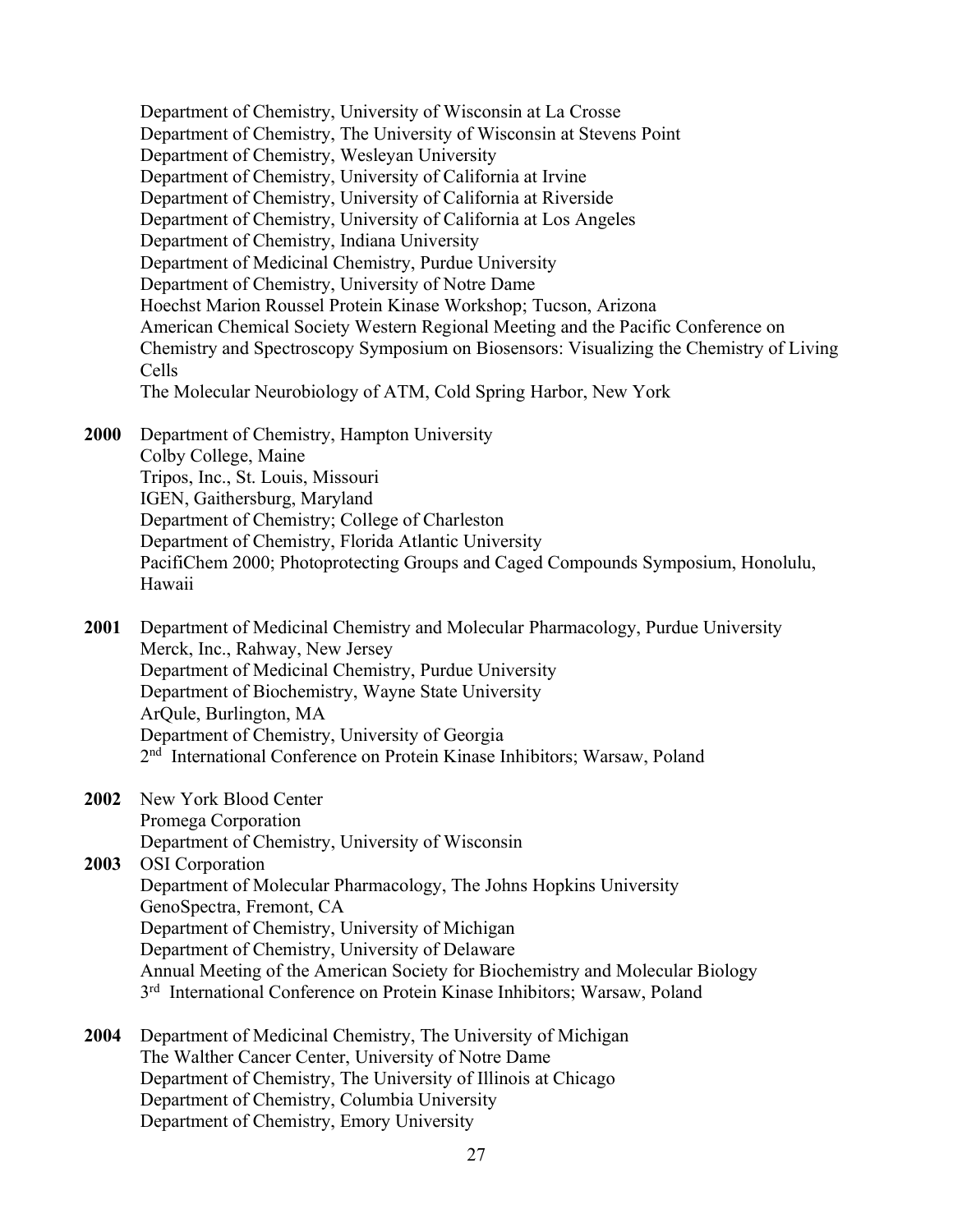Molecular and Cell Biology Seminar Series, Scripps Research Institute New York Academy of Sciences Cellular Regulation in Health and Disease, Weizmann Institute of Science

**2005** Venetian Institute of Molecular Medicine, University of Padova Department of Chemistry, Oakland University Department of Medicinal and Biological Chemistry, University of Toledo American Peptide Society Symposium, San Diego, CA 4 th International Conference on Protein Kinase Inhibitors; Warsaw, Poland

**2006** Sigma-Aldrich

Department of Chemistry, University of Texas at Dallas Biophysics Program, Cornell University Department of Medicinal Chemistry, University of Texas at Austin University of Texas, Southwestern Departments of Biochemistry & Biology, Life Sciences Seminar Series, Brandeis Department of Biochemistry, CUNY Departments of Chemistry and Medicinal Chemistry & Natural Products, University of North Carolina American Society for Cell Biology National Meeting; San Diego, California

**2007** Department of Biochemistry, Mt. Sinai School of Medicine Department of Chemistry, Duke Department of Chemistry and Biochemistry, University of Pennsylvania Department of Chemistry and Biochemistry, UCLA 5 th International Conference on Protein Kinase Inhibitors; Warsaw, Poland Howard Hughes Medical Institute, Janelia Farm "Chemistry in Neuroscience" Howard Hughes Medical Institute, Janelia Farm "Fluorescent Proteins and Biological Sensors" American Society for Cell Biology, Washington DC

- **2008** Department of Chemistry, University of South Florida Department of Medicinal Chemistry & Natural Products, University of North Carolina Department of Biochemistry, University of North Carolina Chinese Chemical Society, Tianjin, China
- **2009** Department of Chemistry, North Carolina State University School of Pharmacy, UC San Diego 6 th International Conference on Protein Kinase Inhibitors, Warsaw, Poland Florida Center of Excellence for Biomolecular Identification & Targeted Therapeutics Symposium on Drug Design, Discovery and Delivery, Tampa, Fl
- **2010** Department of Chemistry, University of Illinois at Urbana Champaign Gordon Research Conference; Chemistry & Biology of Peptides, Ventura California BIT's 8<sup>th</sup> Annual Congress of International Drug Discovery Science and Technology (IDDST), Beijing, China
- **2011** Department of Chemistry, Wake Forest University Department of Biochemistry and Molecular Biology, Indiana University School of Medicine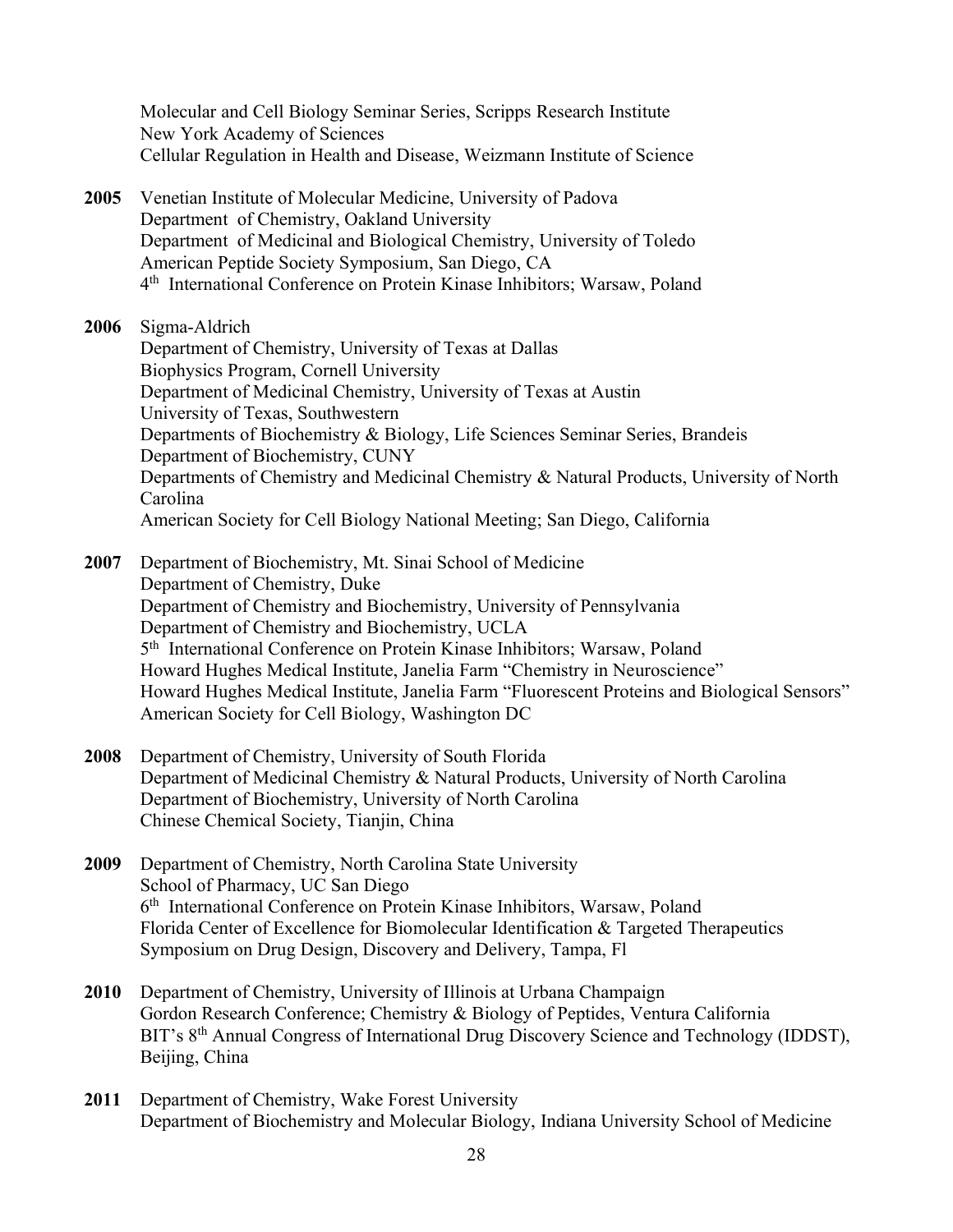Department of Chemistry, Scripps Florida Department of Chemistry, Purdue University Department of Chemistry, Rose-Hulman Institute of Technology Gordon Research Conference; Bioorganic Chemistry Southeast Regional Meeting of the American Chemical Society; Chemical Biology Session

- **2012** Department of Pharmaceutical and Biomedical Sciences, University of Georgia Drug Discovery Program, National Cancer Institute Biophysics Symposium, Academia Sinica, Taiwan Bioimaging Symposium, Academia Sinica, Taiwan Institute of Chemical Biology & Drug Discovery Symposium, SUNY Stony Brook
- **2013** Department of Medicinal Chemistry, University of Connecticut Department of Medicinal Chemistry, University of Minnesota Division of Integrative Bioscience and Biotechnology, POSTECH, Pohang, Korea AmorePacific Corp., Seoul, Korea School of Pharmacy, Hanyang University, Ansan, Korea Department of Biomedical Engineering, Duke University Department of Chemistry, Wayne State University Korean Chemical Society National Meeting, Seoul Korea
- **2014** Department of Chemistry, University of Nebraska Department of Chemistry, Appalachian State University CNRS, Montpellier, France Department of Cell Biology, University of Texas @ Dallas Research Triangle Park Chemical Biology Symposium 4 th Biosensor Meeting, Bordeaux France EMBO Conference Series: Chemical Biology, Heidelberg Germany International Chemical Biology Society Symposium, San Francisco
- **2015** Department of Chemistry, Johns Hopkins University School of Pharmacy, University of Houston Department of Chemistry, Northeastern University
- **2016** Department of Chemistry, University of North Carolina, Asheville Institute for Structural Biology, Drug Discovery and Development (ISB3D), Virginia Commonwealth University
- **2017** Department of Medicinal Chemistry, Purdue University Department of Chemistry, Lehigh University Integrating New Technologies into Entrepreneurial Projects: Gamification, AR, VR and AI, University of North Carolina at Chapel Hill Conference on Chemistry & Metabolism, Cold Spring Harbor Laboratory Symposium Conference on Chemical Tools for Complex Biological Systems, Janelia Farm Conference Holy Grails in Chemistry Symposium, American Chemical Society National Meeting, San Francisco Symposium on Light-Responsive Organic Chemistry for Biological Applications, American Chemical Society National Meeting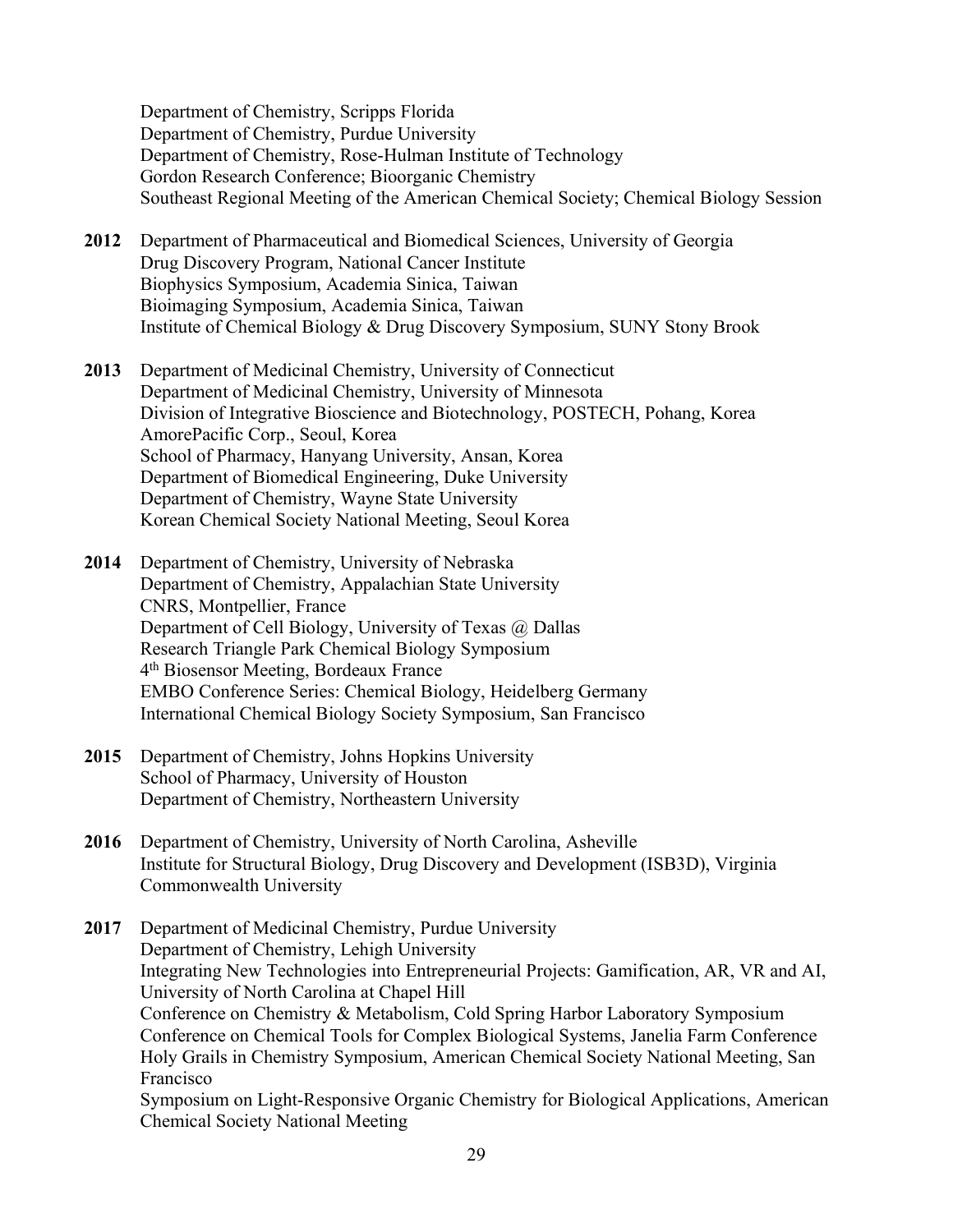- **2018** Emil T. Kaiser Memorial Symposium, Boston Complex Control with Light Symposium, Goethe University, Lake Konstanz, Germany
- **2019** Department of Pharmacological Sciences, Mt. Sinai School of Medicine Department of Chemistry, Elon University Photochemistry Gordon Research Conference
- **2020** Photochemically-Activated Molecules to Study Physiology, BIOL Division, ACS National Symposium, Virtual Biological Photochemistry and Chemical Biology, ChemistsLive, Virtual
- **2021** International Conference on Porphyrins and Phthalocyanines (2020 ICPP), Virtual American Chemical Society National Meeting, Virtual International Photodynamic Association, Masterclass Series, Virtual Caged Compounds Symposium, PacifiChem 2020, Virtual Teaching with Technology Symposium, PacifiChem 2020, Virtual
- **2022** American Society for Photobiology, Albuquerque, NM International Conference on Porphyrins and Phthalocyanines (2022 ICPP), Madrid, Spain

# **NATIONAL MEETINGS**

Mary Prorok\* and David S. Lawrence; American Chemical Society National Meeting, Biological Chemistry Division (1998)

John S. Manka and David S. Lawrence\*; American Chemical Society National Meeting, Organic Chemistry Division (1989)

John S. Manka and David S. Lawrence\*; Gordon Research Conference: "Metals in Biology" (1990)

John S. Manka\*, Dennis Chugh, and David S. Lawrence; American Chemical Society National Meeting, Inorganic Chemistry Division (1990)

John S. Manka and David S. Lawrence\*; American Chemical Society National Meeting, Organic Chemistry Division (1990)

Mary Prorok, Marianne Mendelow, Allen Salerno, Deborah Hermance, and David S. Lawrence\*; American Chemical Society National Meeting, Biological Chemistry Division (1990)

Mary Prorok, Marianne Mendelow, Allen Salerno, Deborah Hermance, and David S. Lawrence\*; SUNYAB 31st Annual Medicinal Chemistry Symposium (1990)

Diane Dick\*, Scott Pluskey, and David S. Lawrence; North East Regional Meeting of the American Chemical Society (1990)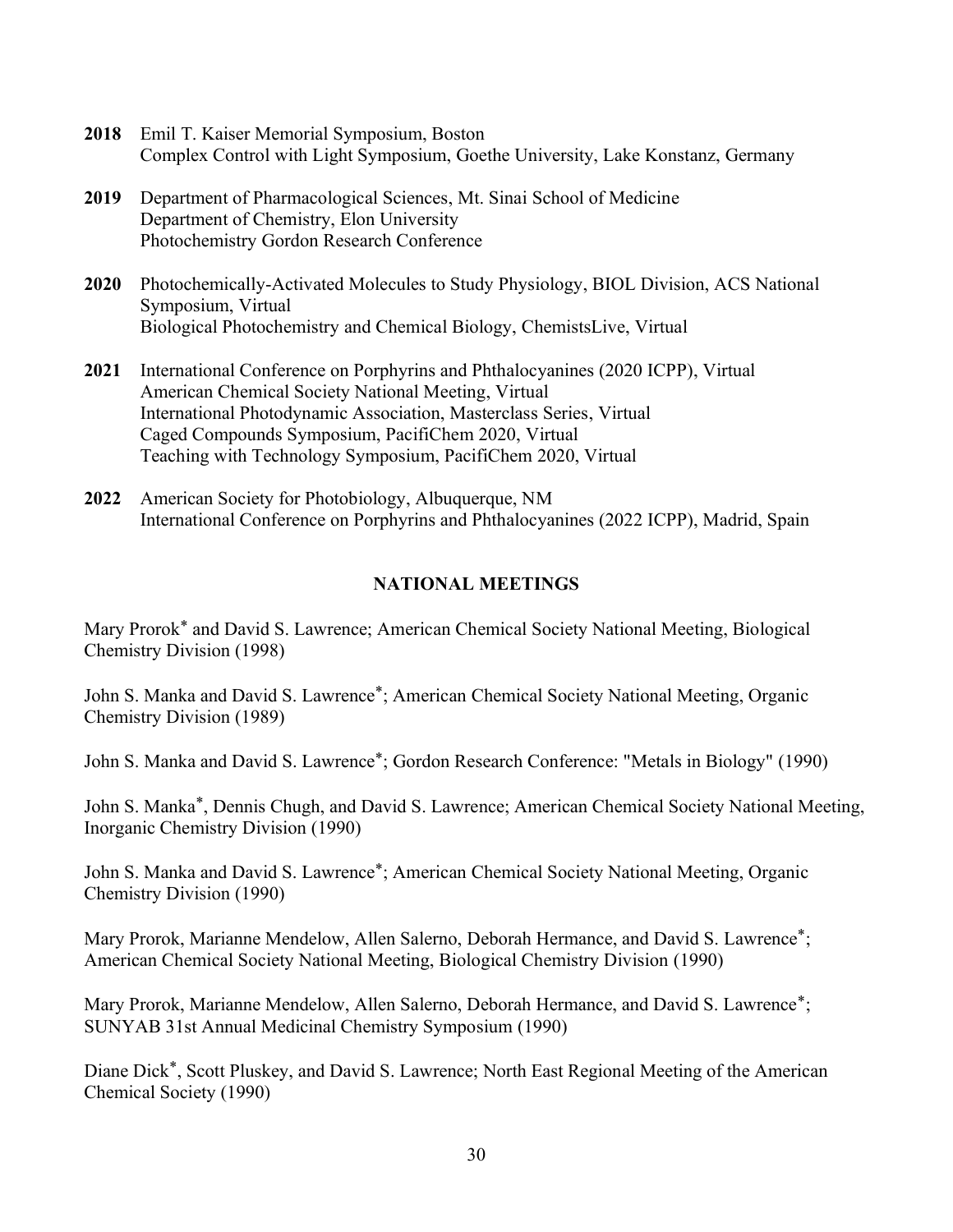Scott Pluskey\*, Diane Dick, and David S. Lawrence; North East Regional Meeting of the American Chemical Society (1990)

Deborah Hermance\*, Mariannne Mendelow, and David S. Lawrence; North East Regional Meeting of the American Chemical Society (1990)

Mary Prorok\* and David S. Lawrence; North East Regional Meeting of the American Chemical Society (1990)

Allen Salerno\*, Marianne Mendelow, Mary Prorok, and David S. Lawrence; North East Regional Meeting of the American Chemical Society (1990)

Mary Prorok and David S. Lawrence\*; 12th Enzyme Mechanisms Conference (1991)

Allen Salerno\* and David S. Lawrence; North East Regional Meeting of the American Chemical Society (1992)

Young-Guen Kwon, Marianne Mendelow, Jaya Srinivasan, Tae Ryong Lee, Scott Pluskey, and David S. Lawrence\*; "Enzymes, Coenzymes, and Metabolic Pathways" Gordon Research Conference (1993)

Scott Pluskey, Debbie Crans\*, and David S. Lawrence; 45th Southwest Regional Meeting of the American Chemical Society (1993)

David S. Lawrence, Tae Ryong Lee, and Jinqui Niu; ASBMB National Meeting (1993)

A. M. Edelman\*, J. C. Lee, Y.-G. Kwon, and D. S. Lawrence; ASBMB National Meeting (1994)

Michelle Sanders\* and David S. Lawrence; American Chemical Society National Meeting (1996)

Mary Koszalek\* and David S. Lawrence; American Chemical Society National Meeting (1996)

Kieran Curley, Jason Wood, and David S. Lawrence; Bioorganic Gordon Research Conference (1998)

Tae Ryong Lee\* and David S. Lawrence; Miami Biotechnology Winter Symposia on Signal Transduction (1999)

Adam Profit and David S. Lawrence; Miami Biotechnology Winter Symposia on Signal Transduction (1999)

Kieran Curley, Jason Wood, and David S. Lawrence; Miami Biotechnology Winter Symposia on Signal Transduction (1999)

Zachary L. Rodgers, Robert M. Hughes, Laura M. Doherty, Jennifer R. Shell, Alexander M. Brugh, Thomas A. Shell, Malcolm D.E. Forbes, and David S. Lawrence, "Red Photo-activation of Hydrogel Initiators". *2 nd Annual Triangle Student Research Competition*, Research Triangle Park, Durham, NC, September 3rd, 2014.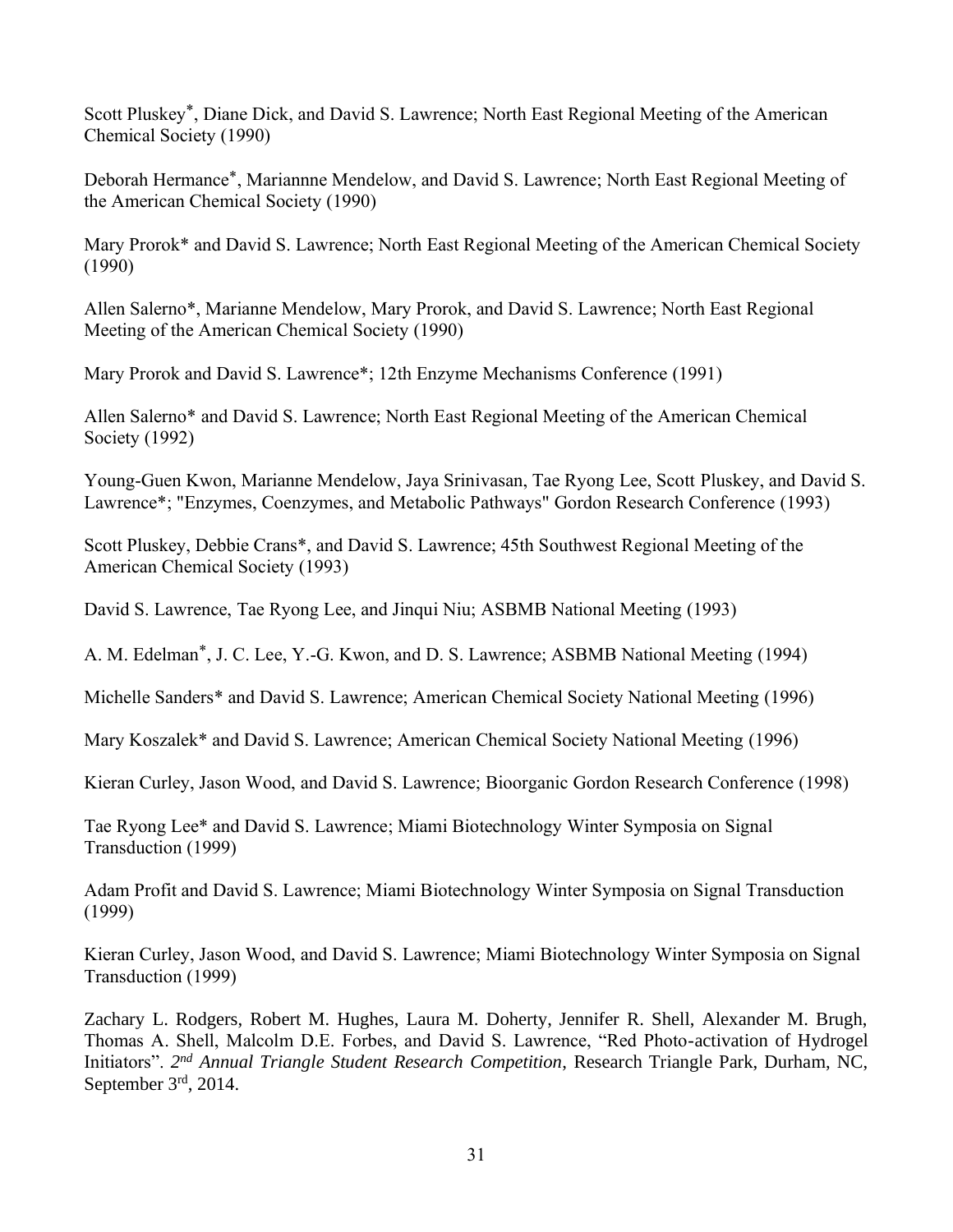Zachary L. Rodgers, Alexander M. Brugh, Laura M. Doherty, Thomas A. Shell, Jennifer R. Shell, and David S. Lawrence, "Red and Near Infrared Photo-activation of Biomolecules and Hydrogel Initiators Using Alkyl Cob(III)alamin-fluorophore Conjugates". *The RTP Chemical Biology and Biotechnology Syposium*, GlaxoSmithKline, Research Triangle Park, NC, May 28, 2014.

Zachary L. Rodgers, Brian Molesky, Alexander, M. Brugh, Thomas A. Shell, Malcom D. Forbes, and David S. Lawrence, "Detection of Radicals from Photoactivation of Fluorophore Augmented Cob(III)alamins". *Inter-American Photochemical Society Meeting*, Sarasota, FL, January 2-5, 2014.

Marvin, C., Smith, W., Oien, N., Hughes, R., Rogers, Z., and Lawrence, D. "NIR Mediated Release of Therapeutic Agents from Erythroctye Drug Carriers" Presented at the 2014 AAPS Annual Meeting and Exposition, San Diego CA, 2014 (November 6, 2014).

## **RESEARCH STUDENTS**

#### **Undergraduate Students**

| Joseph Accurso           | 1986         |
|--------------------------|--------------|
| Carol Bezio              | 1988         |
| <b>Russell Bird</b>      | 1988         |
| Dennis Chugh             | 1989         |
| Michael Cristofaro       | 1986         |
| Laura Doherty            | 2014-15      |
| Tim Hartman              | 2017-18      |
| Christopher Kong         | 2020-present |
| Tom Kuhlman              | 1987         |
| Nathan Levy              | 2010         |
| Meredith Mau             | 1986         |
| Louise Mahoney           | 1988         |
| Marianne Mendelow        | 1988         |
| David Montesanti         | 1986         |
| Jeffrey Nonemaker        | 1992-93      |
| <b>Jett Primm</b>        | 2020         |
| <b>Elizabeth Redding</b> | 2021-present |
| <b>Tammy Russell</b>     | 1990         |
| Kanishka Shah            | 2021-present |
| Alexandra Whicker        | 2015-16      |
| Mamadi Yilla             | 1986         |

## **Graduate Students**

#### **Masters (research) - completed**

| Derek Dunn        | 1994-1995 |
|-------------------|-----------|
| David Freeman     | 2015-2016 |
| Marianne Mendelow | 1989-1991 |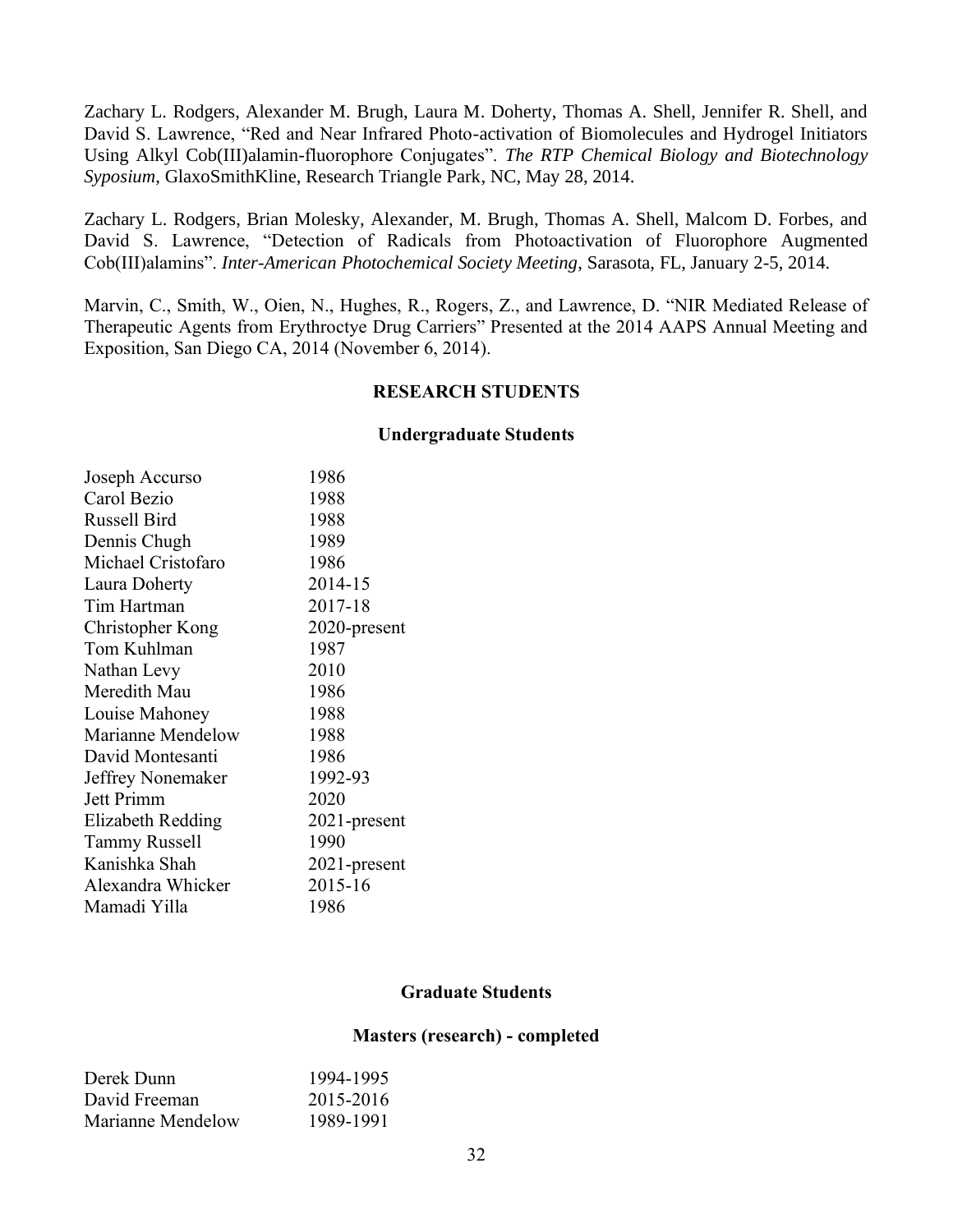| Michelle Sanders | 1995-1996 |
|------------------|-----------|
| Douglas Werner   | 1994-1996 |

# **Doctoral - completed**

| Marissa Caan         | 2012-2017 |
|----------------------|-----------|
| Diane Dick           | 1986-1992 |
| Finith Jernigan      | 2008-2013 |
| Tao Jiang            | 1991-1995 |
| Mary Koszelak        | 1993-1998 |
| Young-Guen Kwon      | 1991-1994 |
| Tae Ryong Lee        | 1992-1996 |
| John Manka           | 1986-1990 |
| Christina Marvin     | 2014-2018 |
| Luong Nguyen         | 2010-2014 |
| Jinkui Niu           | 1993-1997 |
| Colin O'Banion       | 2011-2016 |
| Nathan Oien          | 2010-2014 |
| <b>Scott Pluskey</b> | 1988-1993 |
| Mary Prorok          | 1986-1990 |
| Zach Rodgers         | 2012-2015 |
| Al Salerno           | 1989-1993 |
| Kui Shen             | 1995-2001 |
| <b>Weston Smith</b>  | 2009-2015 |
| Tata Venkata         | 1986-1992 |
| Brianna Vickerman    | 2017-2021 |
| Jason Wood           | 1993-1998 |
| Weichen Xu           | 2008-2012 |
| Xiongwei Yan         | 1992-1996 |
| Emilia Zywot         | 2017-2021 |
|                      |           |

# **Doctoral - current**

| Ju-Sung Kim    | 2019- |
|----------------|-------|
| Caylie McGlade | 2020- |
| Joshua Welfare | 2017- |

# **Postdoctoral Fellows - completed**

| <b>Richard Agnes</b> | 2003-2007 |
|----------------------|-----------|
| Angela Brown         | 1999-2001 |
| Maria Cabal          | 1995-1996 |
| Chien-an Chen        | 1998-2001 |
| Kieran Curley        | 1996-1998 |
| Zhaohua Dai          | 2004-2006 |
| Song Ding            | 2015-2019 |
| Mousumi Ghosh        | 2000-2005 |
| Anwesha Goswami      | 2016-2019 |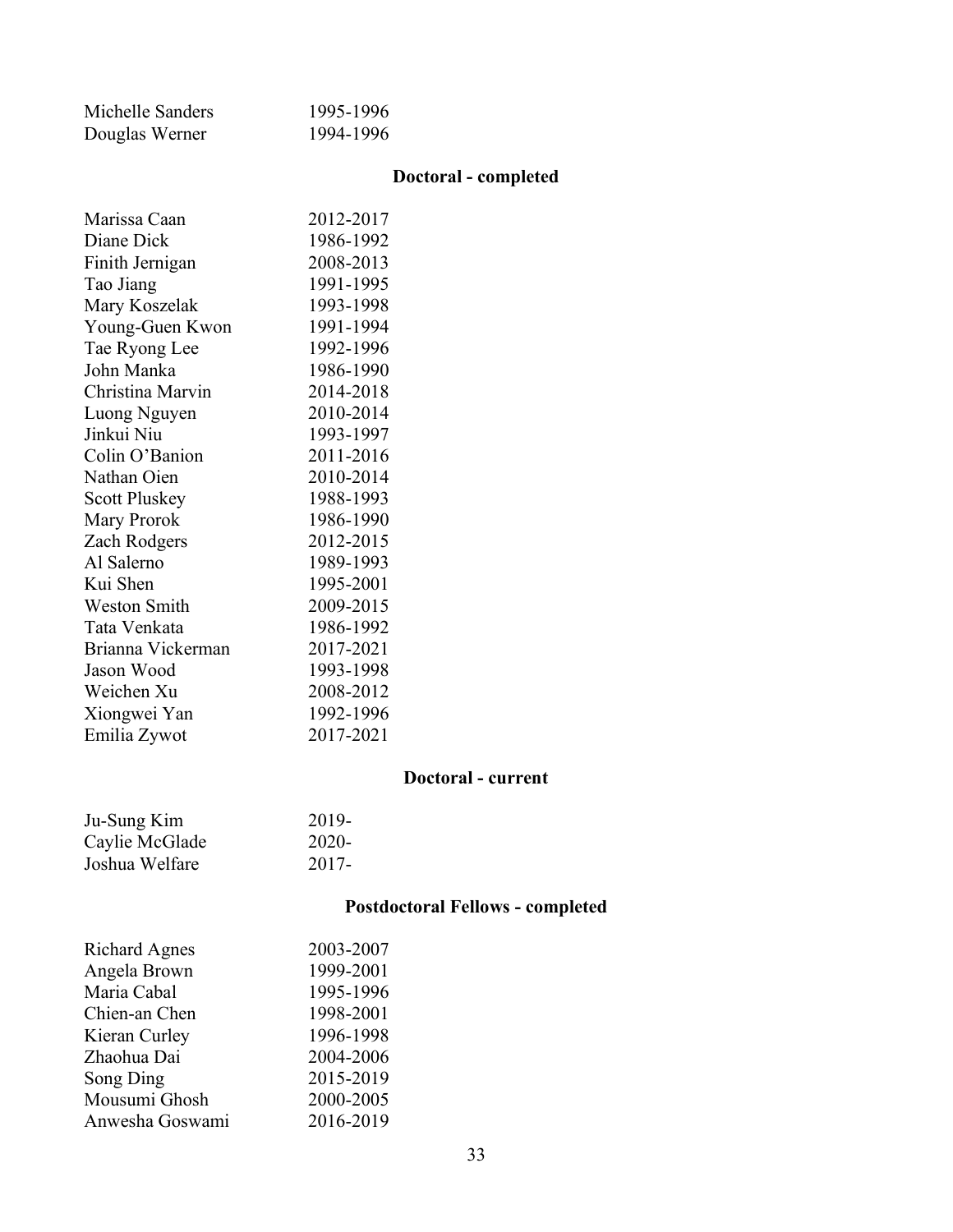| Fangxia Guan         | 2001-2003 |
|----------------------|-----------|
| Jung-Mi Hah          | 2003-2005 |
| Qing "Sunny" Huang   | 2007      |
| Sanjai Kumar         | 2005-2007 |
| <b>Hsienming Lee</b> | 2004-2010 |
| Jung-Hwan Lee        | 2001-2006 |
| Seung-Yub Lee        | 2001-2004 |
| Tae Ryong Lee        | 1996-1999 |
| Weiying Lin          | 2000-2004 |
| Haishan Li           | 2002-2008 |
| Fei Lou              | 2019-2020 |
| Javier Montserat     | 1995-1996 |
| Sandip Nandy         | 2002-2006 |
| Jinkui Niu           | 1998-2001 |
| Colin O'Banion       | 2017-2018 |
| Natalia Orlova       | 2018-2019 |
| <b>James Parise</b>  | 2007-2008 |
| Adam Profit          | 1997-2000 |
| Huimin Shang         | 2004-2007 |
| Vyas Sharma          | 2004-2011 |
| Jaya Srinivasan      | 1994-1995 |
| Liang Sun            | 2008-2011 |
| Meng Taing           | 1995-1998 |
| Willem Veldhuyzen    | 2002-2004 |
| <b>Stefan Vetter</b> | 1997-1998 |
| Xiaodong Wang        | 2008      |
| Xiongwei Yan         | 1996-1999 |
| Jiade Yang           | 2002-2004 |
| Ren-Hwa Yeh          | 1996-2001 |
| Biao Xi              | 1999-2006 |
|                      |           |

# **Former Research Faculty**

| 2015-2016 |
|-----------|
| 2011-2017 |
| 2008-2011 |
| 2008-2014 |
| 2008-2014 |
|           |

# **Postdoctoral - current**

| Jacob Ford        | $2021 -$ |
|-------------------|----------|
| William Kinney    | 2019-    |
| Brianna Vickerman | $2021 -$ |

**Research Faculty – current**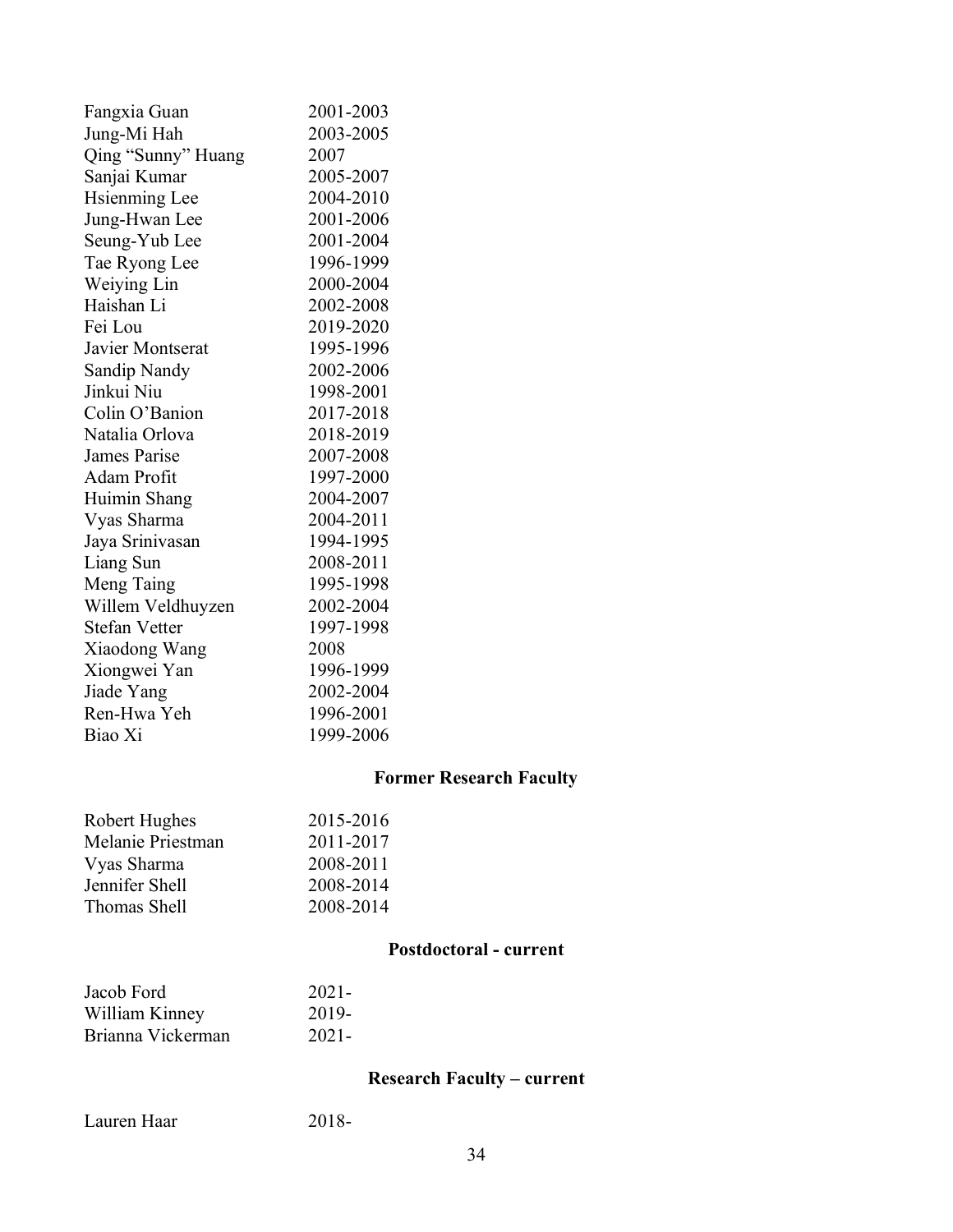Qunzhao Wang 2007-

### **TEACHING (SUNY @ Buffalo)**

| Chemistry 301 | (Intermediate Organic Chemistry)                      |
|---------------|-------------------------------------------------------|
| Chemistry 501 | (Organic Chemistry, Graduate Level Core Course)       |
| Chemistry 514 | Bioorganic Chemistry (new course)                     |
| Chemistry 301 | (Intermediate Organic Chemistry)                      |
| Chemistry 501 | (Organic Chemistry, Graduate Level Core Course)       |
| Chemistry 252 | (Honors Organic Chemistry, 2nd Semester)              |
| Chemistry 301 | (Intermediate Organic Chemistry)                      |
| Chemistry 501 | (Organic Chemistry, Graduate Level Core Course)       |
| Chemistry 252 | (Honors Organic Chemistry, 2nd Semester)              |
| Chemistry 501 | (Organic Chemistry, Graduate Level Core Course)       |
| Chemistry 514 | (Bioorganic Chemistry, Special Topics Graduate Level) |
| Chemistry 301 | (Intermediate Organic Chemistry)                      |
| Chemistry 301 | (Intermediate Organic Chemistry)                      |
| Chemistry 202 | (Introductory Organic Chemistry, 2nd Semester)        |
| Chemistry 301 | (Intermediate Organic Chemistry)                      |
| Chemistry 202 | (Introductory Organic Chemistry, 2nd Semester)        |
| Chemistry 501 | (Organic Chemistry, Graduate Level Core Course)       |
| Chemistry 501 | (Organic Chemistry, Graduate Level Core Course)       |
| Chemistry 202 | (Introductory Organic Chemistry, 2nd Semester)        |
| Chemistry 501 | (Organic Chemistry, Graduate Level Core Course)       |
| Chemistry 252 | (Honors Organic Chemistry; 2nd Semester)              |
| Chemistry 301 | (Intermediate Organic Chemistry)                      |
|               |                                                       |

## **DEPARTMENTAL ACTIVITIES (SUNY @ Buffalo)**

Ad Hoc Faculty Advisement, Policies, and Procedures Committee (1990) Admissions Committee (1991-1992) Advisor to Student Affiliates of the American Chemical Society (1985-1986) Central Construction Fund Planning Committee (1990-1995) Chairman and Coordinator: Chemistry Department Open House (November 1985) Chairman: 1986 Departmental September Welcome Chairman: 1987 Departmental September Welcome Chairman, Recruitment for Organic Faculty (1991 and 1992) Coeditor, Departmental Brochure 1988 Convener, Graduate Recruitment Committee (1994-1995) Convener, Organic Committee (1994-1995) Curriculum, Advisement, and Petitions Committee (1991-1995) Editor, Departmental Brochure 1990 Executive Committee (1993-1995) Facilities Committee (1987-1989) Graduate Recruitment Committee (1985-1995) Library Liaison Committee (1985-1995) Organic Committee (1985-1995) Personnel Committee (1991 and 1992)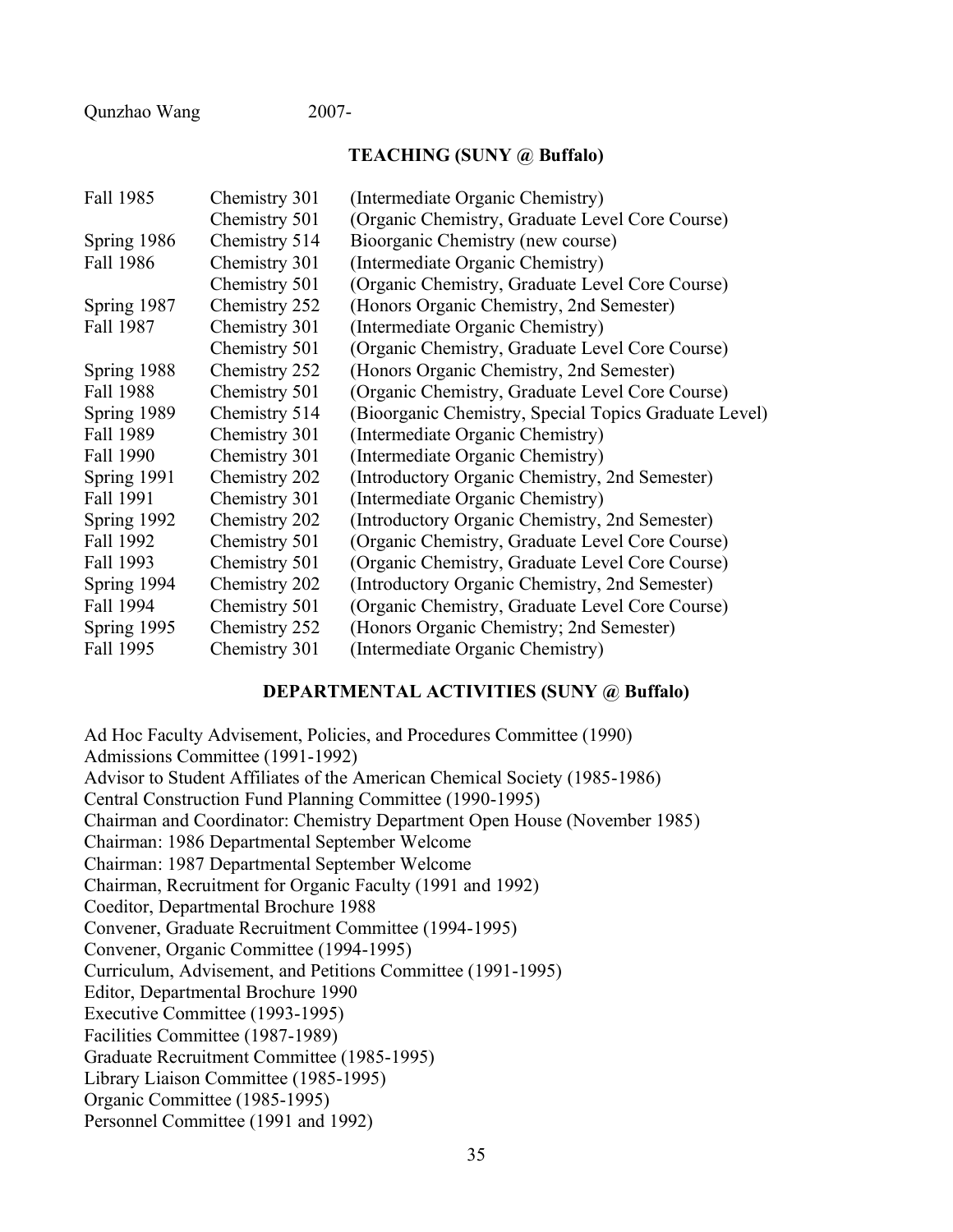Tenure Committee (1991-1995)

## **UNIVERSITY ACTIVITIES (SUNY @ Buffalo)**

Member, Biomembranes Group Member, Faculty of Natural Sciences &Mathematics Graduate Divisional Panel Member, Faculty of Natural Sciences &Mathematics Undergraduate Divisional Panel Member, Faculty of Natural Sciences &Mathematics Advisory Committee to the Science and Engineering Library Mentor, University Honors Program Howard Hughes Biological Sciences Undergraduate Educational Initiative Member, Structural Biology Committee

## **TEACHING (AECOM)**

Molecular and Cellular Foundations of Medicine (1997; 9 lectures) Molecular and Cellular Foundations of Medicine (1998; 10 lectures) Molecular and Cellular Foundations of Medicine (1999; 10 lectures) Molecular and Cellular Foundations of Medicine (2000; 10 lectures + 4 summer introductory lectures) Molecular and Cellular Foundations of Medicine  $(2001; 10$  lectures  $+4$  summer introductory lectures) Molecular and Cellular Foundations of Medicine (2002; 10 lectures + 4 summer introductory lectures) Molecular and Cellular Foundations of Medicine  $(2003; 10$  lectures  $+4$  summer introductory lectures) Molecular and Cellular Foundations of Medicine (2004; 10 lectures + 4 summer introductory lectures) Molecular and Cellular Foundations of Medicine (2005; 10 lectures + 4 summer introductory lectures) Molecular and Cellular Foundations of Medicine (2006; 10 lectures + 4 summer introductory lectures) Graduate Biochemistry (2006; 3 lectures) Graduate Biophysics (2006; 1 lecture)

### **DEPARTMENTAL ACTIVITIES (AECOM)**

Biochemistry Appointments and Promotion Committee (1996 - present) Mass Spectrometry Staff Position Search Committee (Fall 1996) Departmental Seminar Coordinator (1998 – present) Departmental Faculty Search Committee (2001)

## **COLLEGE ACTIVITIES (AECOM)**

Academic Affairs Committee (2005 – 2007) Chemical Hazards Committee (1998 - 2007) Co-Chair of Chemical Biology and Chemical Genomics Strategic Planning (2006) Committee of Professors (1997- present) Committee on Computer-Based Education (1999 - present) Committee on Patents (2006 – 2006) Division of Research (advisory committee to the Dean) (1998 - 2001) Faculty Senate (1996 - 1998; 2000 – 2001; 2005-2006) Graduate Recruitment Committee (2002 – 2004)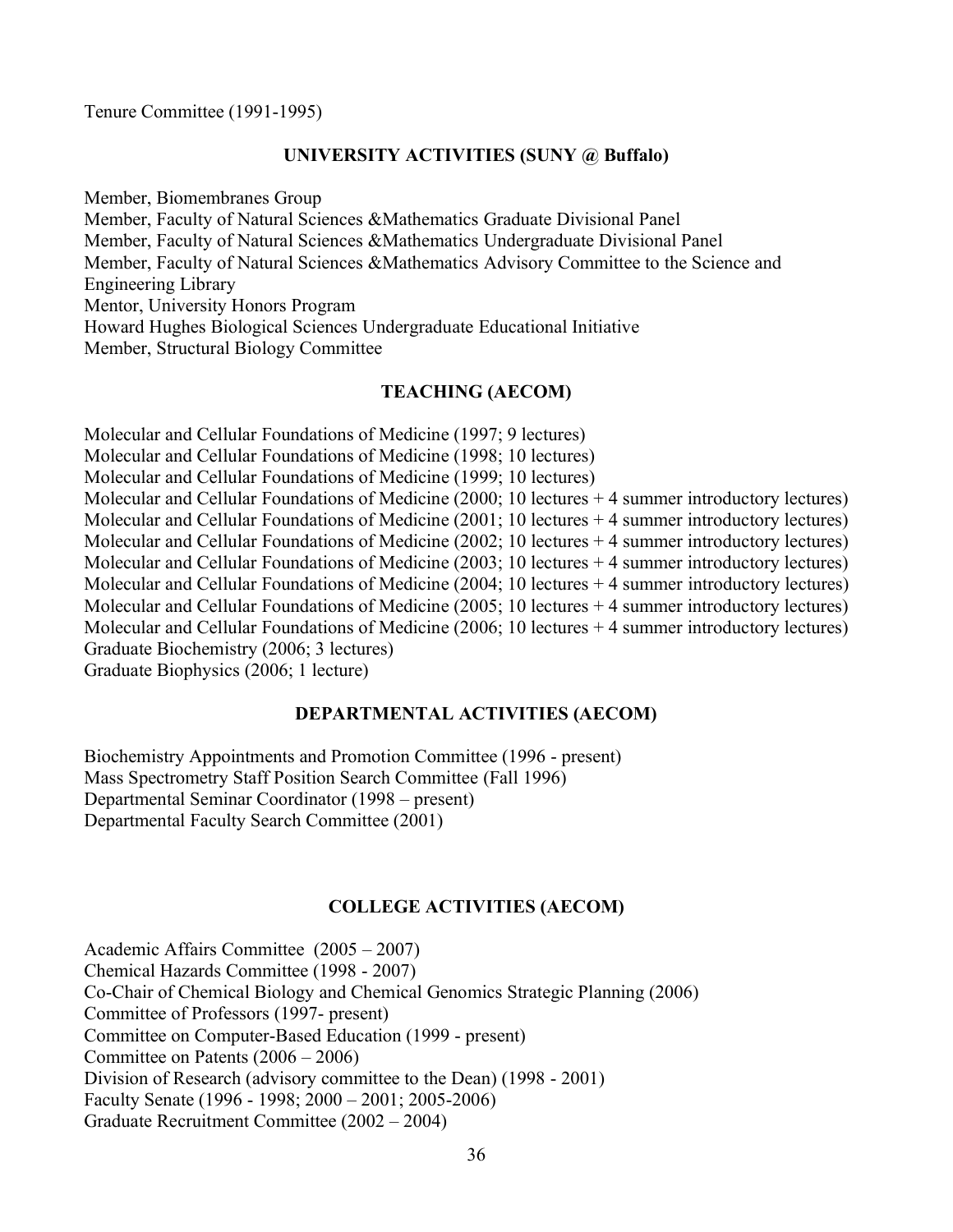Head, Graduate Recruitment (1997 - 2000) LCME General Facilities Subcommittee (2005 – 2006) Promotions Committee (1997- 1998) Preclerkship Committee (2001 – present) Sue Golding Graduate Division Admissions Committee (1996 – 2000)

# **TEACHING (UNC)**

Chemistry 465. Organic and Inorganic Reaction Mechanisms. Fall 2007 – 28 lectures Fall 2008 – 28 lectures Fall 2009 – 28 lectures (note: 50% of full semester course 4 unit course team-taught with Professor Joe Templeton)

Medicinal Chemistry 807/Chemistry 733. Molecular Foundations of Chemical Biology. I. Organic and Medicinal Chemistry (New Course) Fall  $2010 - 40$  lectures Fall  $2011 - 40$  lectures Fall 2012 - 40 lectures

Pharmaceutical Science First Year Group Fall 2011 1 lecture

Chemistry 799. Introduction to Laboratory Safety (new course). Fall 2013 Fall 2014 Fall 2015 Fall 2016 Fall 2017 Fall 2018 Fall 2019 Fall 2020 Fall 2021

Computer Science 585. Serious Games. Role: Facilitator Spring 2018

## **STUDENT COMMITTEES**

## **Pharmaceutical Sciences Student Advisory Committee/Defense**

Kim Barnash Jon Bogart Laura Bonifacio Josh Brattlie Tanya Burch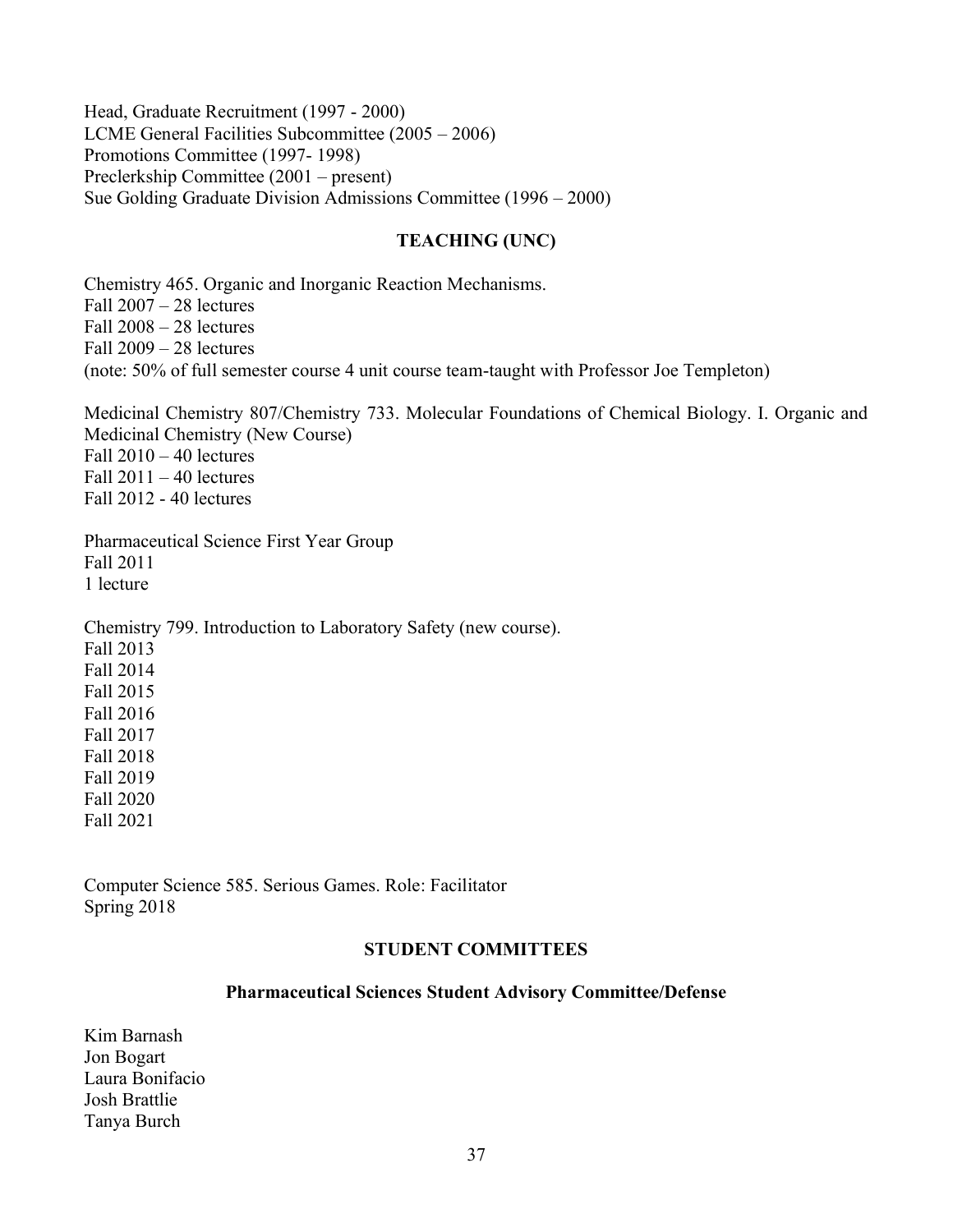Joyce Chandarajoti Adam Friedman Tory Haberman Courtney Jones Nick Klus Christina Marvin (Advisor) Luong Nguyen (Advisor) Colin O'Banion (Advisor) Nathan Oien (Advisor) Mike Perfetti Rima Hajjo Wei Sun Caleb Vogt Jarod Waybright Weichen Xu (Advisor) Menghan Zhang Emilia Zywot (Advisor)

Current: Caroline Foley, Samantha Ottavi, Dongbo Lu, Alex Woodell

## **Chemistry Student Advisory Committee/Defense**

Matt Anttila Joshua Beaver Michael Bertucci Michael Corbett Anne Marie Dechert Zach Dunn Samantha Ervin Timothy Fazekas Leila Flagg Ryan Felix Ben Giglio Isaiah Gober Tien Guyen Kalulani Houston Colin Hughes Lindsey Ingerman Nick Jenkins Finith Jernigan (Advisor) Kate Lavoie Emilie Mainz Justin Malinowski Hannah Nowotarski Elizabeth O'Bryan Brendan Peacor Brae Peterson Nick Pinkin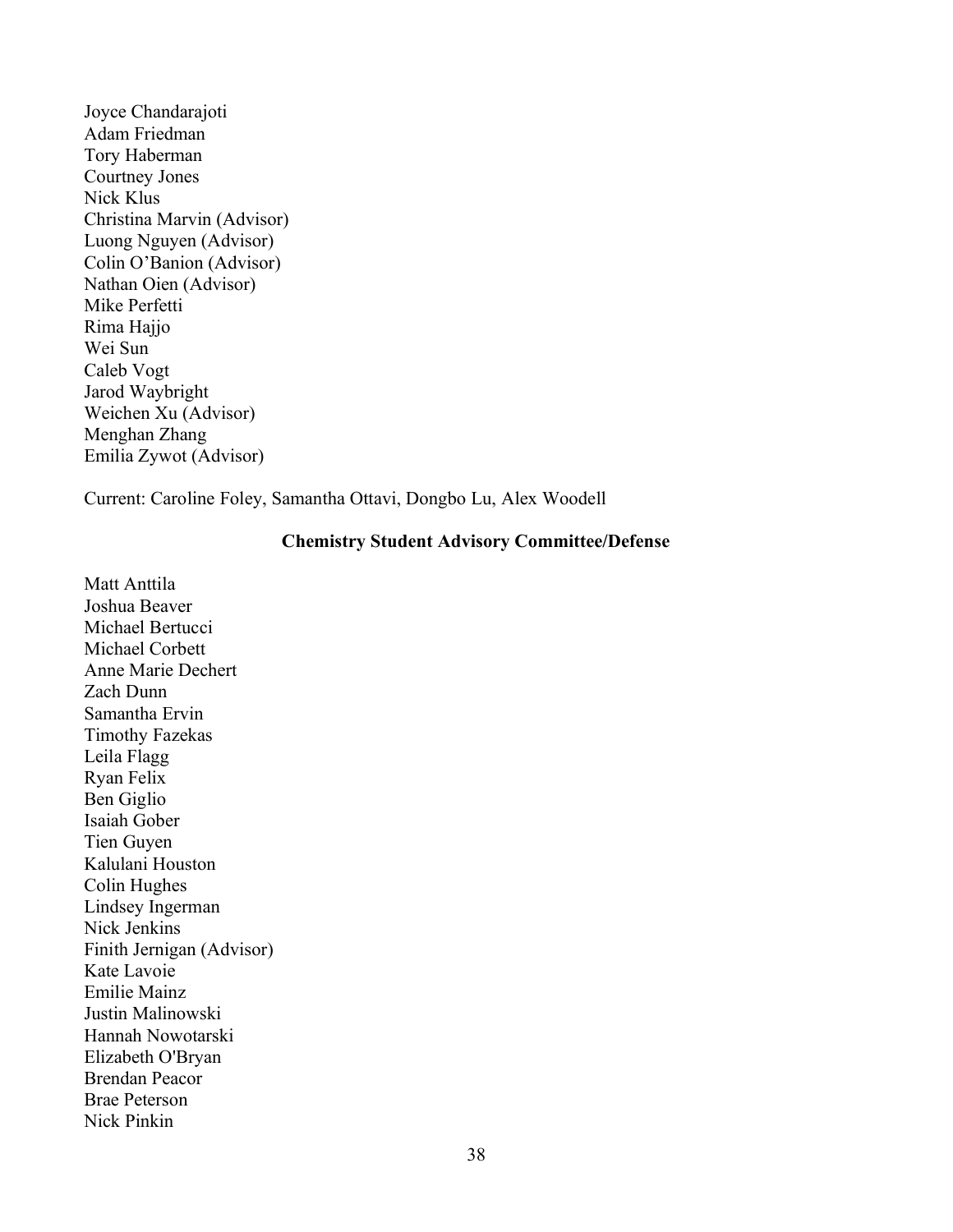Angela Proctor Abby Pulsipher Gregg Rice Zach Rodgers (Advisor) Hannah Shenouda Weston Smith (Advisor) Amanda Stewart Abigail Turner Chris Turlington Brianna Vickerman (Advisor)

Current: Rachel Johnson, Adam Lescallette, Nicholas Tay

### **Pharmacology Student Advisory Committee/Defense**

Marissa Caan (Advisor) Ryan Phillips Eric Zimmerman

## **Undergraduate Honors Thesis Committee**

Lauren Burianek Susie Choi Spencer Maingi Robin Muller

## **DEPARTMENTAL/DIVISIONAL ACTIVITIES (UNC)**

#### **Previous**

Department of Chemistry Faculty Search Committee (Fall 2007) School of Pharmacy Faculty Development/Mentoring Committee (Fall 2007) School of Pharmacy Campbell Faculty Mentoring Program (2008 - 2012) Divisional Director of Graduate Studies, Division of Medicinal Chemistry & Natural Products, School of Pharmacy (Fall 2009 - 2011) Nanomedicine Faculty Search Committee, Department of Chemistry (Fall 2010) Division of Medicinal Chemistry & Natural Products Faculty Search, School of Pharmacy (Fall 2010) Administrative Review of Leaf Huang, School of Pharmacy (Summer 2010) ACPE Self-Study Organizational and Administration Committee, School of Pharmacy (Spring 2010) Tenure Committee, Department of Chemistry (Mohammed Yousef; 2010) School of Pharmacy Strategic Initiatives Working Group (Spring 2011) Interim Chair – Division of Medicinal Chemistry & Natural Products (Spring 2011) Co-Chair, Ad hoc Safety Committee, Department of Chemistry (Spring 2012) Tenure Committee, Department of Chemistry (Eric Alexanian; 2013) Promotion to Full Professor Committee, Department of Chemistry (Chair; David Nicewicz; 2017) Promotion to Full Professor Committee, Department of Chemistry (Eric Alexanian; 2018) School of Pharmacy Dean Search (2018 and 2019) Tenure Committee, Department of Chemistry (Bo Li; 2010)